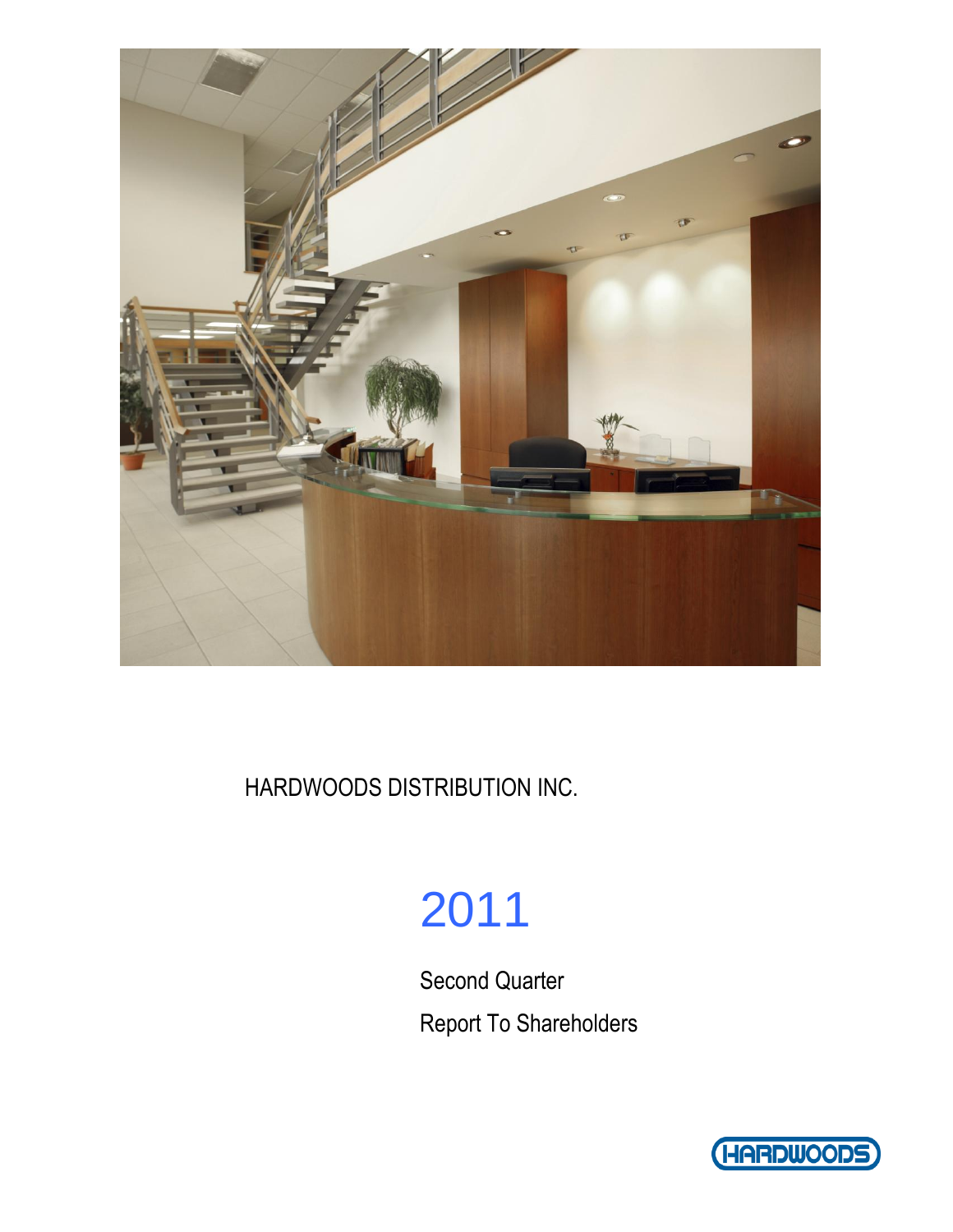### **Company Overview**

Hardwoods Distribution Inc. ("HDI") is a publicly traded company that holds, indirectly, a 100% ownership interest in Hardwoods Specialty Products LP and Hardwoods Specialty Products US LP (collectively, "Hardwoods" or the "Business"). Formerly the Hardwoods Distribution Income Fund (the "Fund"), HDI was formed by the Fund in order to convert from an income trust structure to a corporation. The Fund was converted to a corporation by way of a plan of arrangement effective July 1, 2011.

Pursuant to the conversion, all outstanding units of the Fund held by unitholders were exchanged for common shares of Hardwoods Distribution Inc. on a one-for-one basis. All of the Class B limited partner units in the Fund's operating subsidiaries, which represented a 20% equity interest in Hardwoods and were held by the former owners of the Business, were exchanged for common shares of Hardwoods Distribution Inc. on the basis of 0.3793 common shares per Class B limited partner unit. As a result of these arrangements, Hardwoods Distribution Inc. owns 100% of Hardwoods, whereas previously the Fund owned 80% of the Business. The Fund has been wound up into HDI. Hardwoods Distribution Inc. is listed on the [Toronto Stock Exchange](http://tmx.quotemedia.com/quote.php?qm_symbol=TPK&locale=EN)  [and trades under the symbol](http://tmx.quotemedia.com/quote.php?qm_symbol=TPK&locale=EN) HWD.

HDI's results are based upon the performance of Hardwoods, one of North America's largest wholesale distributors of hardwoods lumber and related sheet good products, operating a network of 26 distribution centres in the US and Canada.



## **About the Business**

Hardwoods has been in business for over 50 years. We sell quality lumber, hardwood plywood and specialty products to cabinet makers, custom millworkers, furniture makers and other industrial customers that manufacture products made from hardwood. Demand for products made from hardwood comes from multiple sectors of the North American economy, including new home construction, renovation, non-residential construction, and institutional markets.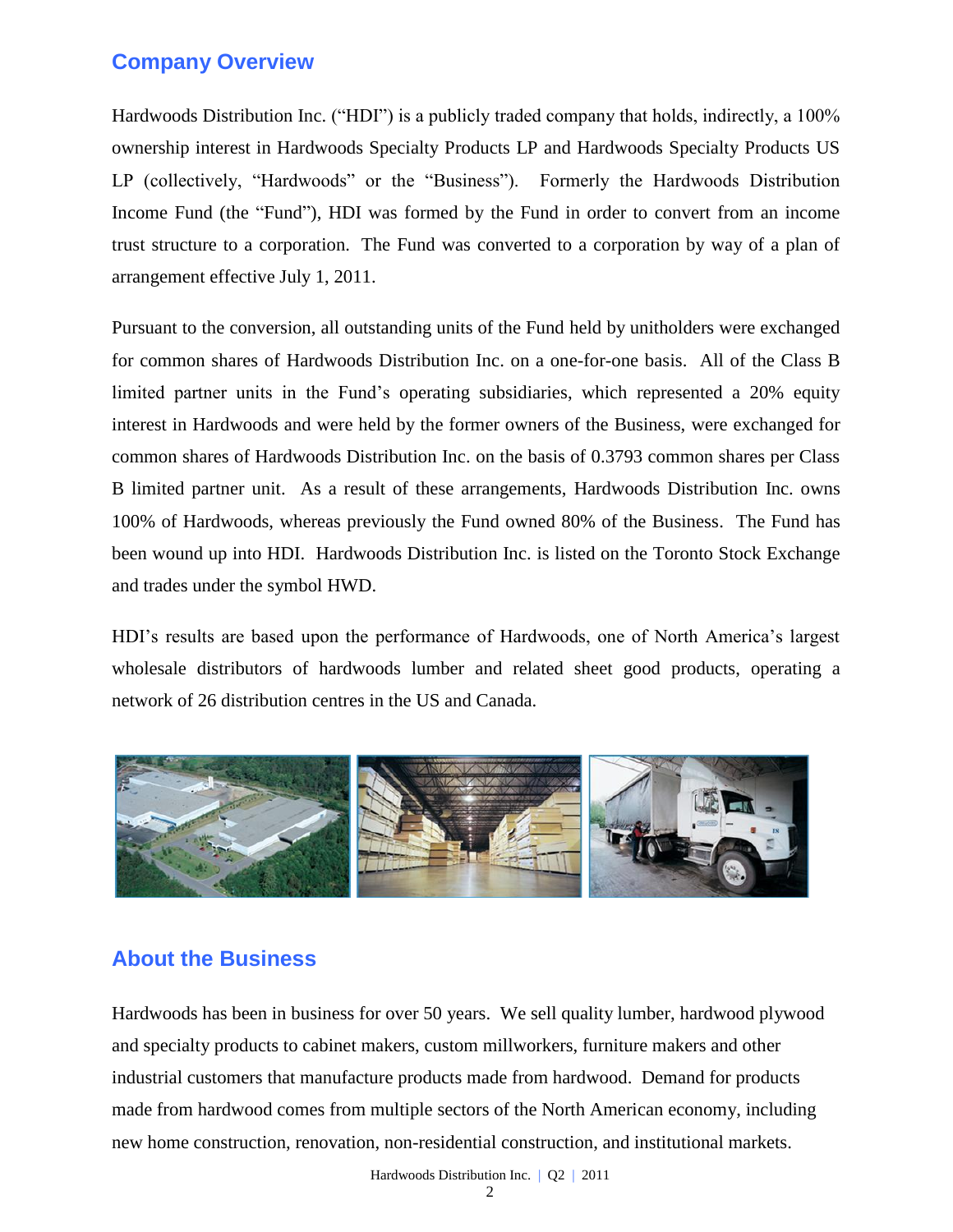There is warmth to the look and touch of hardwoods that no other material can match, and people place a high value on products crafted from real wood. Hardwood products are a part of our daily lives in the homes we live in (cabinets, mouldings, custom finishing, and home furniture) and places we visit (furniture, cabinetry, and finishing millwork for office buildings, restaurant and bar interiors, hotel lobbies, retail point-of-purchase displays, schools, hospitals, custom motor coaches, yacht interiors and other specialty areas).

Our role in the industry is to provide the critical link between mills that manufacture large volumes of hardwood lumber and sheet goods, and industrial customers that require smaller quantities of many different hardwood products for their own manufacturing processes. We provide a means for hundreds of hardwood mills to get their product to thousands of small-tomid-sized industrial manufacturers. We add value to our suppliers by buying their product in volume and paying them promptly, effectively acting as their third-party sales force. We add value for our customers by providing them with the materials they need on a just-in-time basis, in smaller quantities and offering a wider range of product selection than the customer would be able to purchase directly from an individual mill. We also provide an important source of financing for our customers by allowing them to buy material from us on approved credit.

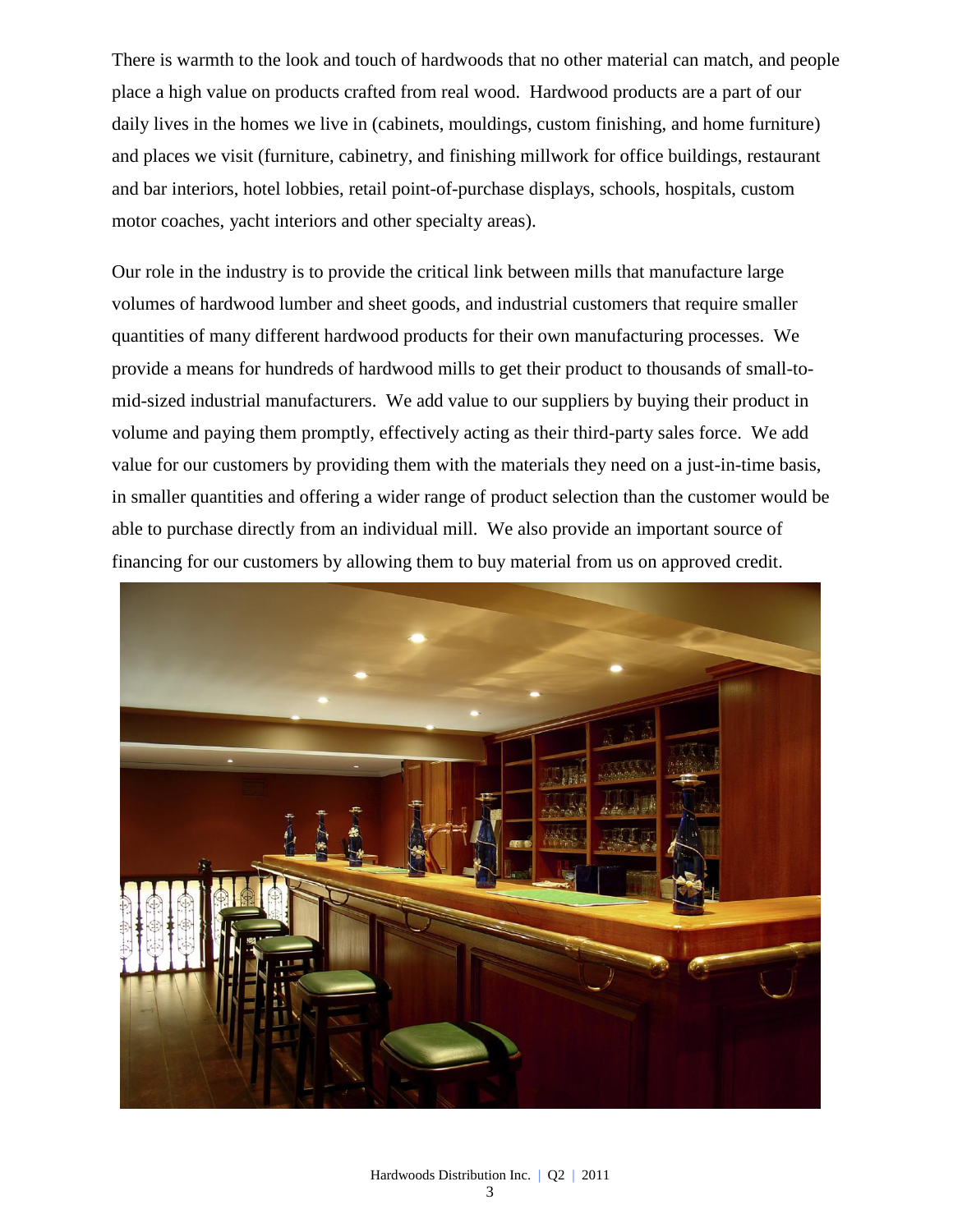We are one of the largest distributors of hardwood lumber and sheet goods in North America. We are larger than most of our suppliers, customers, and direct competitors. The hardwood distribution industry is highly fragmented. While there are a number of hardwood distributors that operate from multiple locations, most are small, privately held companies serving discrete local markets.



As shown in the map above, we operate 26 distribution centres organized into nine regions, providing geographic coverage in 14 states and 5 provinces across the US and Canada. To maximize inventory management, we operate utilizing a hub-and-spoke distribution system. Our major hub distribution centres hold the bulk of our inventory, and make regular truck transfers to replenish stock in satellite distribution centres that are located in smaller markets. We operate using a low capital expenditure model. We lease all of our facilities, utilize third-party freight providers for all our product shipping needs, and focus strictly on wholesale distribution.

The North American economy recently experienced a significant economic downturn, particularly in housing and construction, which are key markets for the hardwoods products that we distribute. This reduction in hardwood demand reduced our sales and financial performance in 2008 and 2009. A partial recovery in our sales and earnings was achieved in 2010 and in the first six months of 2011, despite the fact that current levels of housing and construction activity in North America are low relative to expected longer-term population and housing trends. We believe when a sustained economic recovery takes hold prospects for our industry are attractive.

 $\Delta$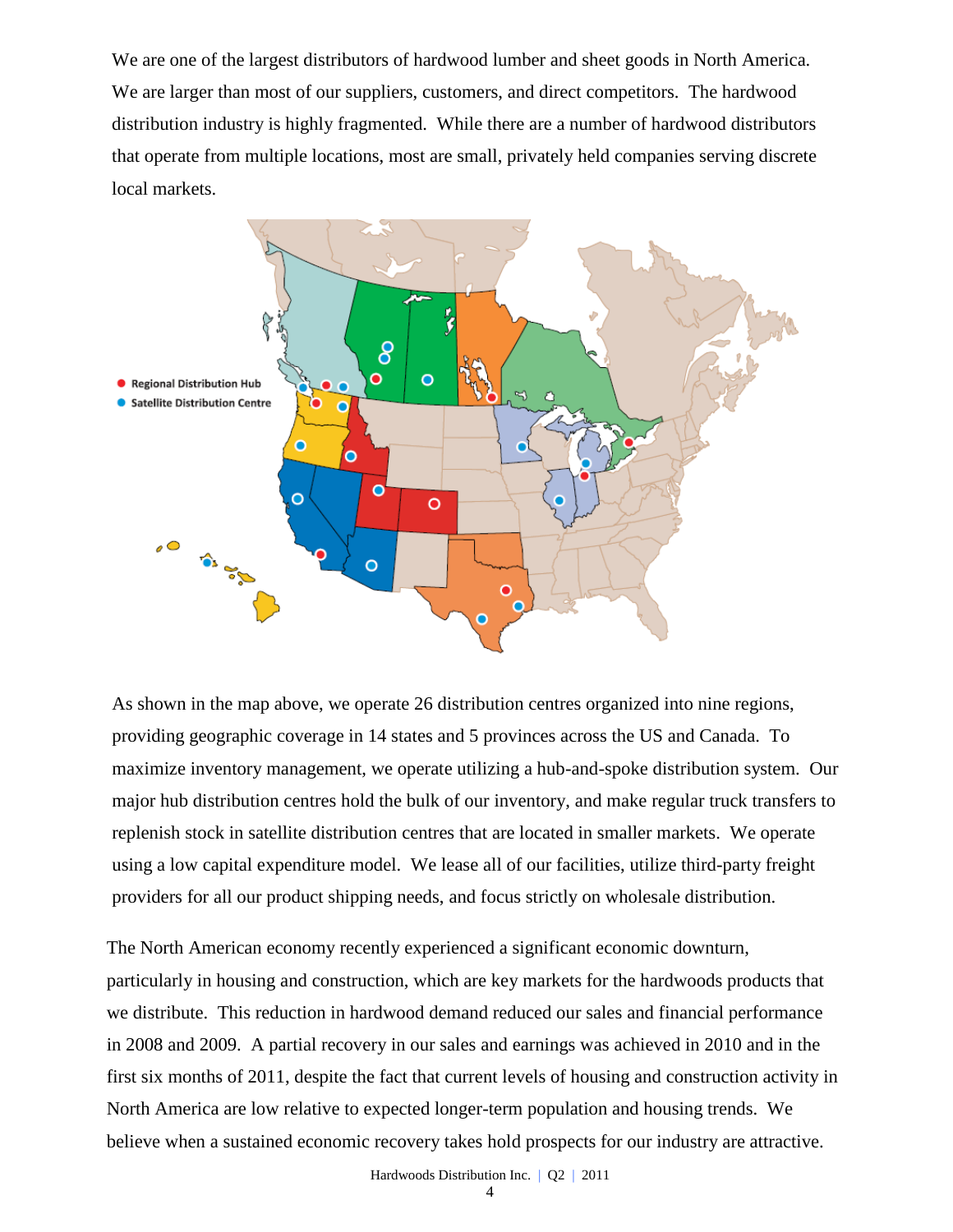### **To Our Shareholders**

We are pleased to present financial results for the Hardwoods Distribution Income Fund (the "Fund") for the three and six month periods ended June 30, 2011. During these periods, the Fund held an 80% interest in the Business.

#### **Corporate Conversion**

Subsequent to the end of the second quarter, the Fund was converted to a publicly traded corporation named Hardwoods Distribution Inc. ("HDI"). As part of that process, Unitholders of the Fund exchanged their units for common shares of Hardwoods Distribution Inc. on a one-forone basis. Concurrently, HDI acquired the remaining 20% interest in the Business that the Fund did not previously own, and the Fund was wound up into HDI. Hardwoods Distribution Inc. now owns 100% of the Business, and trades on the Toronto Stock Exchange under the symbol HWD.

#### **Financial Performance**

Our sales results continued to strengthen during the three and six months ended June 30, 2011 as we implemented our market-expansion strategy. The addition of experienced sales reps in targeted markets, our increased emphasis on the commercial and institutional markets, and successful leveraging of our import program were key factors in the 8.6% and 8.0% year-overyear increase in sales for the second quarter and first six months of 2011 respectively.

We view these gains as significant given the negative impact of a stronger Canadian dollar and continued weakness in the US residential construction market. While new housing starts increased to a seasonally adjusted rate of 629,000 units in June according the US Census Bureau, this is still roughly half the 1.2 million homes per year that economists say must be built to reflect a long term sustainable housing market. Lumber product pricing also remained flat, although we were able to capitalize on slightly stronger prices for sheet goods with increased volumes of imported products.

Our higher sales translated into stronger bottom-line results compared to the same period last year. Second-quarter gross profit increased by 8.2% to \$10.1 million, EBITDA was up 6.5% to \$2.5 million, profit for the period improved 1.1% to \$1.5 million, and we achieved Distributable Cash of 13 cents per unit compared to 11.7 cents per unit in the second quarter last year. This was despite a slight reduction in gross margin percentage and an increase in operating expense. Our

5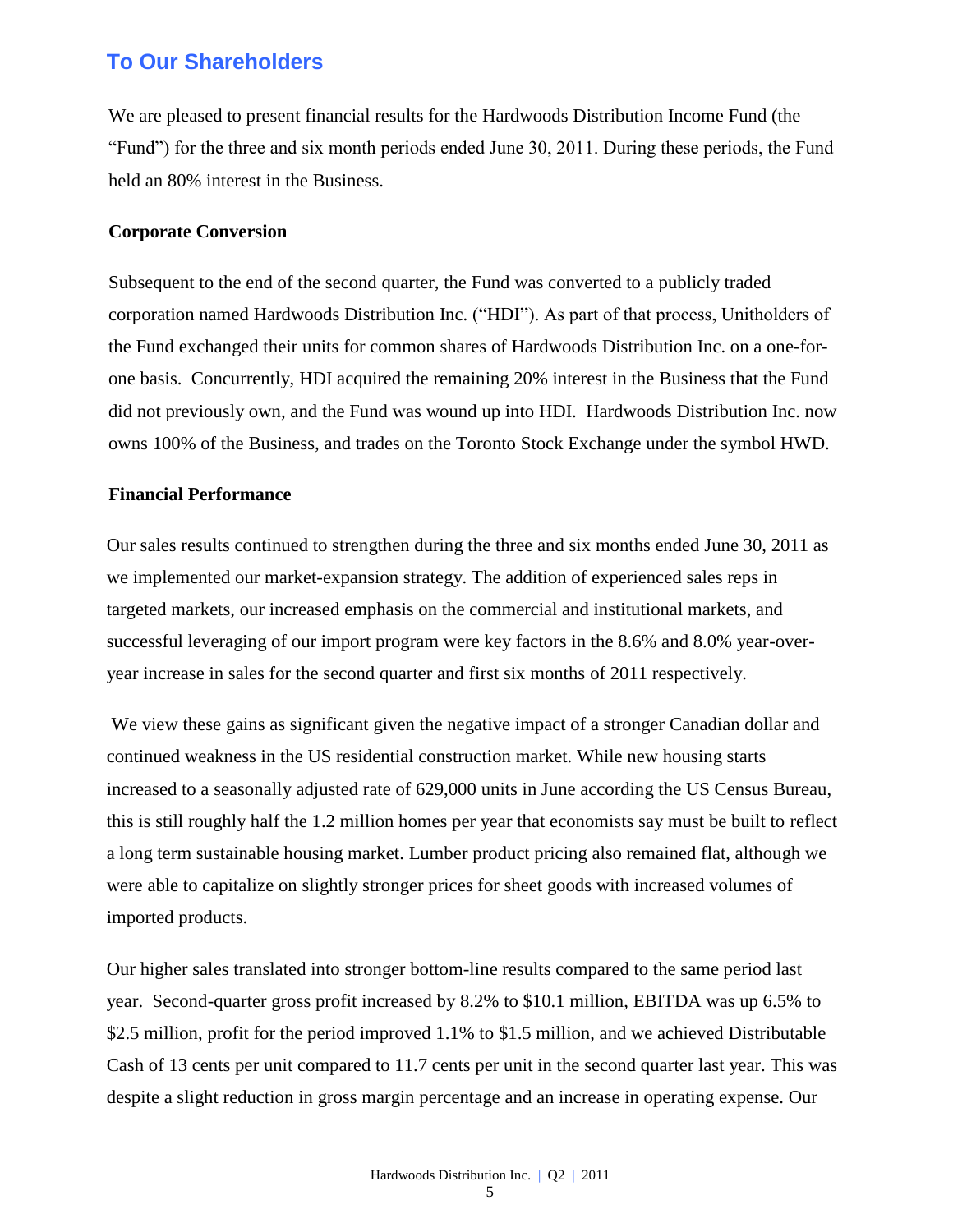margins continued to be constrained by a combination of weak market demand and strong competition, but remained in line with our expectations for this point in the market cycle.

The higher operating costs reflect increased staffing to support sales growth and non-recurring expenses related to our recent conversion to a corporation. The increase in six-month operating costs also reflects the absence of a one-time \$0.3 million recovery from a lawsuit settlement that helped our 2010 first half results. Factoring out the impact of these unusual items, our second quarter and year-to-date Distributable Cash performance would have improved by 25% in both periods. Based on this performance, our Board of Directors has declared a quarterly dividend of \$0.02 per share to be paid on October 31, 2011 to shareholders of record on October 20, 2011.

#### **Enhanced Financing Arrangements**

The second quarter also brought the successful renewal of our \$25 million US revolving credit facility for an additional four-year term under more favourable terms, including improved borrowing rates, a more flexible covenant and an enhanced calculation of the borrowing base under the facility.

#### **Looking Ahead**

Overall, we are pleased with our achievements and confident in our ability to continue generating improving results going forward, although we caution that market conditions remain challenging. Housing starts remain near historical lows in the US and are expected to moderate this year in Canada. Market competition also remains intense and our results could continue to be negatively affected by the stronger Canadian dollar. We intend to maintain tight control of our business through 2011.

Longer term, we recognize that current levels of housing and construction activity in North America are low relative to expected longer-term population and housing trends. We believe that when a sustained economic recovery takes hold, prospects for our industry will become increasingly attractive. We intend to participate fully in the recovery with both a strong market position and a stable financial position.

Lance R. Blanco President and Chief Executive Officer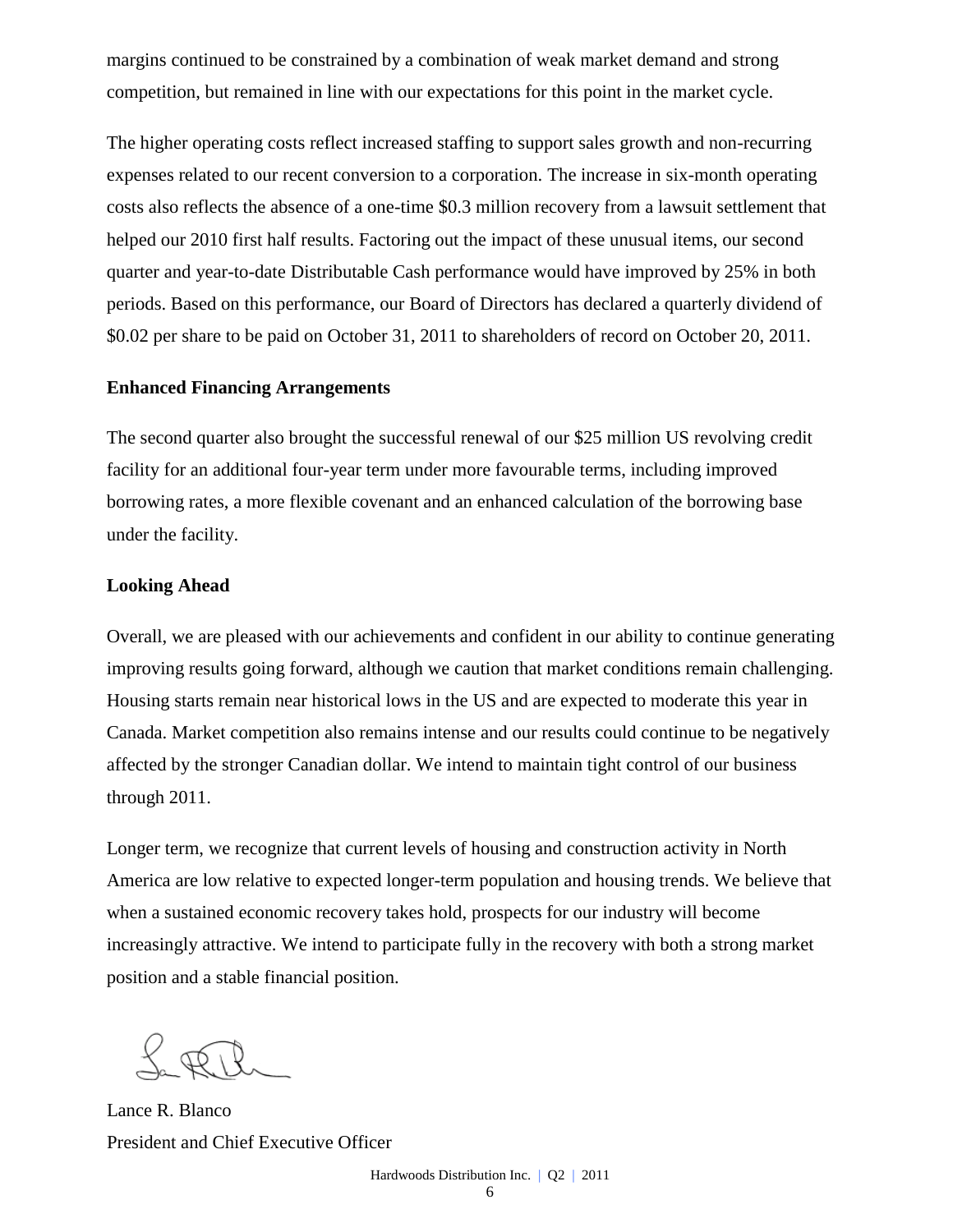### **Management's Discussion and Analysis**

This management's discussion and analysis ("MD&A") has been prepared by Hardwoods Distribution Inc. ("HDI"), formerly Hardwoods Distribution Income Fund (the "Fund"), as of August 8, 2011. All financial results discussed in this MD&A are those of the Fund. References to future actions or decisions to be taken by the Fund subsequent to its conversion to a corporation should be read as future actions or decisions to be taken by HDI. This MD&A covers the Fund's unaudited interim condensed consolidated financial statements as at and for the three and six-month periods ended June 30, 2011 ("Interim Financial Statements"). As well, it provides an update to the MD&A section contained in the Fund's 2010 Annual Report. The information below should be read in conjunction with the Interim Financial Statements, and the audited consolidated financial statements and accompanying notes of the Fund for the years ended December 31, 2010 and 2009 ("Audited Financial Statements"). Results are reported in Canadian dollars unless otherwise stated, and have been prepared in accordance with International Financial Reporting Standards ("IFRS") applicable to the preparation of interim financial statements, including IAS 34 "Interim Financial Reporting" and IFRS 1 "First Time Adoption of IFRS." For comparative purposes all financial amounts related to the quarters ended March 31, 2010 and June 30, 2010, and for the year ended December 31, 2010, have been restated in accordance with IFRS. All other periods remain unchanged from the numbers originally reported under Canadian generally accepted accounting principles. For additional information, readers should also refer to our Annual Information Form and other information filed on [www.sedar.com.](http://www.sedar.com/)

This MD&A includes the following sections:

- 1.0 Background
	- 1.1 About the Fund
	- 1.2 Conversion to Hardwoods Distribution Inc.
	- 1.3 About Our Business and Industry
- 2.0 Overview and Outlook
- 3.0 Results of Operations
	- 3.1 Three Month Periods Ended June 30, 2011 and June 30, 2010
	- 3.2 Six Month Periods Ended June 30, 2011 and June 30, 2010
- 4.0 Liquidity and Capital Resources
	- 4.1 Distributable Cash and Cash Distributions
	- 4.2 Standardized Distributable Cash and Cash Distributions
	- 4.3 Working Capital
	- 4.4 Capital Expenditures and Productive Capacity
	- 4.5 Utilization of Distributable Cash
	- 4.6 Revolving Credit Facilities and Debt Management Strategy
	- 4.7 Contractual Obligations
	- 4.8 Off-Balance Sheet Arrangements
		- Hardwoods Distribution Inc. | Q2 | 2011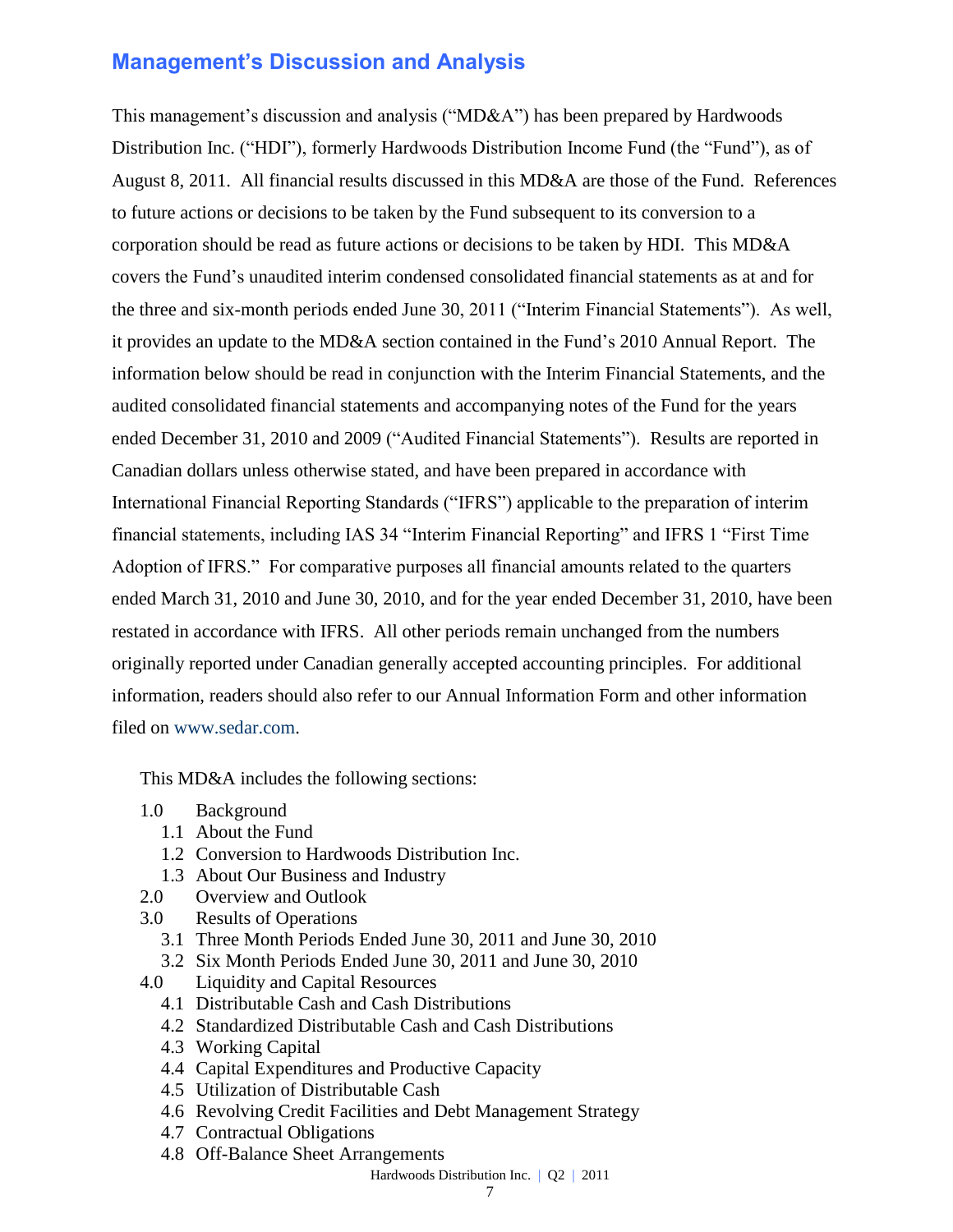- 5.0 Related Party Transactions
- 6.0 Critical Accounting Estimates and Adoption of Changes in Accounting Policies
	- 6.1 Critical Accounting Estimates
- 6.2 Adoption of New Accounting Standards
- 7.0 Risks and Uncertainties
- 8.0 Internal Control Over Financial Reporting
- 9.0 Quarterly Financial Information

Certain statements in this MD&A contain forward-looking information within the meaning of applicable securities laws in Canada ("forward-looking information"). The words "anticipates", "believes", "budgets", "could", "estimates", "expects", "forecasts", "intends", "may", "might", "plans", "projects", "schedule", "should", "will", "would" and similar expressions are often intended to identify forward-looking information, although not all forward-looking information contains these identifying words.

The forward-looking information in this MD&A includes, but is not limited to: our belief that when a sustained economic recovery takes hold prospects for our industry are attractive; our perspective that market competition remains intense and that our results could continue to be negatively affected by the stronger Canadian dollar; our intention to participate fully in any economic recovery with both a strong market position and a stable financial position; that we expect to achieve continued performance improvements in 2011 as we implement our market expansion strategy; our expectation that operating expenses will continue to trend somewhat higher in 2011 as our strategies are implemented and we support increased sales activity; that overall our priorities for the balance of the year remain unchanged with continued focus on executing the strategy while tightly managing the business; that our debt management strategy is to roll and renew (as opposed to repay and retire) our revolving credit facilities in Canada and the US when they expire in August 2012 and May 2015, respectively; that we do not intend to restrict future dividends in order to fully extinguish our bank debt obligations upon their maturity; that the amount of bank debt that will actually be drawn on our available revolving credit facilities will depend upon the seasonal and cyclical needs of the business, and the cash generating capacity of HDI going forward; that when making future dividend decisions for HDI, we will consider the amount of financial leverage, and therefore bank debt, we believe is appropriate given existing and expected market conditions and available business opportunities; and that we do not target a specific financial leverage amount.

The forecasts and projections that make up the forward-looking information are based on assumptions which include, but are not limited to: there are no material exchange rate fluctuations between the Canadian and US dollar that affect our performance; the general state of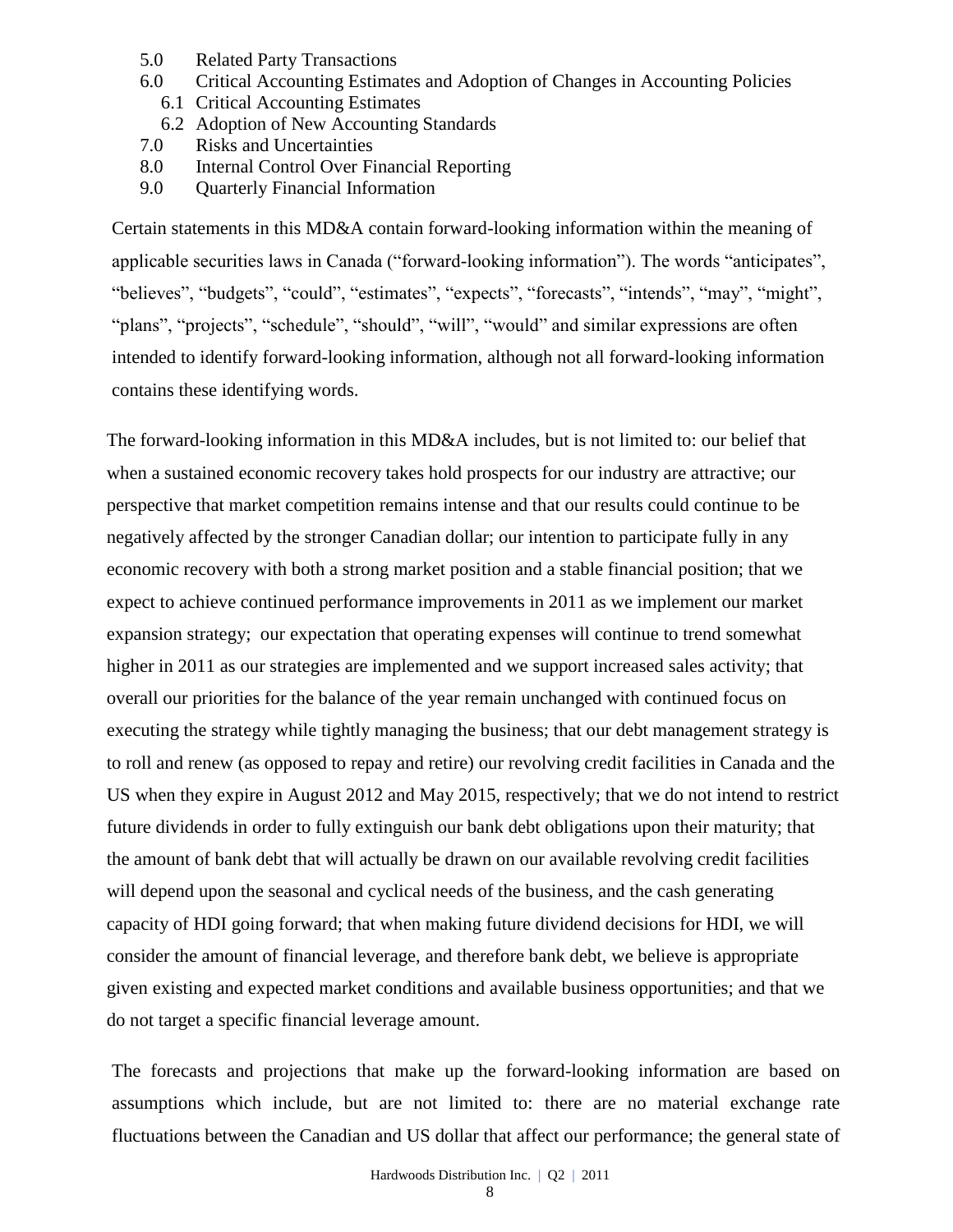the economy does not worsen; we do not lose any key personnel; there are no decreases in the supply of, demand for, or market values of hardwood lumber or sheet goods that harm our business; we do not incur material losses related to credit provided to our customers; our products are not subjected to negative trade outcomes; we are able to sustain our level of sales and EBITDA margins; we are able to grow our business long term and to manage our growth; there is no new competition in our markets that leads to reduced revenues and profitability; we do not become subject to more stringent regulations; importation of products manufactured with hardwood lumber or sheet goods does not increase and replace products manufactured in North America; our management information systems upon which we are dependent are not impaired; our insurance is sufficient to cover losses that may occur as a result of our operations; and, the financial condition and results of operations of our business upon which we are dependent is not impaired.

The forward-looking information is subject to risks, uncertainties and other factors that could cause actual results to differ materially from historical results or results anticipated by the forward-looking information. The factors which could cause results to differ from current expectations include, but are not limited to: exchange rate fluctuations between the Canadian and US dollar could affect our performance; our results are dependent upon the general state of the economy; we depend on key personnel, the loss of which could harm our business; decreases in the supply of, demand for, or market values of hardwood lumber or sheet goods could harm our business; we may incur losses related to credit provided to our customers; our products may be subject to negative trade outcomes; we may not be able to sustain our level of sales or EBITDA margins; we may be unable to grow our business long term to manage any growth; competition in our markets may lead to reduced revenues and profitability; we may become subject to more stringent regulations; importation of products manufactured with hardwood lumber or sheet goods may increase, and replace products manufactured in North America; we are dependent upon our management information systems; our insurance may be insufficient to cover losses that may occur as a result of our operations; we are dependent upon the financial condition and results of operations of our business; our credit facilities affect our liquidity, contain restrictions on our ability to borrow funds, and impose restrictions on distributions that can be made by our operating limited partnerships; our future growth may be restricted by the payout of substantially all of our operating cash flow; and, other risks described in our Annual Information Form and this MD&A.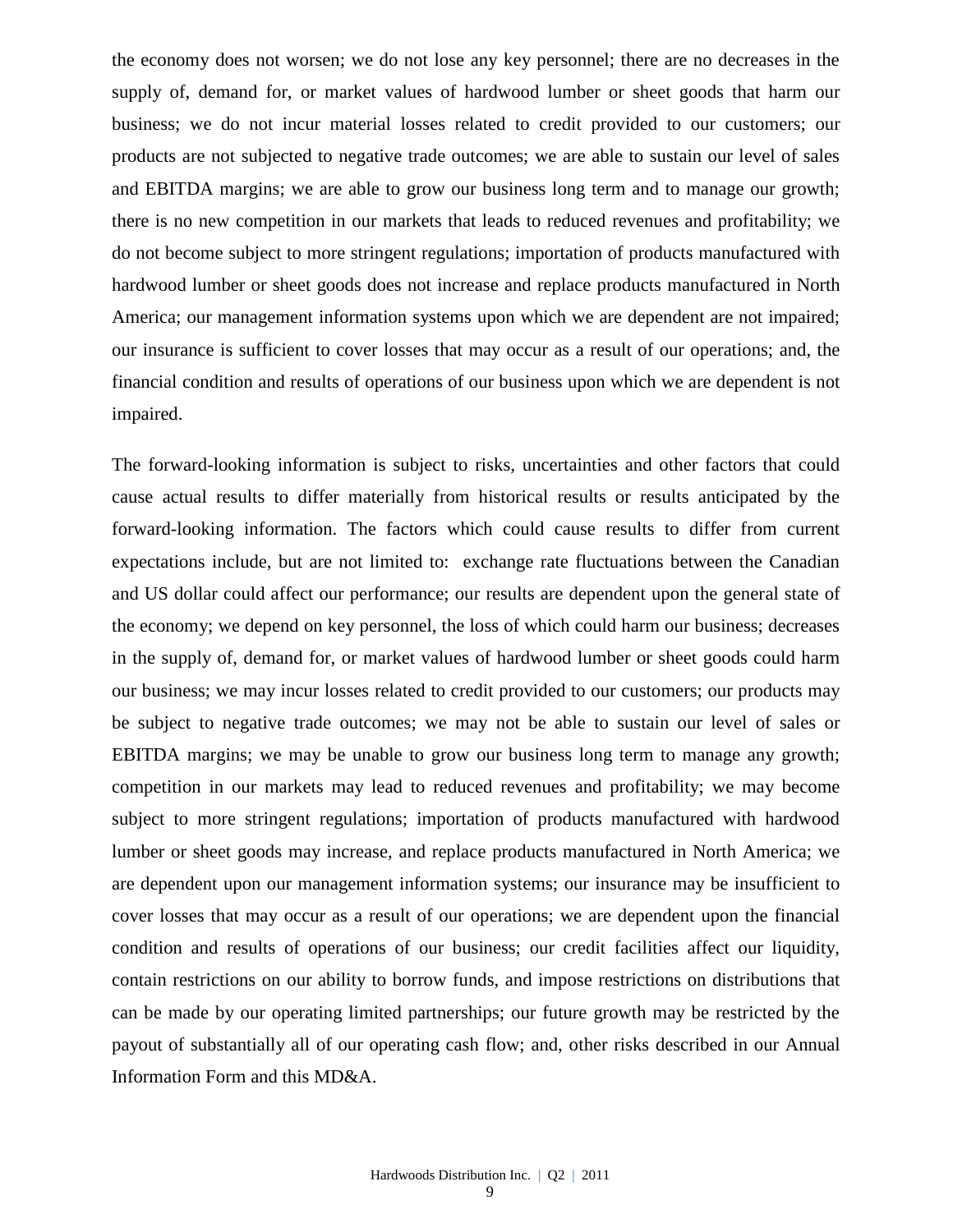All forward-looking information in this MD&A is qualified in its entirety by this cautionary statement and, except as may be required by law, we undertake no obligation to revise or update any forward-looking information as a result of new information, future events or otherwise after the date hereof.

In this MD&A, references to "EBITDA" are to earnings before interest, income taxes, depreciation and amortization, where interest is defined as net finance costs as per the Fund's consolidated statement of comprehensive income. In addition to profit or loss, EBITDA is a useful supplemental measure of performance and cash available for distribution prior to debt service, changes in working capital, capital expenditures and income taxes.

References to "Distributable Cash" are to net cash provided by operating activities, before changes in non-cash operating working capital and cash income taxes, less capital expenditures, principle payments on finance lease obligation, and contributions to any reserves that the Boards of Directors of our operating entities determine to be reasonable and necessary for the operation of the businesses owned by these entities.

We believe that, in addition to net income or loss, our EBITDA and our Distributable Cash are each a useful supplemental measure of operating performance that may assist investors in assessing their investment in the Fund. Neither EBITDA nor Distributable Cash are earnings measures recognized by IFRS and they do not have a standardized meaning prescribed by IFRS. Investors are cautioned that EBITDA should not replace profit or loss (as determined in accordance with IFRS) as an indicator of our performance, nor should Distributable Cash replace cash flows from operating, investing and financing activities or as a measure of our liquidity and cash flows. Our method of calculating EBITDA and Distributable Cash may differ from the methods used by other issuers. Therefore, our EBITDA and Distributable Cash may not be comparable to similar measures presented by other issuers. For a reconciliation between EBITDA and profit or loss as determined in accordance with IFRS, please refer to the discussion of Results of Operations described in section 3.0 of this report. For a reconciliation between Distributable Cash and net cash provided by operating activities as determined in accordance with IFRS, please refer to the discussion of Distributable Cash and Cash Distributions described in section 4.1 of this report.

We believe that this MD&A has been prepared in all material respects in accordance with recommendations issued by the Canadian Institute of Chartered Accountants (the "CICA") with respect to "Standardized Distributable Cash in Income Trusts and Other Flow Through Entities"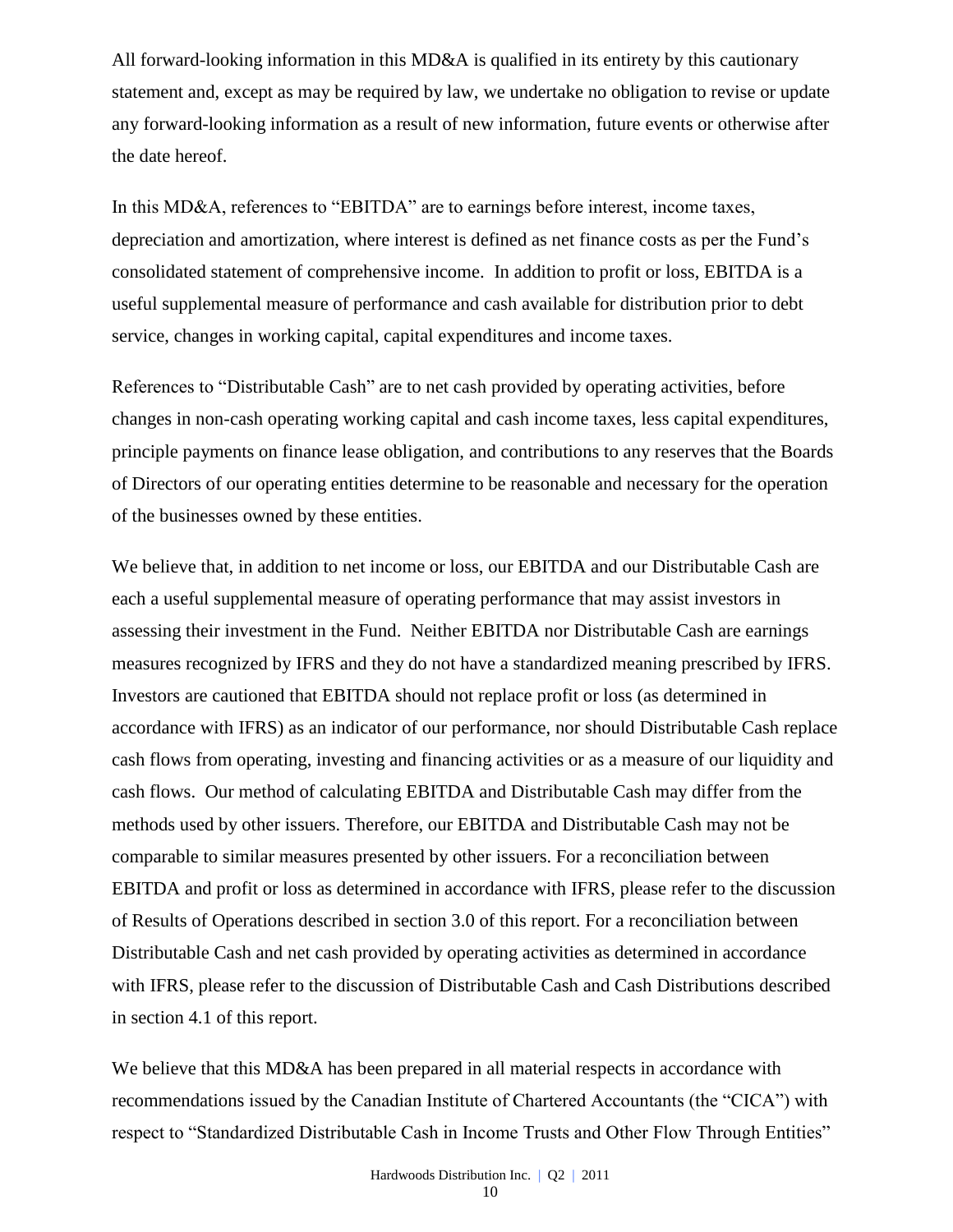and National Policy 41-201 of the Canadian Securities Administrators "Income Trusts and Other Indirect Offerings" (collectively, the "Interpretive Guidance"). The Interpretive Guidance provides guidance on standardized preparation and disclosure of distributable cash for income trusts ("Standardized Distributable Cash"). The CICA calculation of Standardized Distributable Cash, which is also a non- IFRS measure, is defined, for the purposes of the Fund, as the periodic cash provided by operating activities as reported in the IFRS financial statements, including the effects of changes in non-cash working capital, less total capital expenditures. For a summary of our Standardized Distributable Cash, please refer to section 4.2 of this report. For reconciliation between Standardized Distributable Cash and our Distributable Cash, please see section 4.2.

### **1.0 Background**

### 1.1 About the Fund

Until June 30, 2011, the Fund was an unincorporated open-ended limited purpose trust formed under the laws of the Province of British Columbia by a declaration of trust dated January 30, 2004. The Fund was launched on March 23, 2004 with the completion of an initial public offering ("IPO") of 14,410,000 trust Voting Units ("Class A Units"). Net IPO proceeds were used to acquire an 80% interest in the hardwood lumber and sheet goods distribution business ("Hardwoods" or the "Business") from the previous owners.

The owners of the predecessor companies retained a 20% interest in the Business in the form of Special Voting Units of the Fund and Class B Limited Partnership units of the Fund's operating subsidiaries ("Class B Units"), which together were exchangeable into Class A Units provided that the Fund achieved certain objectives. Distributions by the Fund's operating subsidiaries to the previous owners were subject to subordination arrangements until certain financial tests established at the time of the IPO and described in the Audited Financial Statements were met. As at June 30, 2011, the following units of the Fund were issued and outstanding:

| Units                       | 14,604,085 |
|-----------------------------|------------|
| <b>Special Voting Units</b> | 3,602,500  |

Prior to the Fund's conversion to a corporation discussed in section 1.2 of this report, Hardwoods Distribution Income Fund units traded on the Toronto Stock Exchange under the symbol HWD.UN. The Fund's performance depended upon the performance of the Business.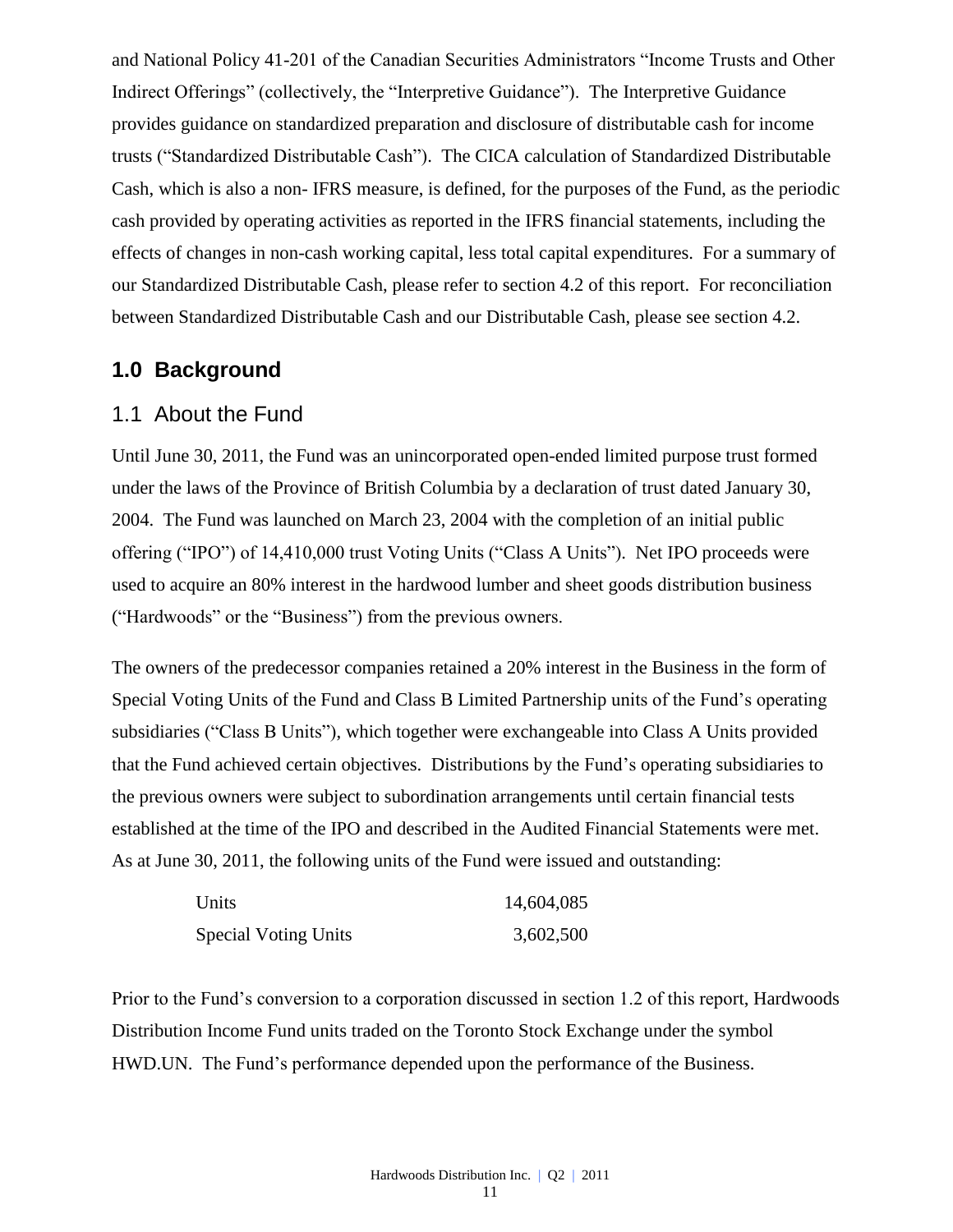### 1.2 Conversion to Hardwoods Distribution Inc.

Effective July 1, 2011 the Fund converted to a newly formed corporation, Hardwoods Distribution Inc. Pursuant to the conversion, all outstanding units of the Fund held by unitholders were exchanged for common shares of Hardwoods Distribution Inc. on a one-for-one basis. All of the Class B limited partner units in the Fund's operating subsidiaries, which represented a 20% equity interest in Hardwoods and were held by the former owners of the Business, were exchanged for common shares of Hardwoods Distribution Inc. on the basis of 0.3793 common shares per Class B limited partner unit. As a result of these arrangements, Hardwoods Distribution Inc. owns 100% of Hardwoods, whereas previously the Fund owned 80% of the Business, and the Fund has been wound up into HDI. There are 15,970,513 shares of HDI issued and outstanding as at August 8, 2011. Hardwoods Distribution Inc. is listed on the [Toronto](http://tmx.quotemedia.com/quote.php?qm_symbol=TPK&locale=EN)  [Stock Exchange and trades under the symbol](http://tmx.quotemedia.com/quote.php?qm_symbol=TPK&locale=EN) HWD. Hardwoods Distribution Inc.'s performance depends upon the performance of the Business.

### 1.3 About our Business and Industry

Serving customers for over 50 years, Hardwoods is one of North America's largest distributors of high-grade hardwood lumber and specialty sheet goods to the cabinet, moulding, millwork, furniture and specialty wood products industries. At June 30, 2011 we operated 26 distribution facilities organized into nine geographic regions covering 14 states and 5 provinces throughout North America. To maximize inventory management, we utilize a hub and spoke distribution system, with major hub distribution centres holding the bulk of our inventory and making regular truck transfers to replenish stock in satellite distribution centres that are located in smaller markets. We operate using a low capital expenditure model. We lease all of our facilities and utilize third-party freight providers for all our product shipping needs.

Approximately 40% of our product mix is made up of high-grade hardwood lumber. The balance is made up of sheet goods and other specialty products, including hardwood plywood, and including non-structural sheet goods such as medium-density fiberboard, particleboard and melamine-coated stock. Our sheet goods and lumber are complementary product lines that are key products used by our industrial customers in the manufacture of their end-use products.

Our role in the industry is to provide the critical link between mills that manufacture large volumes of hardwood lumber and sheet goods, and industrial customers that require smaller quantities of many different hardwood products for their own manufacturing processes. We provide a means for hundreds of hardwood mills to get their product to thousands of small-to-

12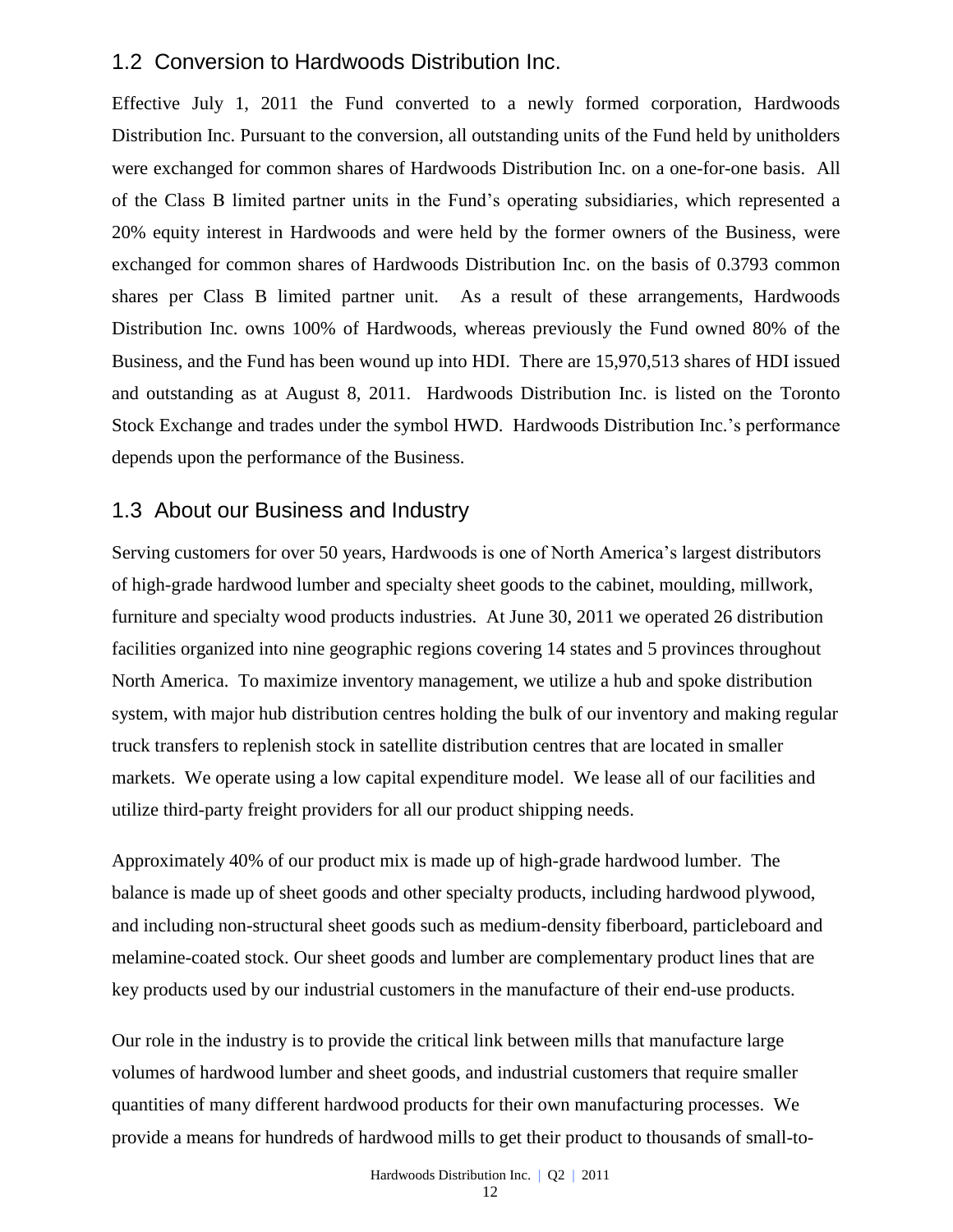mid-sized industrial manufacturers. We add value to our suppliers by buying their product in volume and paying them promptly, effectively acting as their third-party sales force. We add value for our customers by providing them with the materials they need on a just-in-time basis, in smaller quantities and offering a wider range of product selection than the customer would be able to purchase directly from an individual mill. We also provide an important source of financing for our customers by allowing them to buy material from us on approved credit.

Our customer base manufactures a range of end-use products, such as cabinetry, furniture and custom millwork. These products in turn are sold into multiple sectors of the economy, including new home construction, renovation, non-residential construction and institutional markets. As a result of this diversity, it is difficult to determine with certainty what proportion of our products ends up in each sector of the economy. We estimate at least 50% of our products are used in new residential construction, in the form of cabinets, mouldings, custom finishing, and home furniture. We believe the balance of our products end up in other sectors of the economy not associated with new residential construction, such as home renovations, finishing millwork for office buildings, restaurant and bar interiors, hotel lobbies, retail point-of-purchase displays, schools, hospitals, custom motor coaches, yacht interiors and other specialty areas.

Approximately 95% of the hardwood lumber distributed in North America is harvested from North American hardwood forests, located principally in the Eastern United States, and is milled by hundreds of small mills. Imported hardwood lumber is largely limited to specialty species that generally do not compete with domestic hardwood lumber. Sheet goods are generally produced in North America by large manufacturers using domestic hardwoods and other materials, although imported hardwood plywood volumes have been increasing. Both domestic and imported hardwood lumber and plywood are distributed principally by third parties such as us. Historically, balanced supply and demand conditions have resulted in a stable pricing environment for hardwood lumber and hardwood plywood. More recently, global economic conditions and weaker US housing markets have resulted in supply/demand imbalances and greater variability in product pricing.

The North American economy is currently experiencing a sluggish recovery after a significant economic downturn in housing and construction, which are key markets for the hardwood products that we distribute. However, current levels of housing and construction activity in North America are low relative to expected longer-term population and housing trends, and we believe that when a sustained economic recovery takes hold, prospects for our industry are attractive.

13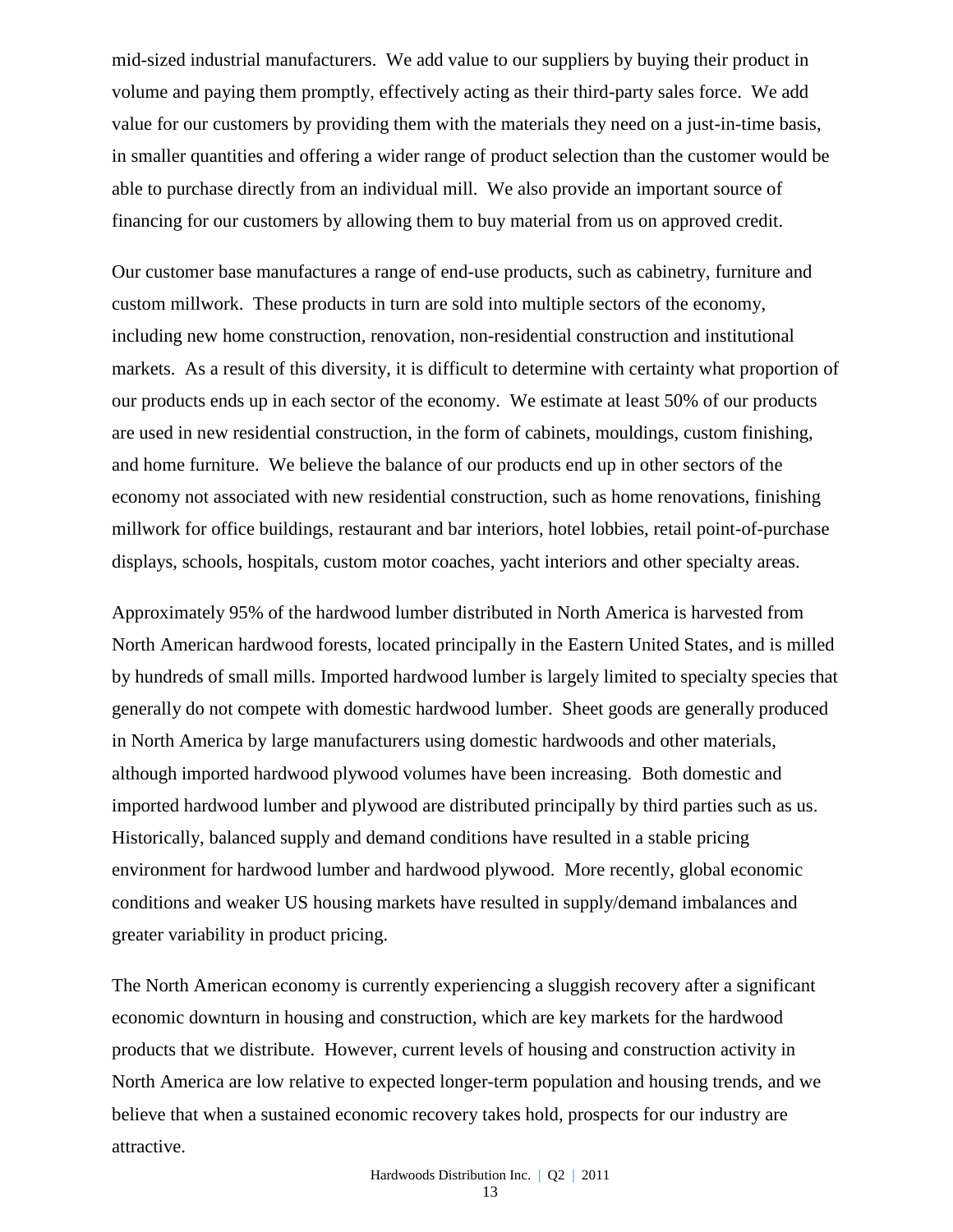### **2.0 Overview and Outlook**

We achieved continued revenue growth in the second quarter and first half of 2011. In the three and six month periods ended June 30, 2011 sales increased 8.6% and 8.0% respectively, compared to the same periods in 2010, even after taking the negative sales impact of a stronger Canadian dollar into account. Without the exchange impact, our underlying sales improved by 12.7% for the second quarter and by 11.8% for the first half of 2011, with all nine of our geographic regions achieving year-over-year sales gains. This is the fifth consecutive quarter in which we have improved our sales performance compared to the same quarter in the previous year.

Significantly, we achieved these gains in an environment of continued weak market demand. According to the US Census Bureau, the seasonally adjusted annual rate of US residential housing starts was just 629,000 units in at the end of the second quarter, a very low level by historical standards. The recovery in other sectors of the economy also remains slow and hardwood lumber prices have been generally flat through the first half of the year.

Competition among hardwood distributors has also continued to place pressure on pricing and gross profit margins. Our gross margin percentage was 17.8% and 17.6% for the second quarter and first half of 2011 respectively, compared to 17.9% and 17.8% during the same periods last year. As we anticipated, operating expenses increased with one-time costs for our conversion to a corporation and increased investment in support of higher sales adding to our operating expenses. Six-month operating costs also reflect the absence of a one-time \$0.3 million recovery from a lawsuit settlement that helped reduce our 2010 first half expense results.

Despite these challenges, our bottom line results improved in the second quarter with EBITDA up 6.5%, profit increasing by 1.1% and Distributable Cash up 12.7% for the three month period ended June 30, 2011, compared to the same period in the preceding year. After normalizing for the non-recurring expenses, our second quarter and year-to-date Distributable Cash performance would have improved by 25% in both periods, as demonstrated in the following table.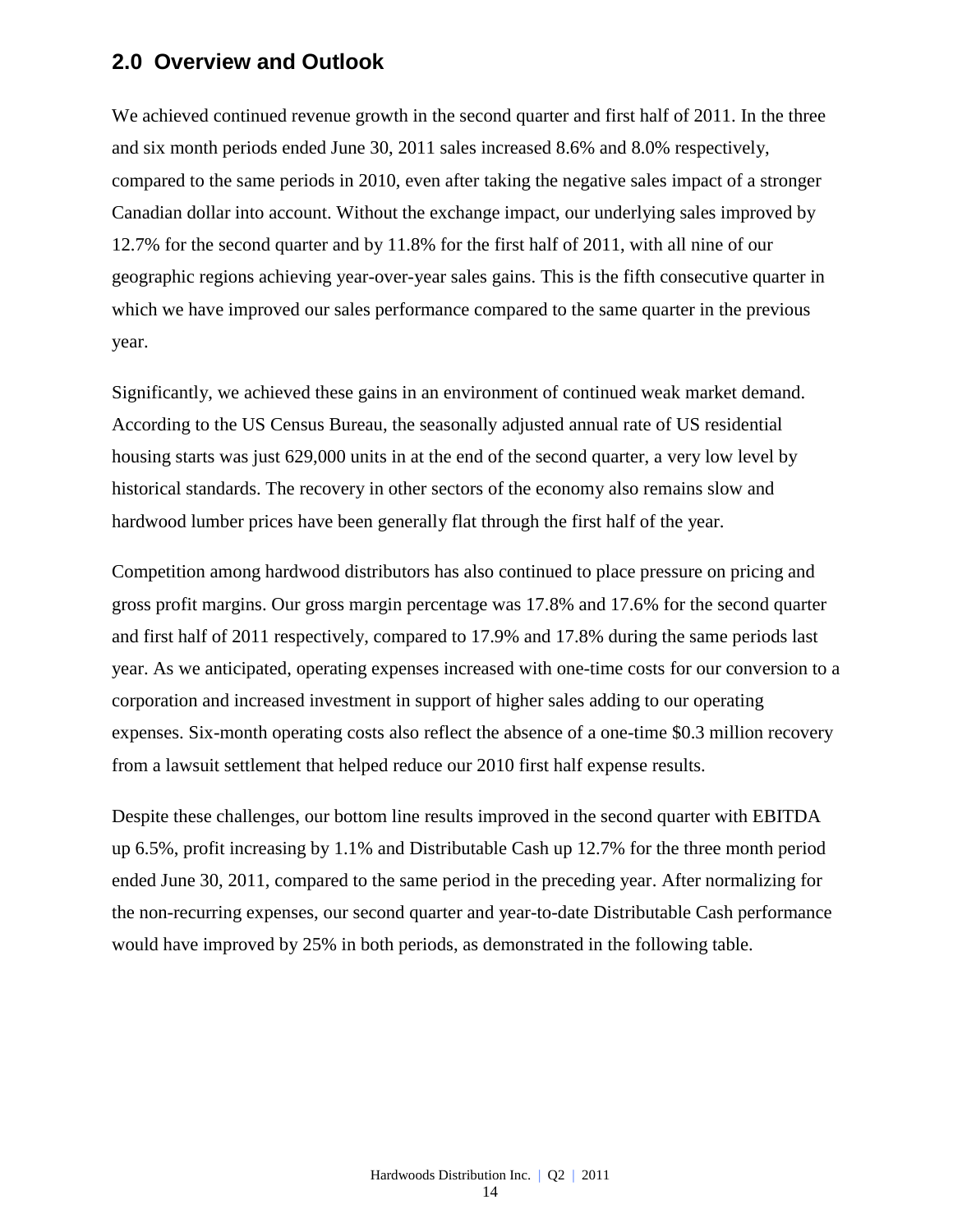#### **Selected Unaudited Consolidated Financial Information (in thousands of dollars)**

|                                              | 3 months<br>ended<br><b>June 30,</b> |       | 3 months<br>ended<br><b>June 30,</b> |       |   | 6 months<br>ended<br><b>June 30,</b> | 6 months<br>ended<br><b>June 30,</b> |
|----------------------------------------------|--------------------------------------|-------|--------------------------------------|-------|---|--------------------------------------|--------------------------------------|
|                                              |                                      | 2011  |                                      | 2010  |   | 2011                                 | 2010                                 |
| Distributable Cash as reported               | S                                    | 2.373 | \$                                   | 2.105 | S | 2.910                                | \$<br>3,097                          |
| Add (deduct):                                |                                      |       |                                      |       |   |                                      |                                      |
| Corporate conversion expenses                |                                      | 271   |                                      |       |   | 571                                  |                                      |
| Proceeds received from litigation settlement |                                      |       |                                      |       |   |                                      | (320)                                |
| Adjusted Distributable Cash                  |                                      | 2,644 |                                      | 2,105 |   | 3,481                                | 2,777                                |

Based on our improving performance, the Board of Directors has announced a quarterly dividend of \$0.02 per share, payable on October 31, 2011 to shareholders of record on October 31, 2011. A significant factor in our improving results and our ability to institute a quarterly dividend continues to be our market expansion strategies, comprising:

*End-Market Diversification*: We are increasing our emphasis on the commercial and institutional construction markets to help offset the slower recovery in the residential construction market. During the second quarter, we continued to build our presence in the commercial and institutional markets with a dedicated sales force and an expanded roster of products.

*Leveraging Import Products:* We were successful in increasing sales volumes of high-quality imported sheet goods, as well as selling more of our higher-margin specialty products such as EchoWood and O2 Bamboo brands during the second quarter. In total, second quarter import sales grew by 31% compared to the second quarter of 2010. We intend to continue seeking out new products and introducing our import line to a broader range of customers through the balance of 2011.

*Focusing on High-Potential Geographic Markets:* We made further progress on plans to increase market share in three densely populated geographies where hardwood demand is significant, but where we currently hold a relatively small market share. This is a longer-term component of our strategy, and could eventually include acquisitions in some markets.

To ensure we have the appropriate financing in place, in the second quarter of 2011 we renewed our US\$25 million credit facility in the United States, securing a new four year term under more favourable terms. This, together with our Canadian credit facility, gives us significant unused borrowing capacity to support our market expansion strategies.

Overall, we are pleased with our second quarter achievements and confident in our ability to continue generating improving results going forward, although we caution that market conditions remain challenging.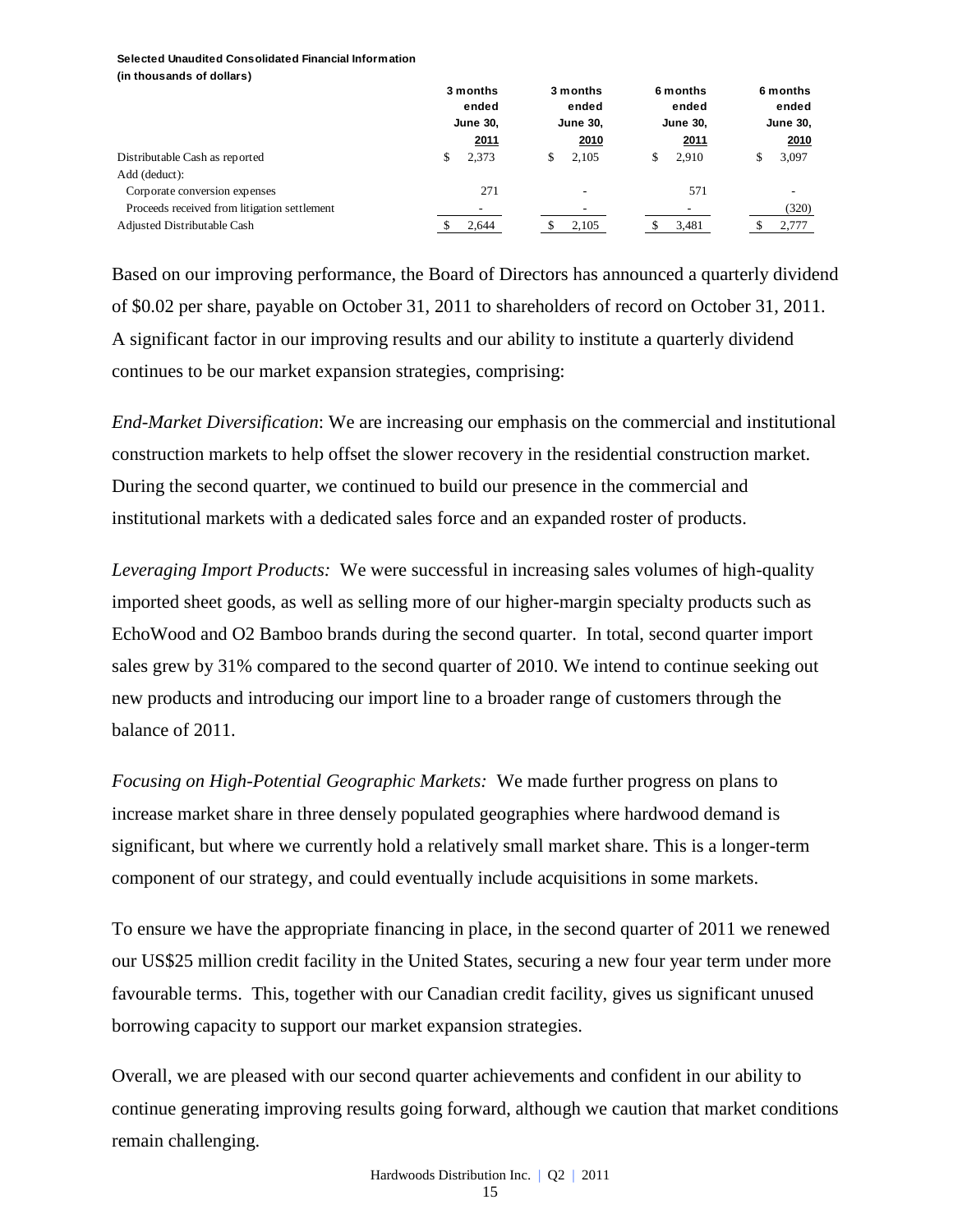While US residential construction activity has improved slightly from a year ago, the pace of new housing starts remains at historically low levels. Industrial and commercial construction markets are faring better, but here too, the pace of recovery is slow.

In Canada, industry forecasts continue to call for a slight dip in Canadian housing starts in 2011 compared to 2010. The stronger Canadian dollar is also having a negative impact on the competitiveness of Canadian manufacturers selling finished products into the US, while also reducing HDI's own selling prices for US-sourced lumber and panels.

Despite these challenges, we expect to achieve continued performance improvements in 2011 as we implement our market expansion strategy. Operating expenses are expected to continue trending somewhat higher in 2011 as these strategies are implemented and we support increased sales activity.

Overall, our priorities for the balance of the year remain unchanged with continued focus on executing the strategy while tightly managing the business.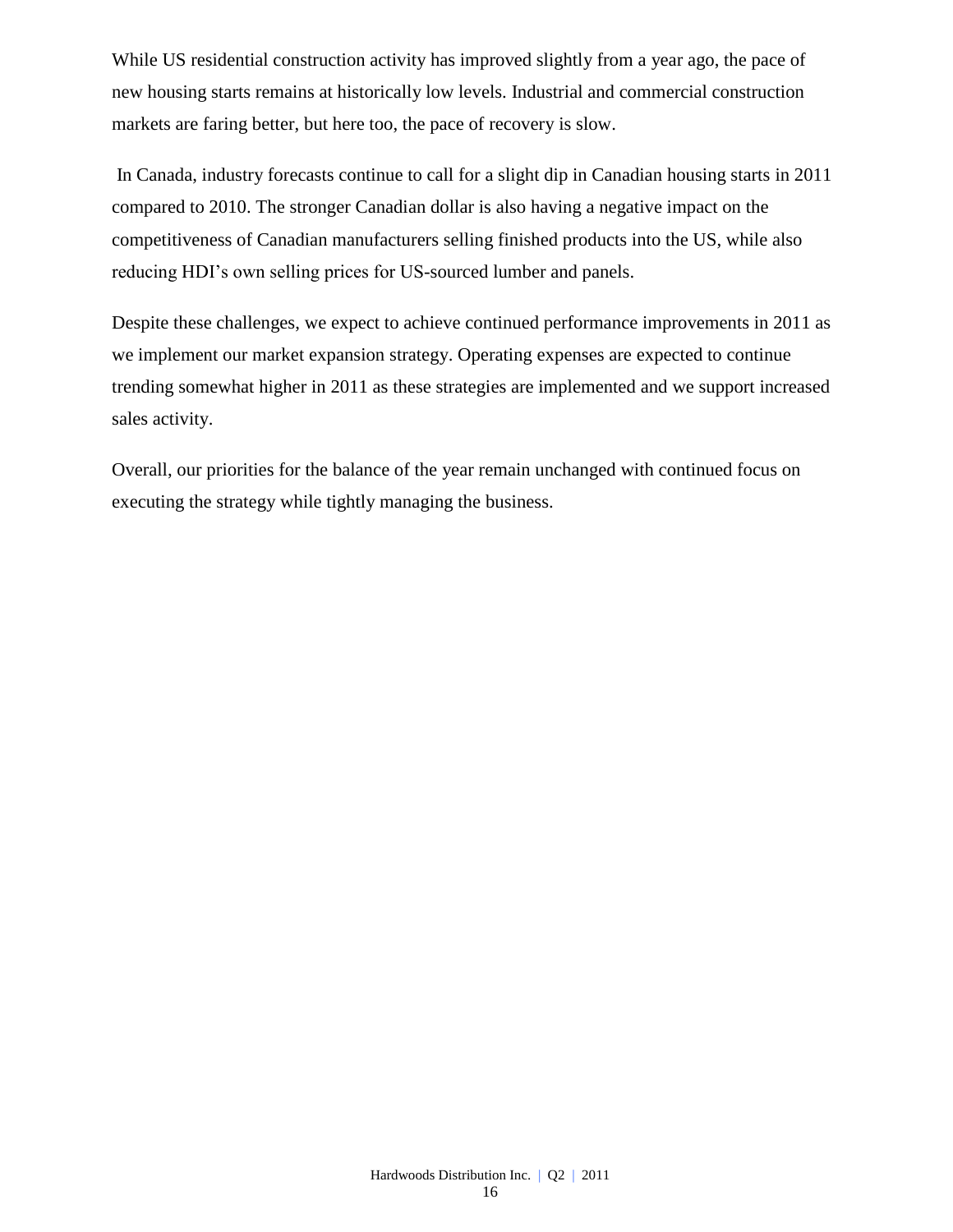### **3.0 Results of Operations**

## 3.1 Three Months Ended June 30, 2011 and June 30, 2010

**Selected Unaudited Consolidated Financial Information (in thousands of Canadian dollars)**

|                                                         | For the three months | For the three months |                |  |
|---------------------------------------------------------|----------------------|----------------------|----------------|--|
|                                                         | Ended June 30,       |                      | Ended June 30, |  |
|                                                         | 2011                 |                      | 2010           |  |
| Total sales                                             | \$<br>56,718         | \$                   | 52,206         |  |
| Sales in the US (US\$)                                  | 35,450               |                      | 30,353         |  |
| Sales in Canada                                         | 22,370               |                      | 20,978         |  |
| Gross profit                                            | 10,085               |                      | 9,323          |  |
| Gross profit %                                          | 17.8%                |                      | 17.9%          |  |
| Operating expenses                                      | (7,762)              |                      | (7,252)        |  |
| Profit from operating activities                        | 2,323                |                      | 2,071          |  |
| Add: Depreciation                                       | 219                  |                      | 316            |  |
| Earnings before interest, taxes, depreciation and       |                      |                      |                |  |
| amortization and non-controlling interest ("EBITDA")    | \$<br>2,542          | \$                   | 2,387          |  |
| Add (deduct):                                           |                      |                      |                |  |
| Depreciation                                            | (219)                |                      | (316)          |  |
| Net finance income (cost)                               | (47)                 |                      | 297            |  |
| Income tax expense                                      | (765)                |                      | (873)          |  |
| Profit for the period                                   | \$<br>1,511          | \$                   | 1,495          |  |
| Basic and fully diluted profit per Class A Unit         | \$<br>0.10           | \$                   | 0.10           |  |
| Average Canadian dollar exchange rate for one US dollar | 0.968                |                      | 1.028          |  |

### **Sales**

For the three months ended June 30, 2011, total sales increased to \$56.7 million, up 8.6% from \$52.2 million during the same period in 2010. The 8.6% increase in total sales reflects a 12.7% improvement in underlying sales activity, less a 4.1% reduction due to the negative impact of a stronger Canadian dollar on foreign exchange conversion of our US-based sales.

All nine of our operating regions posted year-over-year sales growth to contribute to the 12.7% improvement in underlying sales. Our shift to a market-expansion strategy, including our increased focus on end-market diversification, continued leveraging of our import program, and the selective addition of qualified sales representatives to our staff, contributed to our improved sales performance. Second quarter sales growth was strongest at our US operations, where sales (as measured in US dollars) increased by 16.8%. Sales in Canada, a market which has seen more stable ongoing demand for hardwoods throughout the recent economic downturn, increased by a more modest 6.6%.

### **Gross Profit**

Gross profit for the three months ended June 30, 2011 was \$10.1 million, an increase of \$0.8 million from the \$9.3 million reported in the same period in 2010. The improvement in gross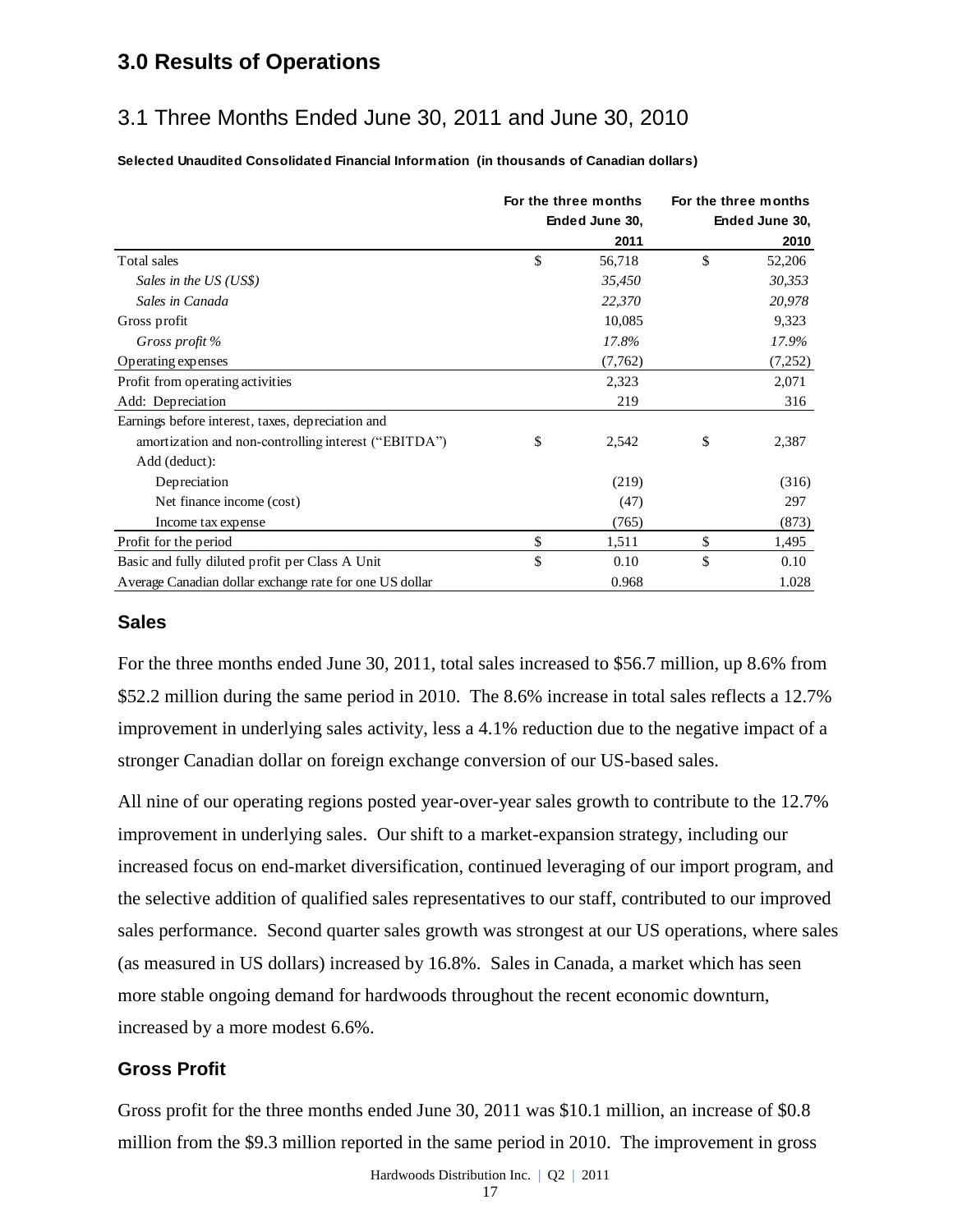profit reflects the higher sales, partially offset by a decrease in gross profit as a percentage of sales to 17.8% in the second quarter of 2011, compared to 17.9% in the same period in 2010. We view a gross profit margin of 17.8% as appropriate given competitive conditions at this point in the business cycle. Under normal market conditions, we target a gross profit margin of 18% to 19%.

### **Operating Expenses**

Operating expenses were \$7.8 million in the second quarter of 2011, compared to \$7.3 million during the same period last year, an increase of \$0.5 million. This increase includes \$0.3 million in expenses associated with completion of the conversion of the Fund to a corporation and \$0.5 million in higher people costs to support our sales growth. These cost increases were partially offset by a \$0.3 million positive foreign exchange impact of a stronger Canadian dollar on the conversion of S&A expenses at our US operations. As a percentage of sales, second quarter 2011 operating expenses were 13.7% of sales, compared to 13.9% in 2010.

### **EBITDA**

For the three months ended June 30, 2011, we recorded EBITDA of \$2.5 million, compared to \$2.4 million during the same period in 2010. The increase in EBITDA reflects the \$0.8 million increase in gross profit driven by higher sales, partially offset by the \$0.6 million increase in operating expenses before depreciation.

### **Net Finance Income (Cost)**

For the three months ended June 30, 2011, net finance cost was \$47,000, compared to net finance income of \$0.3 million in the three months ended June 30, 2010. The increase in net finance cost is primarily due to changes in the fair value of the non-controlling interest ("NCI") liability. The fair value of the NCI decreased by \$28,000 in the second quarter of 2011, compared to a decrease of \$0.3 million in the same period in 2010. In accordance with the accounting policies adopted under IFRS, the NCI is recorded at fair value at each reporting date, with the change in the fair value being recorded in profit and loss during the reporting period. There is no impact on cash flows related to these fair value adjustments.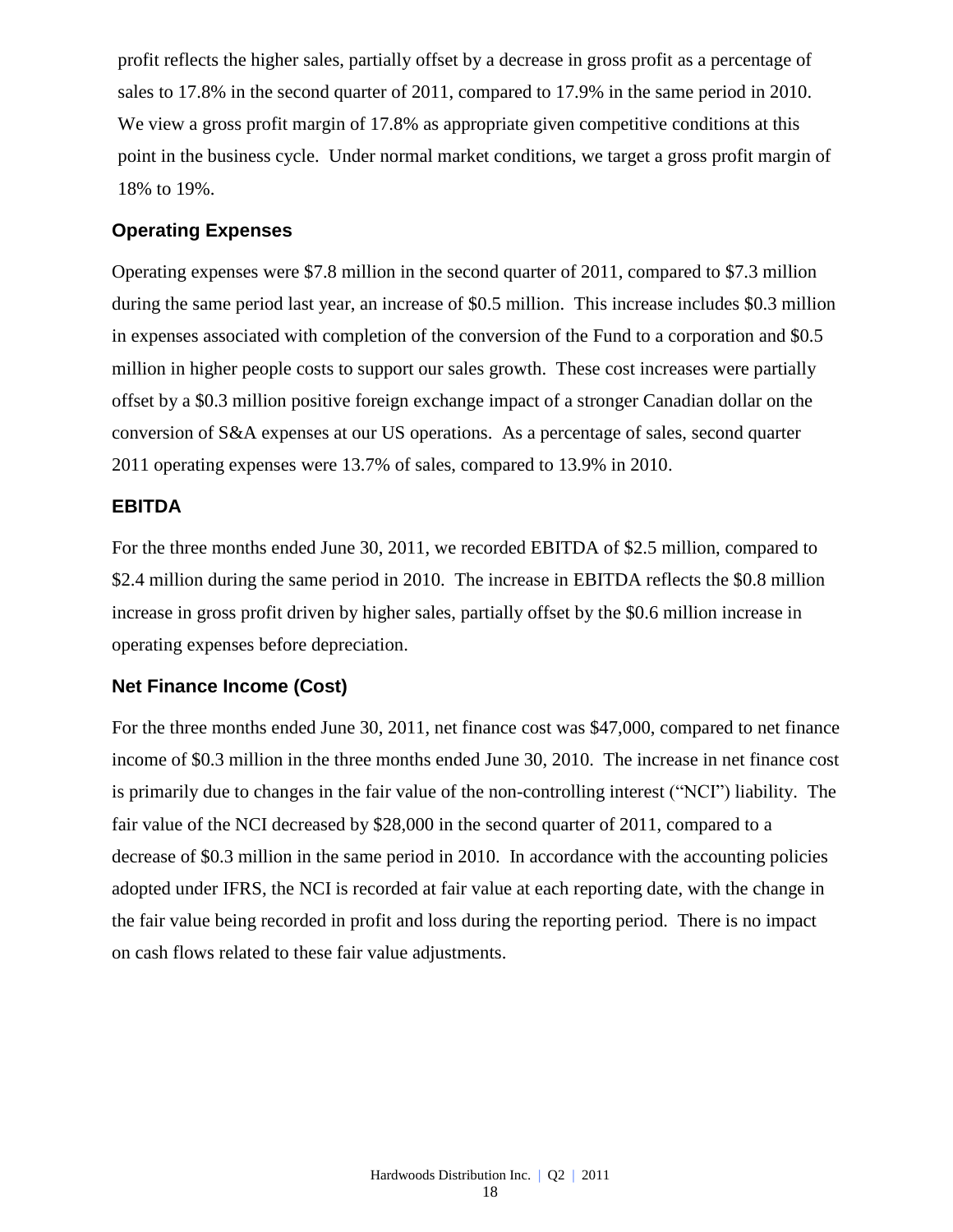### **Income Tax Expense**

An income tax expense of \$0.8 million was recorded in the second quarter of 2011, compared to \$0.9 million in the same period in 2010. The income tax expense in both periods primarily reflects the use of future tax assets to offset taxable income generated during the period.

### **Profit for the Period**

Profit for the three months ended June 30, 2011 was \$1.5 million, compared to profit of \$1.5 million in the same period in 2010. The \$0.1 million increase in EBITDA, the \$0.1 million decrease in depreciation, and the \$0.1 million decrease in income tax expense in 2011 were offset by a \$0.3 million increase in net finance costs.

### 3.2 Six Months Ended June 30, 2011 and June 30, 2010

#### **Selected Unaudited Consolidated Financial Information (in thousands of Canadian dollars)**

|                                                         | For the six months | For the six months |                |  |
|---------------------------------------------------------|--------------------|--------------------|----------------|--|
|                                                         | Ended June 30,     |                    | Ended June 30, |  |
|                                                         | 2011               |                    | 2010           |  |
| Total sales                                             | \$<br>108,748      | \$                 | 100,704        |  |
| Sales in the US (US\$)                                  | 67,290             |                    | 58,056         |  |
| Sales in Canada                                         | 43,012             |                    | 40,663         |  |
| Gross profit                                            | 19,184             |                    | 17,952         |  |
| Gross profit %                                          | 17.6%              |                    | 17.8%          |  |
| Operating expenses                                      | (16, 534)          |                    | (14, 971)      |  |
| Profit from operating activities                        | 2,650              |                    | 2,981          |  |
| Add: Depreciation                                       | 450                |                    | 646            |  |
| Earnings before interest, taxes, depreciation and       | \$<br>3,100        | \$                 | 3,627          |  |
| amortization and non-controlling interest ("EBITDA")    |                    |                    |                |  |
| Add (deduct):                                           |                    |                    |                |  |
| Depreciation                                            | (450)              |                    | (646)          |  |
| Net finance income (cost)                               | (782)              |                    | 171            |  |
| Income tax expense                                      | (1,058)            |                    | (1,088)        |  |
| Profit for the period                                   | \$<br>810          | \$                 | 2,064          |  |
| Basic and fully diluted profit per Class A Unit         | \$<br>0.06         | \$                 | 0.14           |  |
| Average Canadian dollar exchange rate for one US dollar | 0.977              |                    | 1.034          |  |

### **Sales**

For the six months ended June 30, 2011, total sales increased to \$108.7 million, from \$100.7 million in the first half of 2010. The 8.0% increase reflects an 11.8% increase in underlying sales activity as a result of strategy implementation (discussed in section 2.0 of this report) and stronger prices for sheet goods, partially offset by a 3.8% decrease in sales due to the negative impact of a stronger Canadian dollar. First-half sales activity at our US operations, as measured in US dollars, increased 15.9% year-over-year. Sales in Canada were up by a more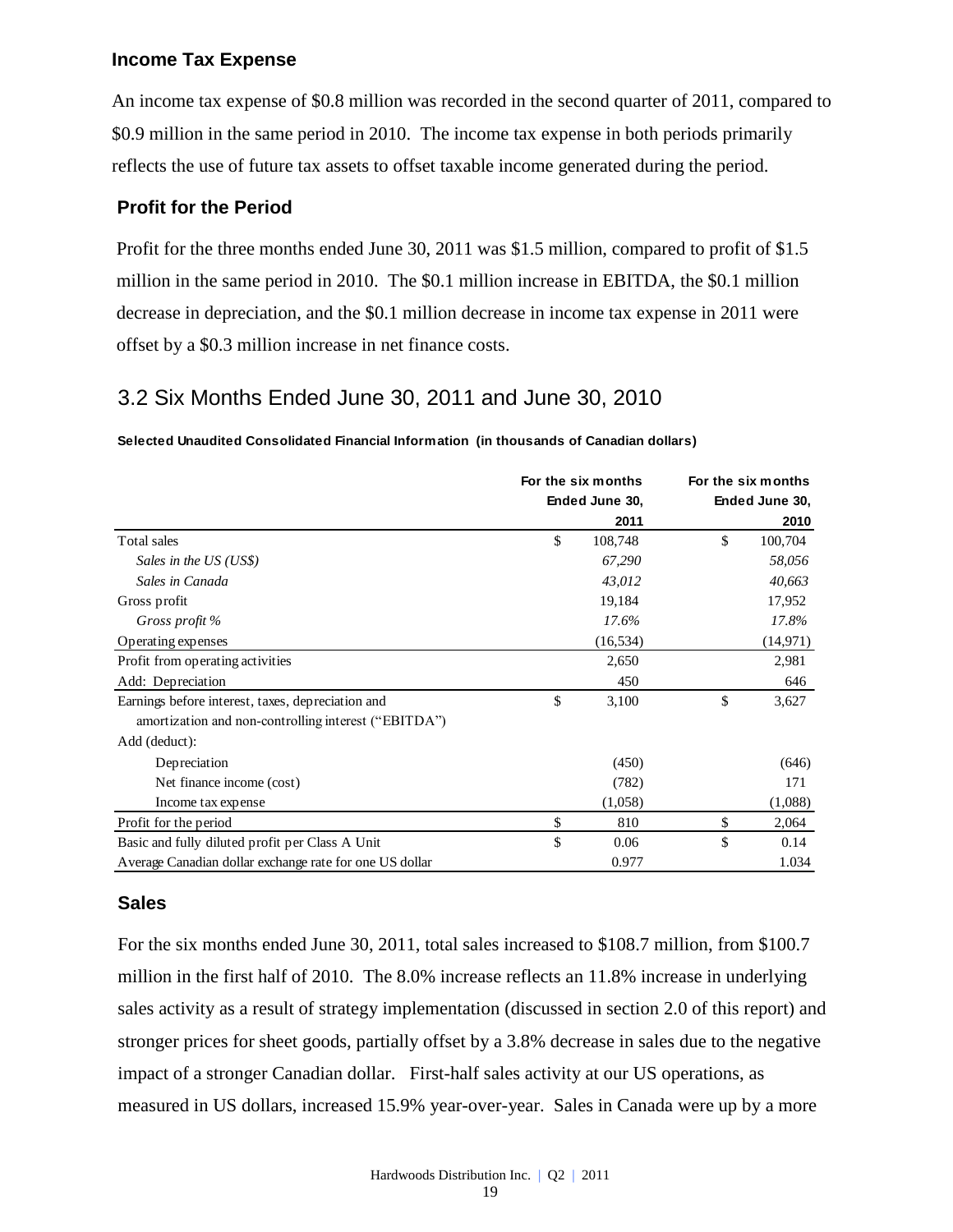modest 5.8%, reflecting the negative impact of the stronger Canadian dollar on product prices and on demand from Canadian manufacturing customers exporting to the US.

### **Gross Profit**

First-half gross profit increased to \$19.2 million, from \$18.0 million in the first six months of 2010. The increase in gross profit reflects higher sales, partially offset by slightly lower gross profit margins. As a percentage of sales, gross profit was 17.6% in the first half of 2011, compared to 17.8% during the same period in 2010.

### **Operating Expenses**

Operating expenses increased \$1.5 million to \$16.5 million in the first six months of 2011, from \$15.0 million during the same period in 2010. The increase in operating expenses in the most recent period reflects a \$1.4 million increase in personnel costs to support higher sales, \$0.6 million in costs related to our conversion to a corporation, and a \$0.3 million litigation expense recovery that was received in the first six months of 2010 and was not repeated in the 2011 period. These cost increases were partially offset by \$0.3 million reduction in premises expenses due to fewer branches, sublets, and favourable lease rate renewals, and a \$0.5 million reduction attributable to the positive impact of the stronger Canadian dollar on the conversion of expenses at our US operations. As a percentage of sales, first-half operating expenses were 15.2% of sales, compared to 14.9% in 2010.

### **EBITDA**

For the six months ended June 30, 2011, we recorded EBITDA of \$3.1 million, compared to \$3.6 million during the same period in 2010. The \$0.5 million decrease in EBITDA reflects the \$1.7 million increase in operating expenses before depreciation, partially offset by the \$1.2 million increase in gross profit.

### **Net Finance Income (Cost)**

Net finance cost was \$0.8 million for the six months ended June 30, 2011, compared to net finance income of \$0.2 million in the same period in 2010. The \$1.0 million increase in net finance expense was primarily due to \$0.8 million in changes in the fair value of the noncontrolling interest liability. The fair value of the NCI increased by \$0.5 million in the first half of 2011, compared to a decrease of \$0.3 million in the same period in 2010. In accordance with the accounting policies adopted under IFRS the non-controlling interest is recorded at fair value at each reporting date, with the change in fair value being recorded in profit or loss during the reporting period. There is no impact on cash flows related to these fair value adjustments.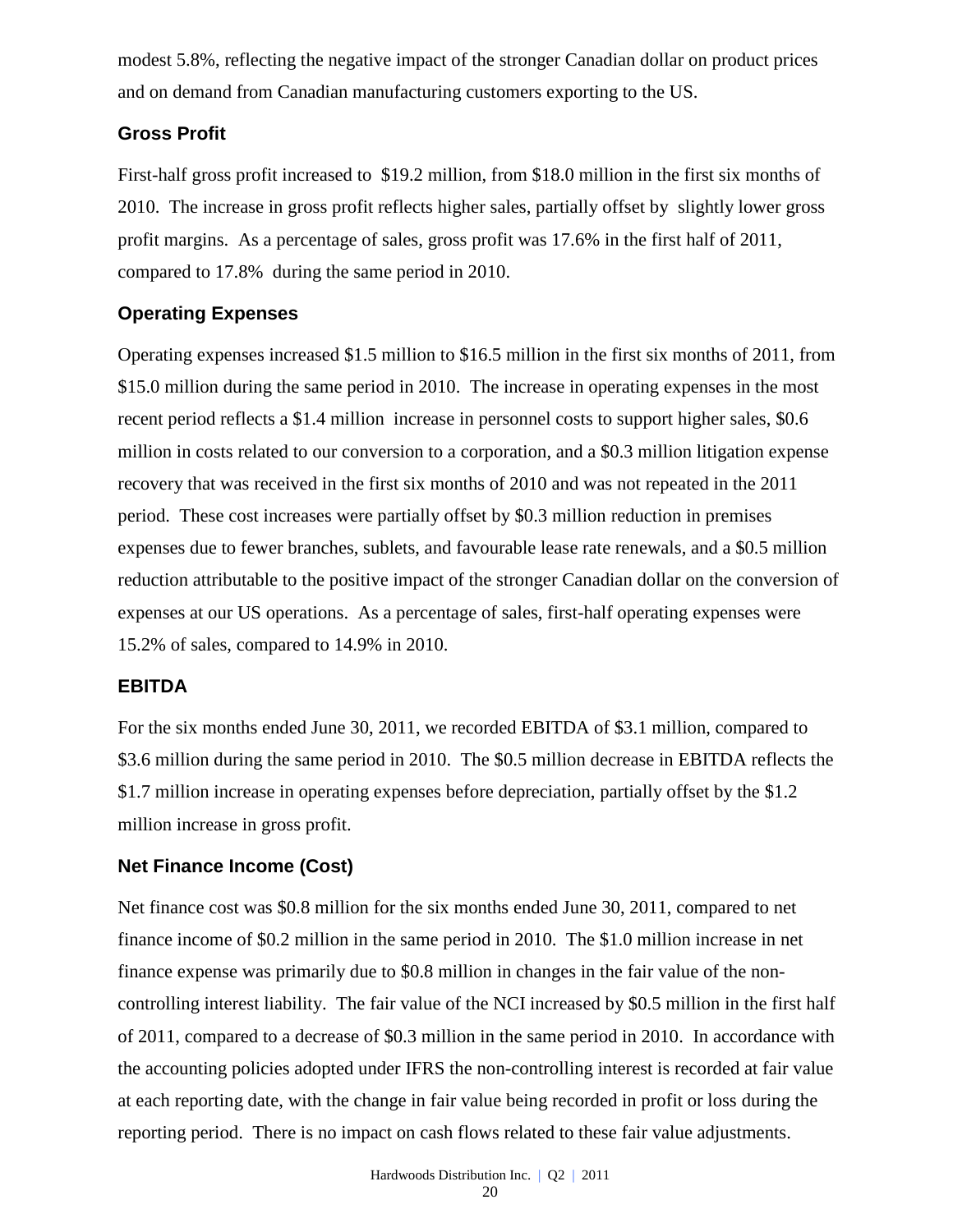Previously under Canadian GAAP the non-controlling interest was allocated its share of profit or loss.

### **Income Tax Expense**

An income tax expense of \$1.1 million was recorded in the first six months of 2011 as well as in in the same period in 2010. The income tax expense in both periods primarily reflects the use of future tax assets to offset taxable income generated during the period.

### **Profit for the Period**

Profit for the six months ended June 30, 2011 was \$0.8 million, compared to profit of \$2.1 million in 2010. The \$1.3 million reduction in profit primarily reflects the \$0.5 million decrease in EBITDA and the \$1.0 million increase in net finance expense, partially offset by a \$0.2 million decrease in depreciation expense.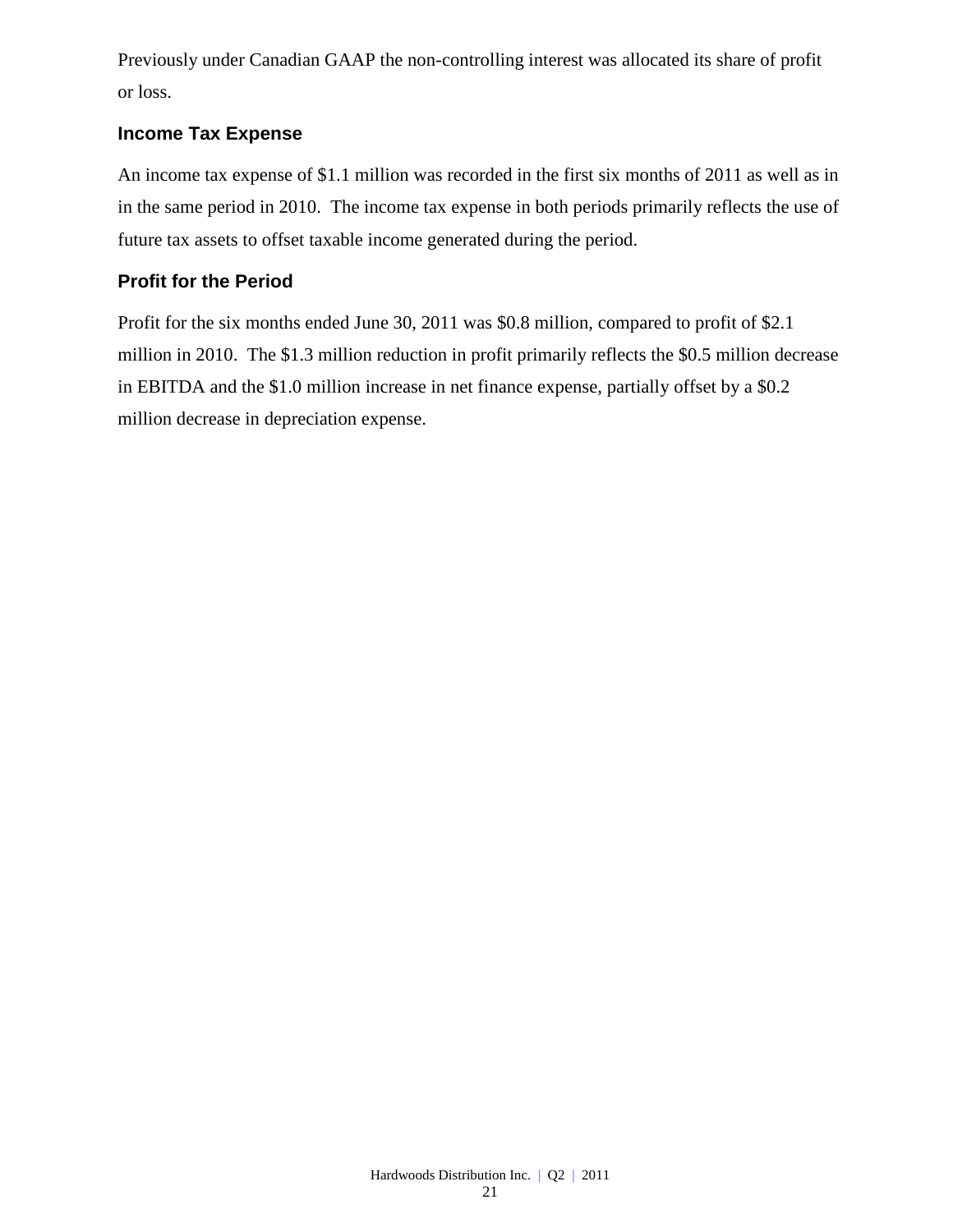## **4.0 Liquidity and Capital Resources**

## 4.1 Distributable Cash and Cash Distributions

**Selected Unaudited Consolidated Financial Information** 

**(in thousands of dollars except per unit amounts)**

|                                                                                                                  |               | Three months<br>ended<br><b>June 30,</b><br>2011 | <b>Three months</b><br>ended<br><b>June 30.</b><br>2010 | Six months<br>ended<br><b>June 30,</b><br>2011 | Six months<br>ended<br><b>June 30,</b><br>2010 |
|------------------------------------------------------------------------------------------------------------------|---------------|--------------------------------------------------|---------------------------------------------------------|------------------------------------------------|------------------------------------------------|
| Net cash provided by (used in) operating activities<br>Increase (decrease) in non-cash operating working capital | <sup>\$</sup> | (2,862)                                          | \$<br>(3,318)                                           | (2,034)                                        | \$<br>(6, 897)                                 |
| and income taxes paid / received                                                                                 |               | 5,498                                            | 5,638                                                   | 5,417                                          | 10,435                                         |
|                                                                                                                  |               | 2,636                                            | 2,320                                                   | 3,383                                          | 3,538                                          |
| Principal repayments on finance lease obligation                                                                 |               | (175)                                            | (192)                                                   | (343)                                          | (387)                                          |
| Capital expenditures                                                                                             |               | (88)                                             | (23)                                                    | (130)                                          | (54)                                           |
| Distributable Cash                                                                                               | \$            | 2,373                                            | \$<br>2,105                                             | \$<br>2,910                                    | \$<br>3,097                                    |
| Distributions relating to the period:                                                                            |               |                                                  |                                                         |                                                |                                                |
| Class A Units                                                                                                    | $\mathsf{\$}$ |                                                  | \$                                                      | \$                                             | \$                                             |
| (1)<br>Class B Units                                                                                             |               |                                                  |                                                         |                                                |                                                |
| <b>Total Units</b>                                                                                               | S             |                                                  | \$                                                      | \$                                             | \$                                             |
| Weighted average outstanding units and per unit amounts:                                                         |               |                                                  |                                                         |                                                |                                                |
| Class A Units outstanding                                                                                        |               | 14,604,085                                       | 14,410,000                                              | 14,563,972                                     | 14,410,000                                     |
| Class B Units outstanding                                                                                        |               | 3,602,500                                        | 3,602,500                                               | 3,602,500                                      | 3,602,500                                      |
| <b>Total Units outstanding</b>                                                                                   |               | 18,206,585                                       | 18,012,500                                              | 18,166,472                                     | 18,012,500                                     |
| Distributable Cash per Total Units                                                                               | \$            | 0.130                                            | \$<br>0.117                                             | \$<br>0.160                                    | \$<br>0.172                                    |
| Distributions relating to the period:                                                                            |               |                                                  |                                                         |                                                |                                                |
| Class A Units                                                                                                    | \$            |                                                  | \$                                                      | \$                                             | \$                                             |
| (1)<br>Class B Units                                                                                             | \$            |                                                  | \$                                                      | \$                                             | \$                                             |
| <b>Total Units</b>                                                                                               | \$            |                                                  | \$                                                      | \$                                             | \$                                             |
| (2)<br>Payout ratio                                                                                              |               | 0.0%                                             | 0.0%                                                    | 0.0%                                           | 0.0%                                           |

**March 23, 2004 to June 30, 2011** Cumulative since inception: Distributable Cash 82,545 (3) Distributions relating to the period 66,754

**<sup>1</sup>** On January 10, 2006, Hardwoods Specialty Products LP and Hardwoods Specialty Products US LP, limited partnerships in each of which the Fund owns an 80% interest, announced that quarterly distributions were suspended on the Class B LP and Class B US LP units. The Class B LP units and Class B US LP units represent a 20% interest in Hardwoods Specialty Products LP and Hardwoods Specialty Products US LP, respectively. No distributions are to be paid on the Class B LP units and Class B US LP units unless distributions in stipulated minimum amounts are paid on the units in the limited partnerships held by the Fund, and in certain other circumstances. Accordingly, no distributions have been declared since the third quarter of 2005 to the non-controlling interests. No liability for distributions payable to the non-controlling interests is reflected in the June 30, 2011 balance sheet. Payout ratio  $^{(2)}$  80.9%

<sup>2</sup> Payout ratio measures the ratio of distributions by the Fund relating to the period to Distributable Cash for the period.

<sup>3</sup> Information for Q1 2010, Q2 2010, Q1 2011, and Q2 2011are in accordance with IFRS. All other periods are in accordance with Canadian GAAP.

During the three months ended June 30, 2011, the Fund and its subsidiaries generated total Distributable Cash available to Class A and Class B Unitholders of \$2.4 million, or \$0.130 per unit. During the six months June 30, 2011 the Fund and its subsidiaries generated total Distributable Cash available to Class A and Class B Unitholders of \$2.9 million, or \$0.160 per unit. No distributions were made during either period.

On November 3, 2008, the Trustees of the Fund suspended monthly cash distributions until such time as market conditions strengthened and the Fund's financial performance stabilized. Since its initial public offering on March 23, 2004, the Fund has paid \$66.8 million in distributions,

Hardwoods Distribution Inc. | Q2 | 2011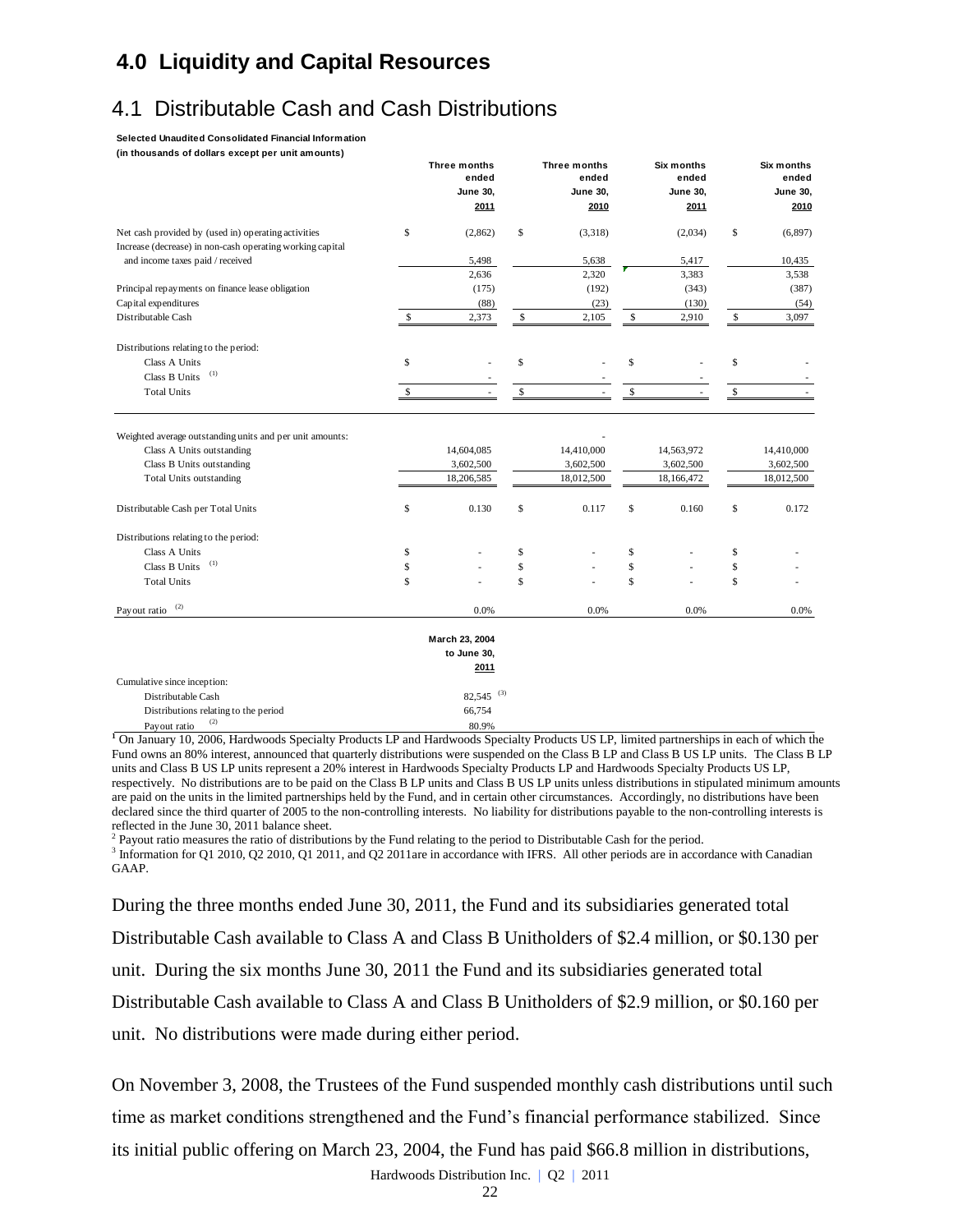representing 80.9% of Distributable Cash generated since its inception. More recently, in the last four quarters the Fund has generated \$4.0 million in Distributable Cash. Based on this performance, our Board of Directors has declared a quarterly dividend of \$0.02 per HDI share to be paid on October 31, 2011 to shareholders of record on October 20, 2011.

### 4.2 Standardized Distributable Cash and Cash Distributions

**Selected Unaudited Consolidated Financial Information (in thousands of dollars except per unit amounts)**

|                                                                                                                                                      |              | <b>Three months</b><br>ended<br><b>June 30,</b><br>2011 | Three months<br>ended<br><b>June 30,</b><br>2010 |             | Six months<br>ended<br><b>June 30,</b><br>2011 |              | Six months<br>ended<br><b>June 30,</b><br>2010 |
|------------------------------------------------------------------------------------------------------------------------------------------------------|--------------|---------------------------------------------------------|--------------------------------------------------|-------------|------------------------------------------------|--------------|------------------------------------------------|
| Net cash provided by (used in) operating activities                                                                                                  | \$           | (2,862)                                                 | \$<br>(3,318)                                    | \$          | (2,034)                                        | \$           | (6, 897)                                       |
| Capital expenditures                                                                                                                                 |              | (88)                                                    | (23)                                             |             | (130)                                          |              | (54)                                           |
| Standardized Distributable Cash                                                                                                                      | \$           | (2,950)                                                 | \$<br>(3, 341)                                   | \$          | (2,164)                                        | \$           | (6,951)                                        |
| Distributions relating to the period:                                                                                                                |              |                                                         |                                                  |             |                                                |              |                                                |
| Class A Units                                                                                                                                        | \$           |                                                         | \$                                               | \$          |                                                | \$           |                                                |
| Class B Units <sup>(1)</sup>                                                                                                                         |              |                                                         |                                                  |             |                                                |              |                                                |
| <b>Total Units</b>                                                                                                                                   | $\mathbb{S}$ |                                                         | \$                                               | $\mathbb S$ |                                                | $\mathbb{S}$ |                                                |
| Weighted average outstanding units and per unit amounts:<br>Class A Units outstanding<br>Class B Units outstanding<br><b>Total Units outstanding</b> |              | 14,604,085<br>3,602,500<br>18,206,585                   | 14,410,000<br>3,602,500<br>18,012,500            |             | 14,563,972<br>3,602,500<br>18,166,472          |              | 14,410,000<br>3,602,500<br>18,012,500          |
| Standardized Distributable Cash per Total Units                                                                                                      | \$           | (0.162)                                                 | \$<br>(0.185)                                    | \$          | (0.119)                                        | \$           | (0.386)                                        |
| Distributions per Total Units                                                                                                                        | \$           |                                                         | \$                                               | \$          |                                                | \$           |                                                |
| (2)<br>Standardized payout ratio                                                                                                                     |              | 0.0%                                                    | 0.0%                                             |             | 0.0%                                           |              | 0.0%                                           |
|                                                                                                                                                      |              | March 23, 2004<br>to June 30,<br>2011                   |                                                  |             |                                                |              |                                                |
| Cumulative since inception:                                                                                                                          |              |                                                         |                                                  |             |                                                |              |                                                |
| Standardized Distributable Cash                                                                                                                      |              | $87,965$ <sup>(3)</sup>                                 |                                                  |             |                                                |              |                                                |
| Distributions relating to the period                                                                                                                 |              | 66,754                                                  |                                                  |             |                                                |              |                                                |
| Standardized Payout ratio <sup>(2)</sup>                                                                                                             |              | 75.9%                                                   |                                                  |             |                                                |              |                                                |

**<sup>1</sup>** On January 10, 2006, Hardwoods Specialty Products LP and Hardwoods Specialty Products US LP, limited partnerships in each of which the Fund owns an 80% interest, announced that quarterly distributions were suspended on the Class B LP and Class B US LP units. The Class B LP units and Class B US LP units represent a 20% interest in Hardwoods Specialty Products LP and Hardwoods Specialty Products US LP, respectively. No distributions are to be paid on the Class B LP units and Class B US LP units unless distributions in stipulated minimum amounts are paid on the units in the limited partnerships held by the Fund, and in certain other circumstances. Accordingly, no distributions have been declared since the third quarter of 2005 to the non-controlling interests. No liability for distributions payable to the non-controlling interests is reflected in the June 30, 2011 balance sheet.

2 Payout ratio measures the ratio of distributions by the Fund relating to the period to Standardized Distributable Cash for the period. <sup>3</sup> Information for Q1 2010, Q2 2010, Q1 2011, and Q2 2011 are in accordance with IFRS. All other periods are in accordance with Canadian GAAP.

Hardwoods Distribution Inc. | Q2 | 2011 In addition to our Distributable Cash, the Interpretive Guidance also recommends disclosure of Standardized Distributable Cash. This is provided in the table above. We believe that the calculation of Standardized Distributable Cash distorts the Fund's quarter-to-quarter distributable cash and payout ratios, as our non-cash operating working capital fluctuates significantly as a result of the seasonality of our business and significant changes in market demand for our products. The board of directors of our operating entities looks beyond quarter-to-quarter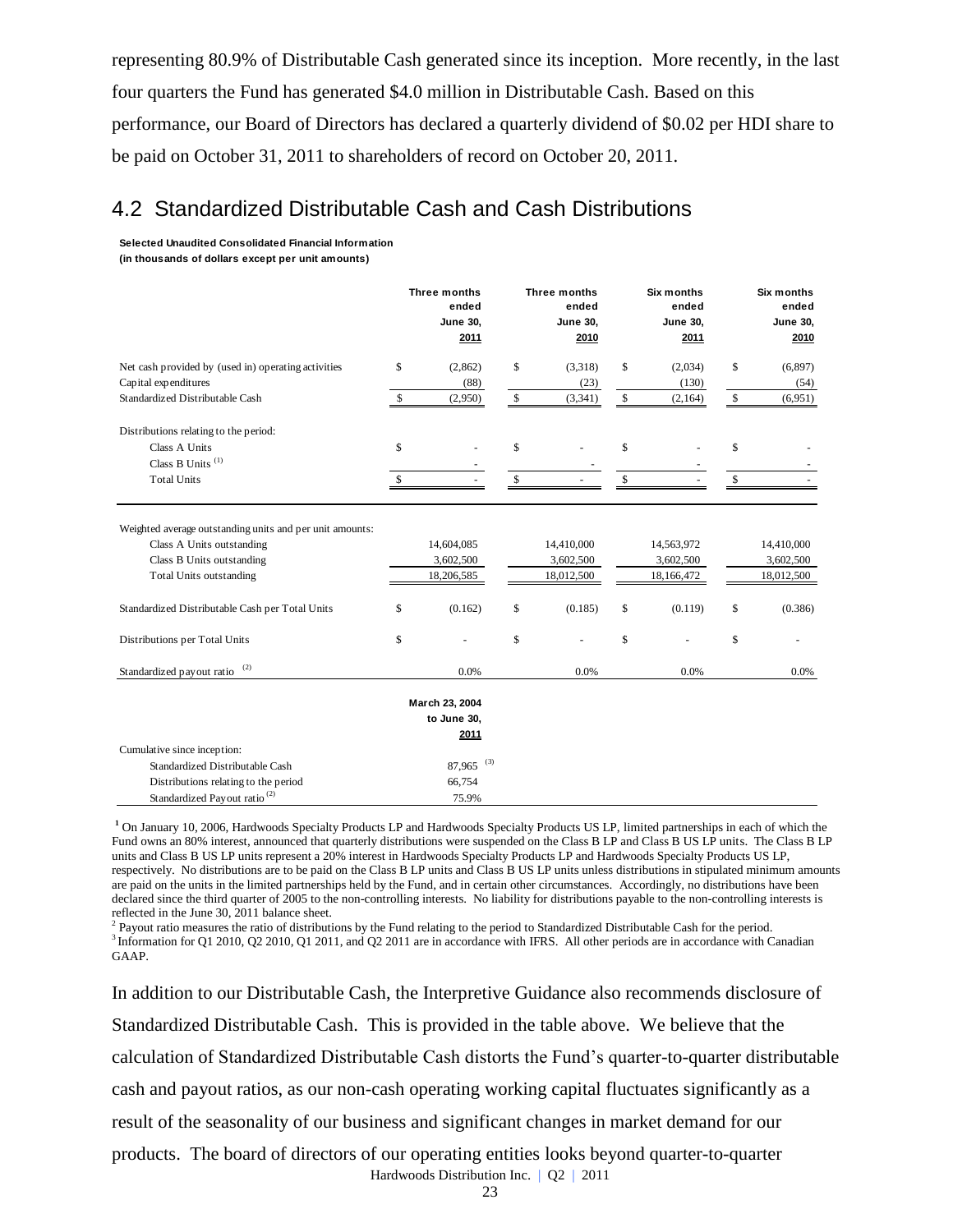fluctuations in working capital when making decisions regarding monthly distributions. The definition of Standardized Distributable Cash also does not include principle payments on finance lease obligations, which in the case of the Fund is monthly auto lease expense. As a result, we believe that our historical measure of Distributable Cash is a better measure for determining our operating performance.

The table below reconciles Standardized Distributable Cash to our Distributable Cash.

| Selected Unaudited Consolidated Financial Information<br>(in thousands of dollars)                                                                                     |   |                                                  |                                                  |                                                |   |                                                |
|------------------------------------------------------------------------------------------------------------------------------------------------------------------------|---|--------------------------------------------------|--------------------------------------------------|------------------------------------------------|---|------------------------------------------------|
|                                                                                                                                                                        |   | Three months<br>ended<br><b>June 30.</b><br>2011 | Three months<br>ended<br><b>June 30.</b><br>2010 | Six months<br>ended<br><b>June 30.</b><br>2011 |   | Six months<br>ended<br><b>June 30.</b><br>2010 |
| Standardized Distributable Cash<br>Increase in non-cash operating working capital and income taxes paid / received<br>Principal repayments on finance lease obligation | S | (2.950)<br>5,498<br>(175)                        | \$<br>(3,341)<br>5,638<br>(192)                  | \$<br>(2,164)<br>5.417<br>(343)                | S | (6,951)<br>10.435<br>(387)                     |
| Distributable Cash                                                                                                                                                     |   | 2,373                                            | 2,105                                            | 2,910                                          |   | 3,097                                          |

## 4.3 Working Capital

Our business requires an ongoing investment in working capital, comprised of accounts receivable, income taxes recoverable, inventory, and prepaid expenses, partially offset by shortterm credit provided by suppliers in the form of accounts payable and accrued liabilities. Our investment in working capital fluctuates from quarter-to-quarter based on factors such as seasonal sales demand, strategic purchasing decisions taken by management, and the timing of collections from customers and payments made to our suppliers. Historically the first and fourth quarters are seasonally slower periods for construction activity and therefore demand for hardwood products decreases. As a result, sales and working capital requirements may be lower in these quarters. A summary of changes in our non-cash operating working capital during the three and six months ended June 30, 2011 and 2010 is provided below.

| (in thousands of Canadian dollars)             |                        |                                                     |                                      |                                      |
|------------------------------------------------|------------------------|-----------------------------------------------------|--------------------------------------|--------------------------------------|
| Source (use) of funds                          | ended June 30.<br>2011 | Three months Three months<br>ended June<br>30, 2010 | Six months<br>ended June<br>30, 2011 | Six months<br>ended June<br>30, 2010 |
|                                                |                        |                                                     |                                      |                                      |
| Accounts receivable                            | \$<br>$(2,769)$ \$     | $(938)$ \$                                          | $(8,269)$ \$                         | (6,235)                              |
| Income taxes (paid) received                   | (54)                   | 293                                                 | $1.742 \quad$ \$                     | 234                                  |
| Inventory                                      | (2,510)                | (4,798)                                             | (1,702)                              | (5,286)                              |
| Prepaid expenses                               | 47                     | (186)                                               | 190                                  | (11)                                 |
| Accounts payable and accrued liabilities       | (230)                  | 85                                                  | 2.674                                | 1,052                                |
| Provisions                                     | 18                     | (94)                                                | (52)                                 | (189)                                |
| Increase in non-cash operating working capital | \$<br>$(5,498)$ \$     | $(5,638)$ \$                                        | $(5,417)$ \$                         | (10, 435)                            |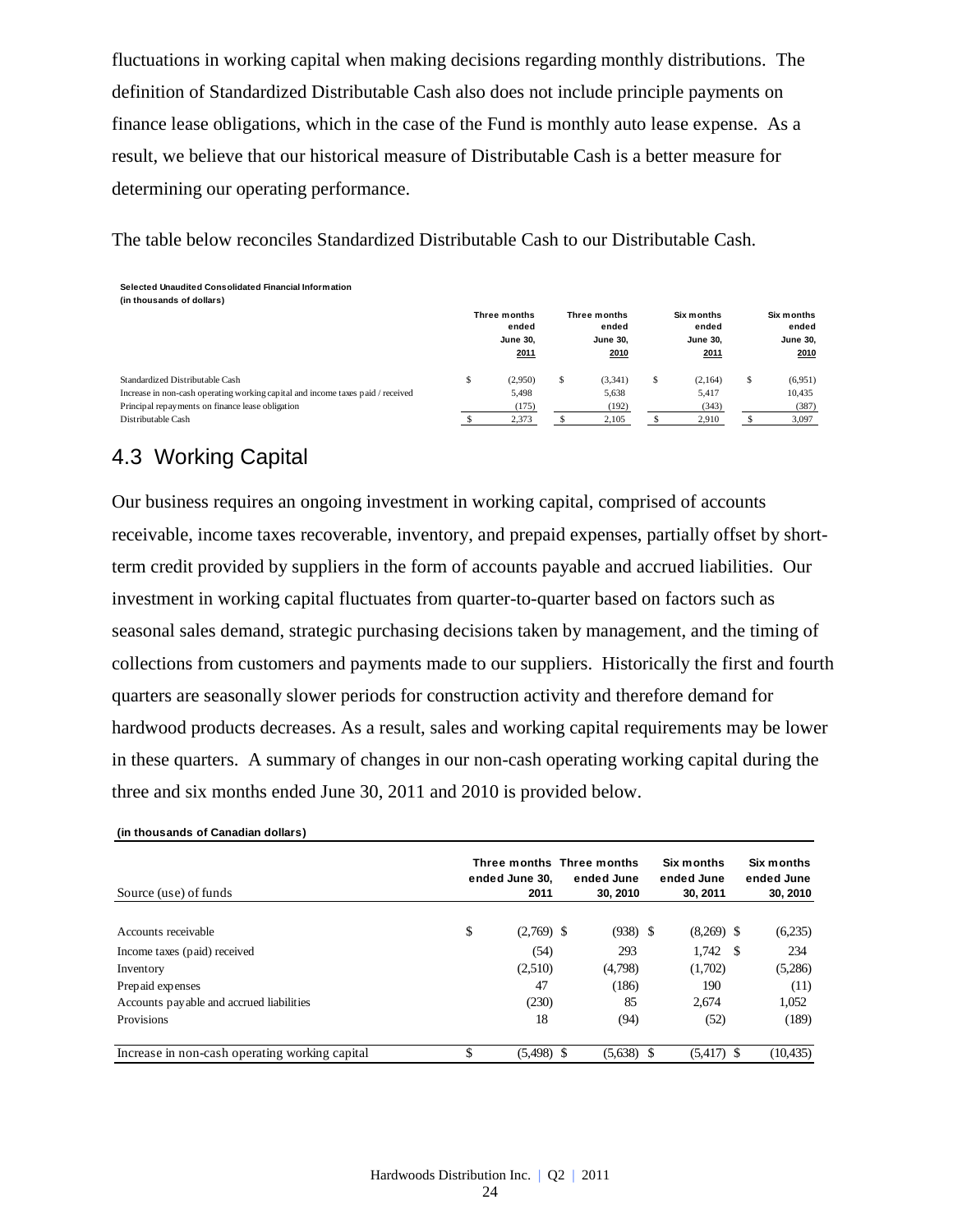Continued compliance with financial covenants under our credit facilities is important to ensure that we maintain adequate availability of financing to meet our working capital requirements. The terms of our revolving credit facilities are addressed in section 4.6 of this report.

### 4.4 Capital Expenditures and Productive Capacity

Our capital expenditures are typically low as we lease all of our buildings and contract out all freight delivery services. Capital expenditures are principally for the replacement of forklifts, furniture and fixtures, leasehold improvements and computer equipment. Between 2007 and 2010 we closed a total of 10 branch locations in response to weak economic conditions. These closures have freed up additional forklift capacity and reduced our need to purchase replacement forklift equipment. We also generally decreased our discretionary cash outlays for capital items during this period as we shifted our focus to cost reduction and cash conservation. As a result, our total capital expenditures amounted to just \$74,000 in 2010, and were \$130,000 in the first half of 2011. The Fund's subsidiaries also lease automobiles for the use of its outside sales representatives and certain managers. For the six months ended June 30, 2011 principle payments on automobile finance lease obligation was \$0.3 million (2010 - \$0.4 million). Despite the reduced spending on capital expenditures, we believe we have made sufficient expenditures to sustain productive capacity of our business as it relates to our needs for property, plant and equipment.

In addition to maintaining the productive capacity of our property, plant and equipment, we also manage the productive capacity of our business in terms of: (1) available distribution infrastructure; and (2) maintenance of a skilled work force.

Available distribution infrastructure refers to the physical capacity of the distribution network maintained by our business, and may be measured in terms of the number and total square footage of distribution centres in operation. Since the Fund's IPO in March 2004, we have made a number of adjustments to our distribution network, including opening, closing, and relocating some of our distribution facilities. In response to the lengthy market downturn, we downsized our distribution infrastructure, closing a total of ten branches between 2007 and 2010. We believe these reductions are appropriate to better match our productive capacity to current market demand.

| Selected Unaudited Consolidated Financial Information |                    |                    |                    |              |                |                  |
|-------------------------------------------------------|--------------------|--------------------|--------------------|--------------|----------------|------------------|
|                                                       | <b>June 30.</b>    | December 31.       | December 31.       | December 31. | December 31.   | December 31.     |
|                                                       | 2011               | 2010               | 2009               | 2008         | 2007           | 2006             |
| Number of distribution centres in operation           | 26                 | 26                 | 27                 | 29           | 36             | 36               |
| Total square footage of distribution centres          | $0.9$ million s.f. | $0.9$ million s.f. | $1.0$ million s.f. | million s.f  | .3 million s.f | 1.3 million s.f. |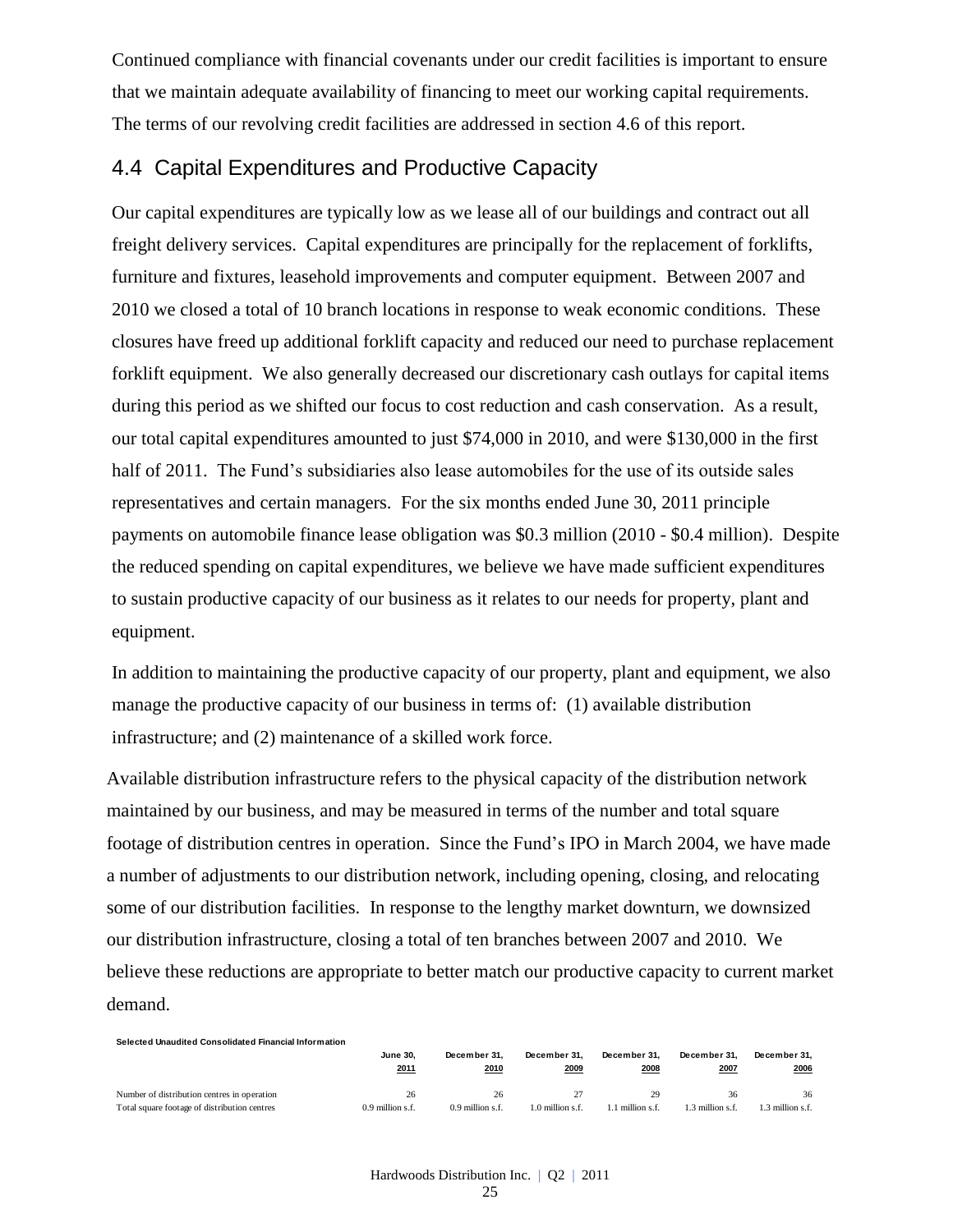Maintenance of a skilled workforce is also important to managing the productive capacity of our business. Our staffing levels reflect decisions regarding our distribution network and our expectations for sales demand, based upon prevalent economic conditions. Trends in our workforce capacity, as measured in terms of number of employees and average annual sales dollars per employee, are summarized below. Although the productive capacity of our human capital is difficult to measure directly, we believe the productive capacity of our business in terms of our human capital relative to available market demand, as measured by sales, has been largely sustained. As at June 30, 2011, we have added 18 additional employees in the last 18 months to support our sales expansion efforts.

|                                                                | <b>June 30.</b><br>2011    | December 31.<br>2010 | December 31.<br>2009 | December 31.<br>2008 | December 31.<br>2007 | December 31.<br>2006 |
|----------------------------------------------------------------|----------------------------|----------------------|----------------------|----------------------|----------------------|----------------------|
| Number of employees<br>Annual sales per employee (\$ millions) | 177<br>$1.2^{\text{}}$ (1) | 172                  | 159<br>$\eta$        | 190                  | 236<br>1.4           | 252                  |
|                                                                |                            |                      |                      |                      |                      |                      |

 $(1)$  Six months sales to June, 2011 annualized, divided by number of employees

## 4.5 Utilization of Distributable Cash

**Selected Unaudited Consolidated Financial Information (in thousands of dollars)**

|                                                         | Three months<br>ended<br><b>June 30,</b><br>2011 | Three months<br>ended<br><b>June 30.</b><br>2010 | Six months<br>ended<br><b>June 30,</b><br>2011 |    | Six months<br>ended<br><b>June 30,</b><br>2010 |
|---------------------------------------------------------|--------------------------------------------------|--------------------------------------------------|------------------------------------------------|----|------------------------------------------------|
| Distributable Cash                                      | \$<br>2,373                                      | \$<br>2,105                                      | \$<br>2,910                                    | \$ | 3,097                                          |
| Cash Distributions paid in the period                   |                                                  |                                                  |                                                |    |                                                |
| Distributable Cash retained                             | \$<br>2,373                                      | \$<br>2,105                                      | \$<br>2,910                                    | S  | 3,097                                          |
| Increase in non-cash operating working capital          |                                                  |                                                  |                                                |    |                                                |
| and income taxes paid / received                        | (5,498)                                          | (5,638)                                          | (5, 417)                                       |    | (10, 435)                                      |
| Decrease in long-term receivables                       | 108                                              | 270                                              | 154                                            |    | 433                                            |
| Proceeds from disposal of property, plant and equipment | 49                                               | 87                                               | 98                                             |    | 106                                            |
| Increase in bank indebtedness, net of cash              | (2,968)                                          | (3,176)                                          | (2,255)                                        |    | (6,799)                                        |

Our utilization of Distributable Cash and its relation to working capital use and bank line financing are summarized in the preceding table.

For the three months ended June 30, 2011, the Fund generated Distributable Cash of \$2.4 million and paid no cash distributions. We increased our investment in non-cash operating working capital and income taxes by \$5.5 million, primarily as a result of additional inventory and accounts receivable to support our higher sales in the second quarter. We generated \$0.2 million in cash from reducing our investment in long-term receivables and from realizing proceeds from the sale of property, plant and equipment. Combined, these actions increased our bank indebtedness (net of cash) by \$3.0 million in the second quarter of 2011. **EXERCT CONSTRAND CONSTRAND MADE NO CASH DISTRIBUTION** THE PERIOD CONSTRAND TO DESCRIPTION OF DISTRIBUTION CONSTRAND THE PERIOD CONSTRAND THE PERIOD CONSULTER THE PERIOD CONSULTER CONSULTER THE PERIOD CONSULTER THE PERIOD

For the six months ended June 30, 2011 the Fund generated Distributable Cash of \$2.9 million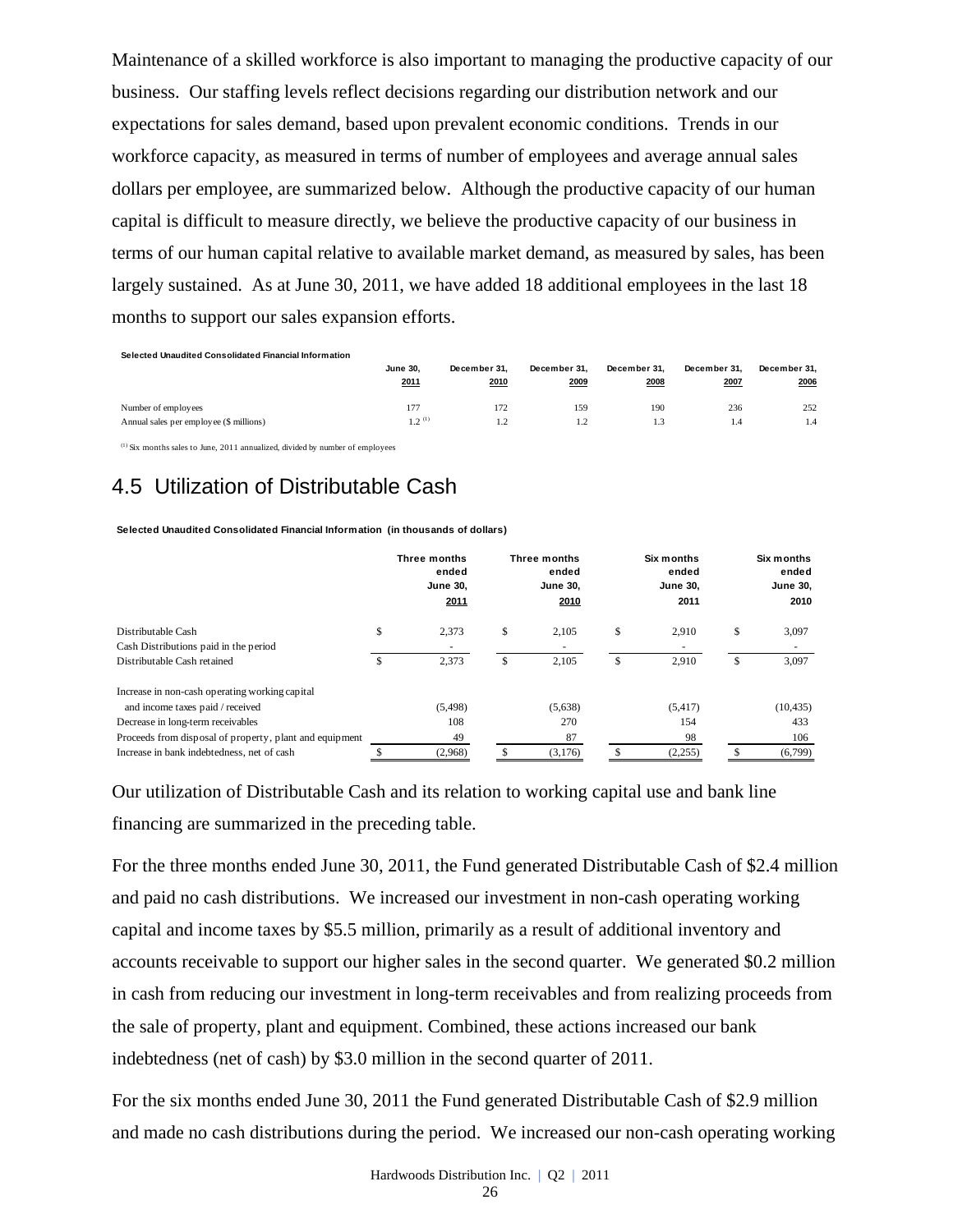capital by \$5.4 million, decreased our investment in long-term receivables by \$0.2 million, and realized \$0.1 million in cash from disposal of property, plant and equipment. Taking these factors together, the Fund increased its bank indebtedness (net of cash) by \$2.3 million in the first six months of 2011.

## 4.6 Revolving Credit Facilities and Debt Management Strategy

|                                         | As at<br>June 30, 2011 | As at<br>December 31, 2010 |           |  |
|-----------------------------------------|------------------------|----------------------------|-----------|--|
| Cash and cash equivalents               | \$<br>(29)             | \$                         | (43)      |  |
| Bank indebtedness                       | 8,886                  |                            | 6,745     |  |
| Net Debt                                | \$<br>8,857            | \$                         | 6,702     |  |
| Fund unit liability                     | 144,588                |                            | 144,366   |  |
| Net deficit attributable to Unitholders | (83,764)               |                            | (83, 557) |  |
| <b>Total Capitalization</b>             | 69,681                 |                            | 67,511    |  |
| Net debt to total capitalization        | 12.7%                  |                            | 9.9%      |  |

The Fund considers its capital to be bank indebtedness (net of cash) and the Fund unit liability, less the net deficit attributable to Unitholders. As discussed previously in section 4.5 of this report, we increased our net debt by \$2.3 million during the six months ended June 30, 2011. The impact of a stronger Canadian dollar (as at June 30, 2011 compared to December 31, 2010) on the conversion of our US dollar bank line reduced our debt by a \$0.1 million. Combined, the Fund's net debt balance increased by \$2.2 million to \$8.9 million at June 30, 2011, from \$6.7 million at December 31, 2010. Overall net debt compared to total capitalization stood at 12.7% as of June 30, 2011, compared to 9.9% at December 31, 2010.

We have independent credit facilities in both Canada and the U.S. These facilities may be drawn down to meet short-term financing requirements such as fluctuations in non-cash working capital, and in the case of the Canadian credit facility to also make capital contributions to the Fund's US operating subsidiary. The amount made available under our Canadian and US revolving credit facilities is, from time-to-time, limited to the extent of the value of certain accounts receivable and inventories held by subsidiaries of the Fund. Credit facilities also require ongoing compliance with certain credit ratios. A summary of our credit facilities at June 30, 2011 is provided in the following table. In the second quarter of 2011 we renewed our US credit facility which provides our US operating subsidiary with committed revolving credit Solected Unaudited Consolidated Financial Information (in thousands of dollars)<br>
As at<br>
Cash and cash equivalents<br>
Naw indebtchanes<br>
New the Debt and the Unit<br>
Indepthase to Unitoldes<br>
New debt to total capitalization<br>
Net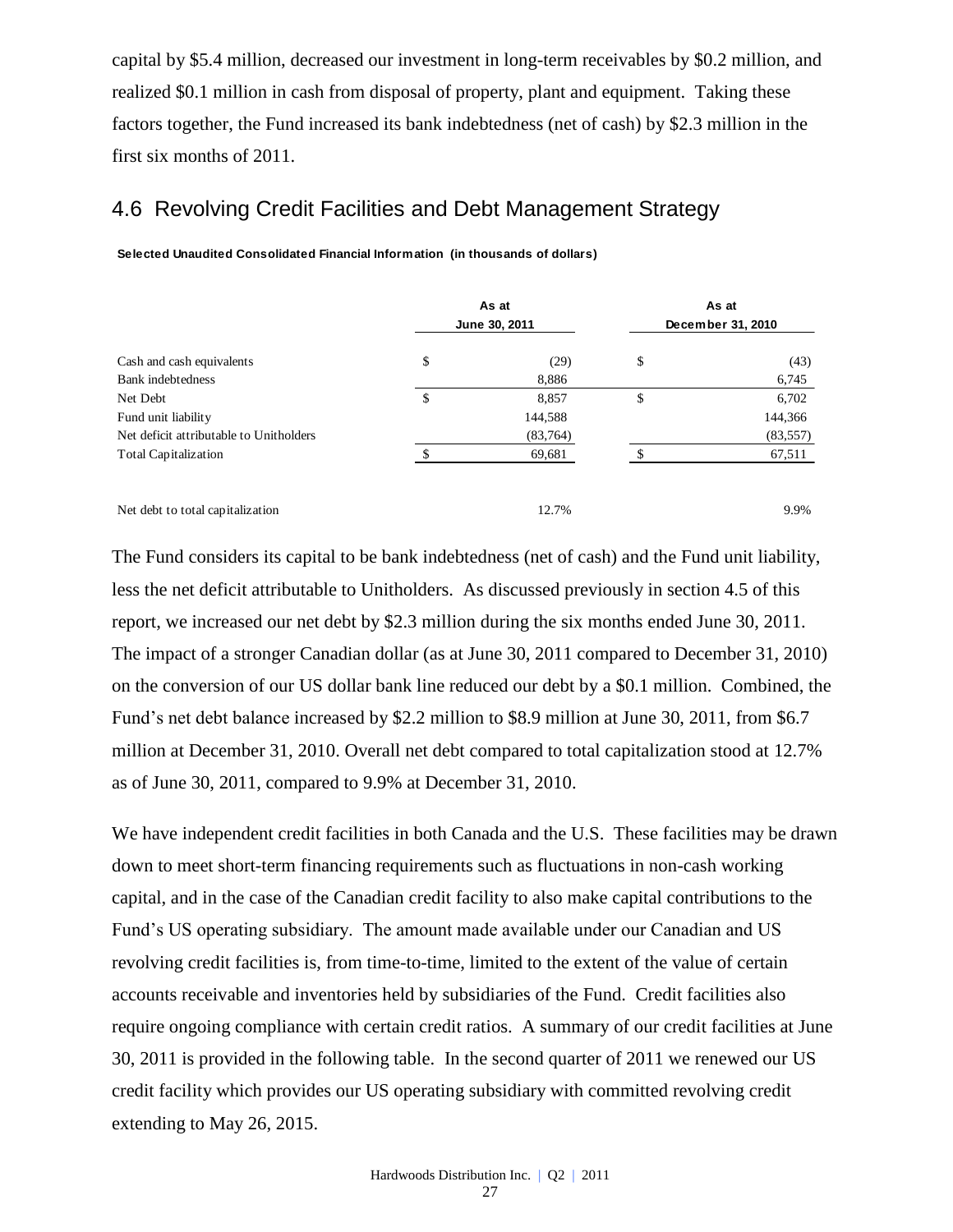| Selected Unaudited Consolidated Financial Information (in thousands of dollars) |  |
|---------------------------------------------------------------------------------|--|
|---------------------------------------------------------------------------------|--|

|                                                                           | <b>Canadian Credit</b> | <b>US Credit</b>                     |
|---------------------------------------------------------------------------|------------------------|--------------------------------------|
|                                                                           | <b>Facility</b>        | <b>Facility</b>                      |
| M aximum borrowings under credit facility                                 | \$15 million           | \$24.1 million (US\$25 million)      |
| Credit facility expiry date                                               | August 7, 2012         | May 26, 2015                         |
| Available to borrow                                                       | \$14.1 million         | $$22.5$ million (US\$23.3 million)   |
| Credit facility borrowings                                                | \$ 0.0 million         | 7.1 million (US\$ 7.4 million)<br>S  |
| Unused credit facility available                                          | \$14.1 million         | $$15.4$ million (US\$ 15.9 million)  |
| Financial covenants:                                                      |                        |                                      |
| a. (EBITDA - Cash Taxes - Capital Expenditures) / Interest <sup>(1)</sup> |                        |                                      |
| Covenant minimum                                                          | 1.1                    |                                      |
| Covenant actual                                                           | 11.4                   |                                      |
| b. Fixed charge coverage ratio of 1.0 to 1                                |                        | Covenant does not apply when         |
| (EBITDA less cash taxes less captial expenditure,                         |                        | the unused credit facility available |
| divided by interest plus distributions)                                   |                        | exceeds US\$2.5 million, which it    |
|                                                                           |                        | did as at June $30, 2011$            |

**<sup>1</sup>** EBITDA and Interest calculated on a trailing twelve month basis in accordance with the terms of the Canadian credit facility.

The principal terms of the credit facilities of Hardwoods LP and Hardwoods US LP are available at [www.sedar.com.](http://www.sedar.com/)

The terms of the agreements with our lenders provide that distributions cannot be made to our unitholders in the event that our subsidiaries are not compliant with their financial covenants. As shown in the preceding table, our operating subsidiaries were compliant with all required credit ratios as at June 30, 2011, and accordingly there were no restrictions on distributions arising from non-compliance with financial covenants.

Our debt management strategy is to roll and renew (as opposed to repay and retire) our revolving credit facilities in Canada and the US when they expire in August 2012 and May 2015, respectively. We do not intend to restrict future dividends in order to fully extinguish our bank debt obligations upon their maturity. The amount of bank debt that will actually be drawn on our available revolving credit facilities will depend upon the seasonal and cyclical needs of the business, and the cash generating capacity of HDI going forward. When making future dividend decisions for HDI, we will consider the amount of financial leverage, and therefore bank debt, we believe is appropriate given existing and expected market conditions and available business opportunities. We do not target a specific financial leverage amount.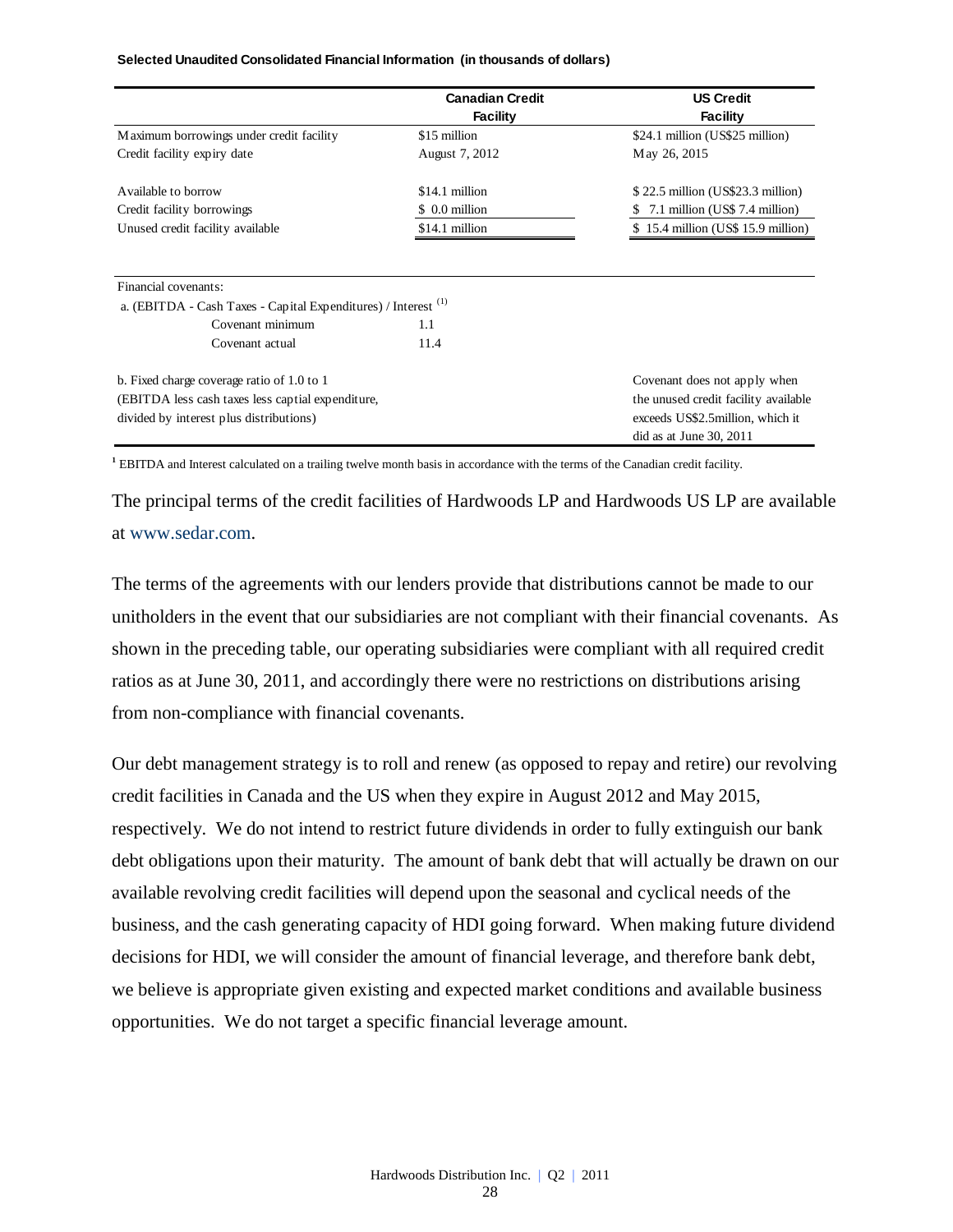## 4.7 Contractual Obligations

The table below sets forth our contractual obligations as at June 30, 2011. These obligations relate to leases on various premises and automobiles, and become due in the fiscal years indicated.

|  | (in thousands of Canadian dollars) |  |
|--|------------------------------------|--|
|--|------------------------------------|--|

| Total                                                                                                                                                  | 2011 | 2012 | 2013 | 2014 |  | 2015 thereafter | <b>2016</b> and |
|--------------------------------------------------------------------------------------------------------------------------------------------------------|------|------|------|------|--|-----------------|-----------------|
| $\frac{15,476}{8}$ $\frac{15,476}{8}$ $\frac{15,476}{8}$ $\frac{2,717}{8}$ $\frac{15,476}{8}$ $\frac{15,476}{8}$ $\frac{15,476}{8}$ $\frac{15,476}{8}$ |      |      |      |      |  |                 | 290             |

### 4.8 Off-Balance Sheet Arrangements

The Fund has no off-balance sheet arrangements.

## **5.0 Related Party Transactions**

Related parties refers to affiliates of the previous owners of the Business who retained a 20% interest in Hardwoods through ownership of Class B Hardwoods LP units and Class B Hardwoods USLP units, respectively. For the three months ended June 30, 2011, sales of \$0.1 million were made to related parties, and the subsidiaries of the Fund purchased \$41,000 from related parties. For the six months ended June 30, 2011, sales of \$0.1 million were made to related parties, and the subsidiaries of the Fund purchased \$67,000 from related parties. These sales and purchases took place at prevailing market prices.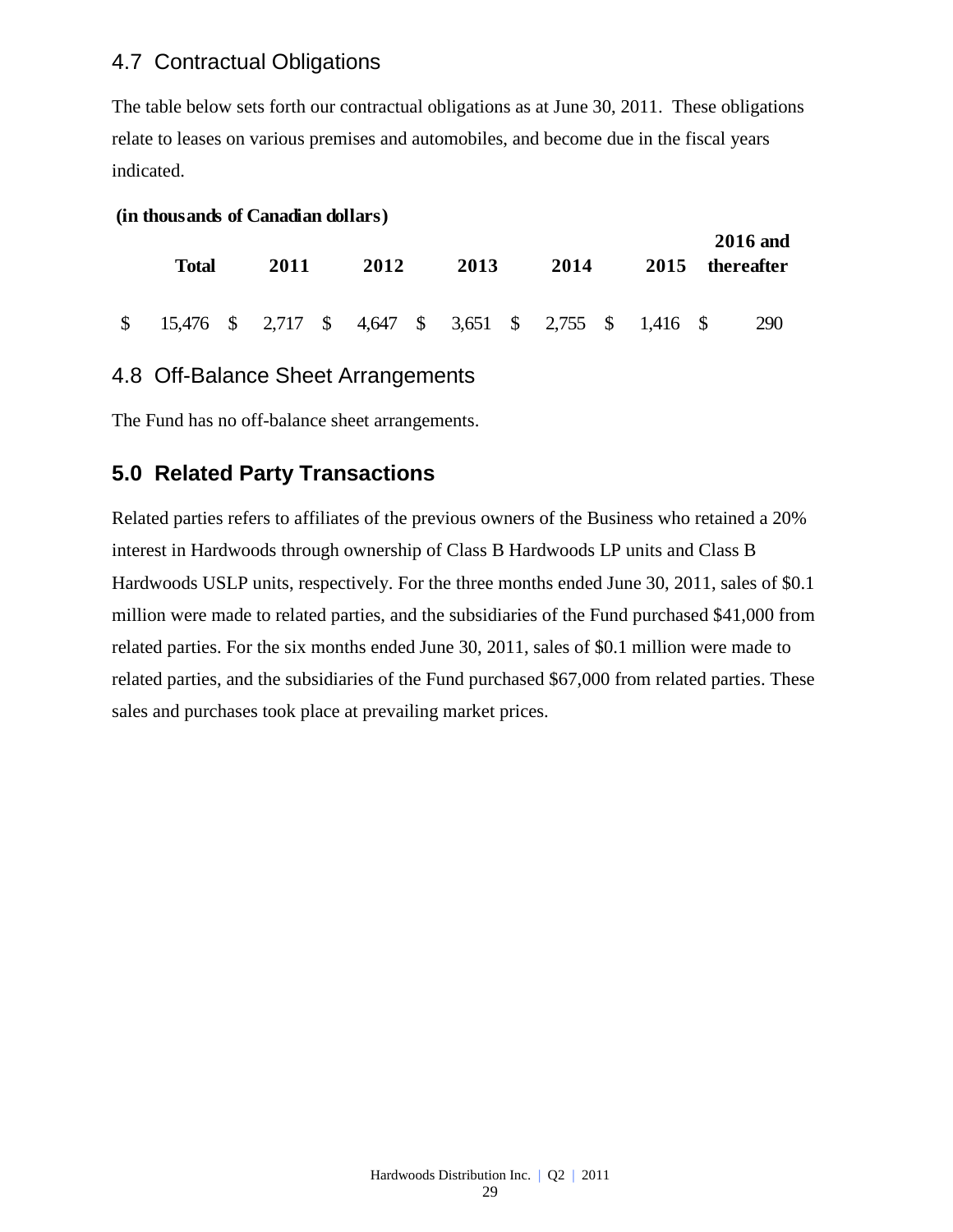## **6.0 Critical Accounting Estimates and Adoption of Changes in Accounting Policies**

### 6.1 Critical Accounting Estimates

The preparation of financial statements in accordance with IFRS requires that we make estimates and assumptions that can have a material impact on our results of operations as reported on a periodic basis. We base our estimates and assumptions on past experience and other factors that are deemed reasonable under the circumstances. Actual results could differ from these estimates. The critical estimates used in preparing our financial statements are:

*Accounts Receivable Provision*: Due to the nature of our business and the credit terms we provide to our customers, we anticipate that a certain portion of required customer payments will not be made, and we maintain an allowance for these doubtful accounts. The allowance is based on our estimate of the potential of recovering our accounts receivable, and incorporates current and expected collection trends.

*Valuation of Inventories:* We anticipate that the net realizable value of our inventory could be affected by market shifts or damage to our products. Our inventory is valued at the lower of cost and net realizable value.

*Deferred income Taxes:* We are required to make estimates and assumptions regarding future business results, as well as the amount and timing of certain future discretionary tax deductions available to the Fund. These estimates and assumptions can have a material impact upon the amount of deferred income tax assets and liabilities that we recognize.

*Fair Value of Non-Controlling Interest:* We are required to estimate the fair value of the noncontrolling interest liability at each reporting date. Estimating the value of the non-controlling interest requires significant judgment, and we consider, amongst other things, the value of Fund Units as traded on the Toronto Stock Exchange, and the relative economic interests of noncontrolling interests compared with Fund Units, including the terms of the subordination arrangements with the non-controlling interest which are more fully described in the notes to the Interim Financial Statements. As the changes in fair value determined at each reporting date are recorded in profit or loss for the period, our estimates of fair value may have a material impact upon our reported profit or loss.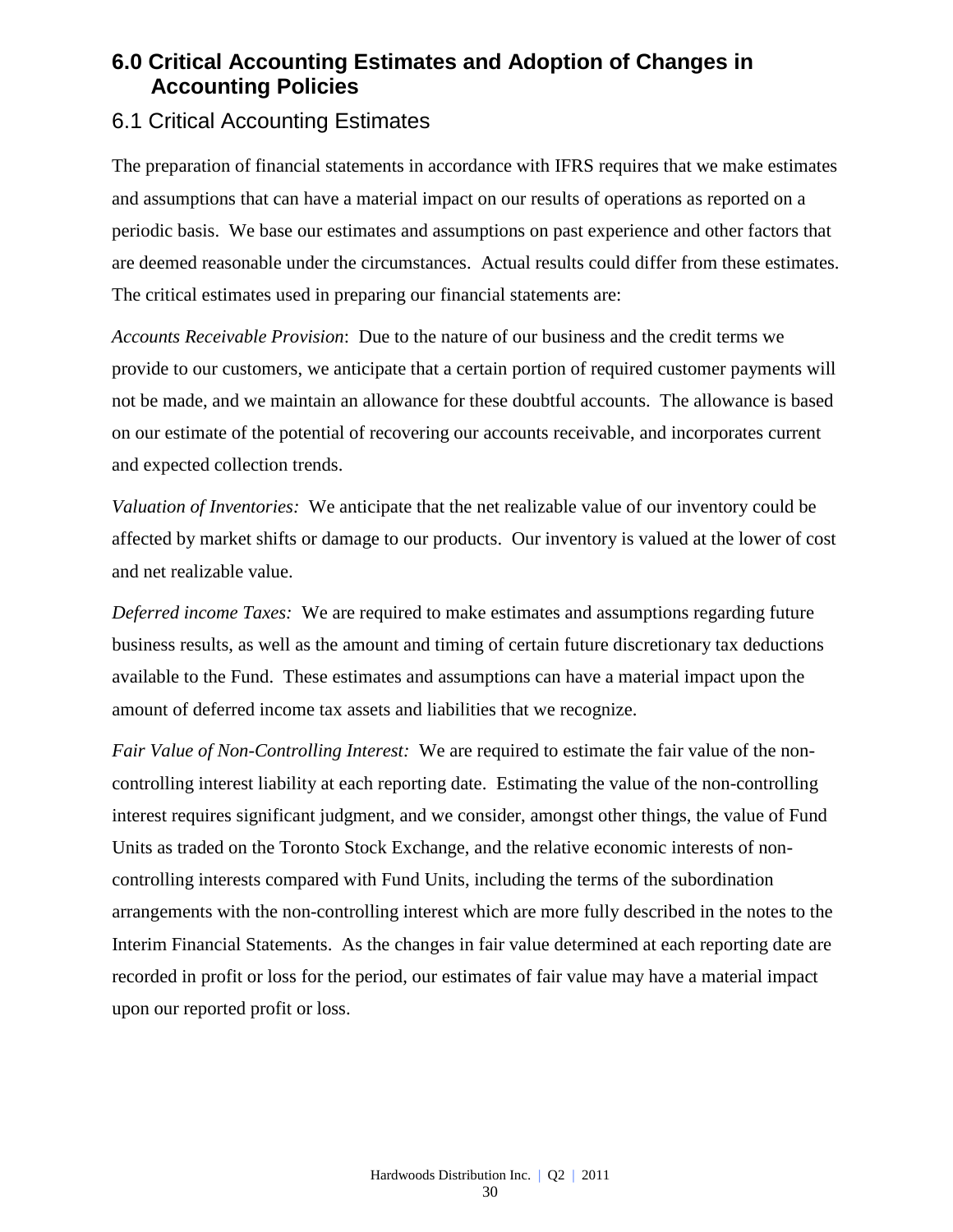### 6.2 Adoption of New Accounting Standards

Effective January 1, 2011 Canadian publicly listed entities were required to prepare their financial statements in accordance with IFRS. Due to the requirement to present comparative financial information, the effective transition date is January 1, 2010. The three-month period ended March 31, 2011 was the Fund's first reporting period under IFRS. Full disclosure of the Fund's accounting policies in accordance with IFRS can be found in Notes 2 and 3 to those financial statements. Those financial statements also include reconciliations of the previously disclosed comparative periods financial statements prepared in accordance with Canadian generally accepted accounting principles to IFRS as set out in Note 20 to those financial statements.

We note that the standard-setting bodies that determine IFRS have significant ongoing projects that could impact the IFRS accounting policies that we have selected. The impact of any new IFRS standards or interpretations will be evaluated as they are drafted and published. New standards and interpretations that have been identified but have yet to be adopted are:

### *IFRS 9 - Financial Instruments*

In November 2009, the IASB issued IFRS 9 - *Financial Instruments*, which is the first step in its project to replace IAS 39 - *Financial Instruments: Recognition and Measurement*. IFRS 9 establishes the measurement and classification of financial assets. Under IFRS 9, financial assets are measured either at fair value through earnings or at amortized cost if certain conditions are met. The effective date of this standard is January 1, 2013, but early adoption is permitted. HDI will apply this standard to its financial statements beginning on January 1, 2013. HDI is currently evaluating the impact of IFRS 9 on its financial statements.

### *IFRS 10 – Consolidated Financial Statements*

In May 2011, the IASB issued IFRS 10 – *Consolidated Financial Statements*. The objective of IFRS 10 is to establish principles for the presentation and preparation of consolidated financial statements when an entity controls one or more other entities. The effective date of this standard is January 1, 2013, but early adoption is permitted. HDI will apply this standard to its financial statements beginning on January 1, 2013. The adoption of IFRS 10 is not expected to have a significant impact on HDI's consolidated financial statements.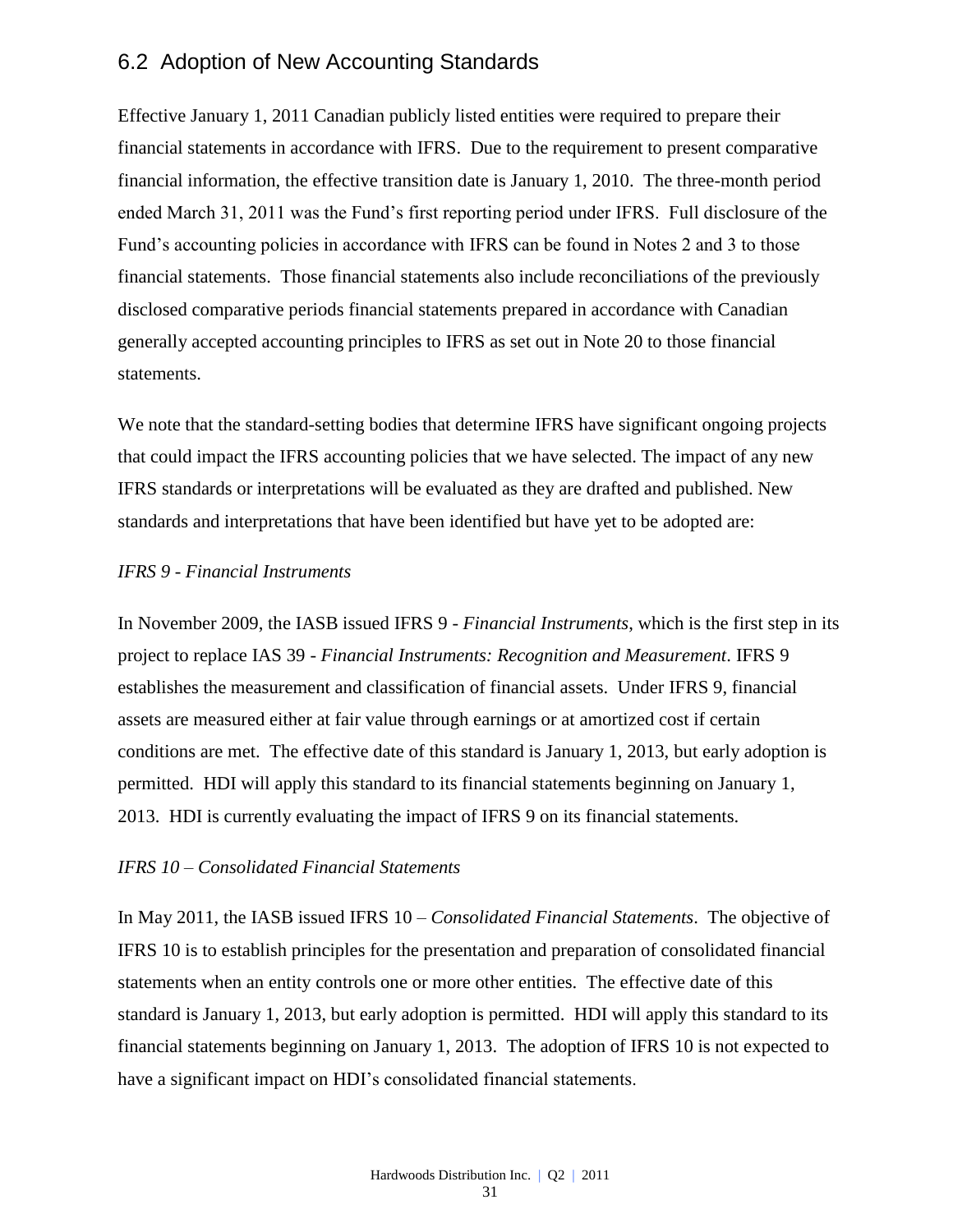#### *IFRS 12 – Disclosure of Interests in Other Entities*

In May 2011, the IASB issued IFRS 12 – *Disclosure of Interests in Other Entities*. The objective of IFRS 12 is to require the disclosure of information that enables users of financial statements to evaluate the nature of, and risks associated with, its interests in other entities and the effects of those interests on its financial position, financial performance and cash flows. The effective date of this standard is January 1, 2013, but early adoption is permitted. HDI will apply this standard to its financial statements beginning on January 1, 2013. HDI is currently evaluating the impact of IFRS 13 on its financial statements.

#### *IFRS 13 – Fair Value Measurement*

In May 2011, the IASB issued IFRS 13 – *Fair Value Measurement*. The objective of IFRS 13 is to define fair value, set out in a single IFRS framework for measuring fair value, and establish disclosure requirements regarding fair value measurements. The effective date of this standard is January 1, 2013, but early adoption is permitted. HDI will apply this standard to its financial statements beginning on January 1, 2013. HDI is currently evaluating the impact of IFRS 13 on its financial statements.

### **7.0 Risks and Uncertainties**

We are exposed to a number of risks and uncertainties in the normal course of business that could have a negative effect on our financial condition or results of operations. We identified significant risks that we were aware of in our Annual Information Form dated March 24, 2010, and in our Information Circular and Proxy Statement dated April 15, 2011 relating to the proposed plan of arrangement to convert the Fund to a corporate structure, which are available to readers at [www.sedar.com.](http://www.sedar.com/)

### **8.0 Internal Control Over Financial Reporting**

Our management is responsible for establishing and maintaining adequate internal control over financial reporting. Any system of internal control over financial reporting, no matter how well designed, has inherent limitations. Therefore, even those systems determined to be effective can provide only reasonable assurance with respect to financial statement preparation and presentation. There have been no changes in our internal control over financial reporting during the quarter ended June 30, 2011 that have materially affected, or are reasonably likely to materially affect, internal control over financial reporting.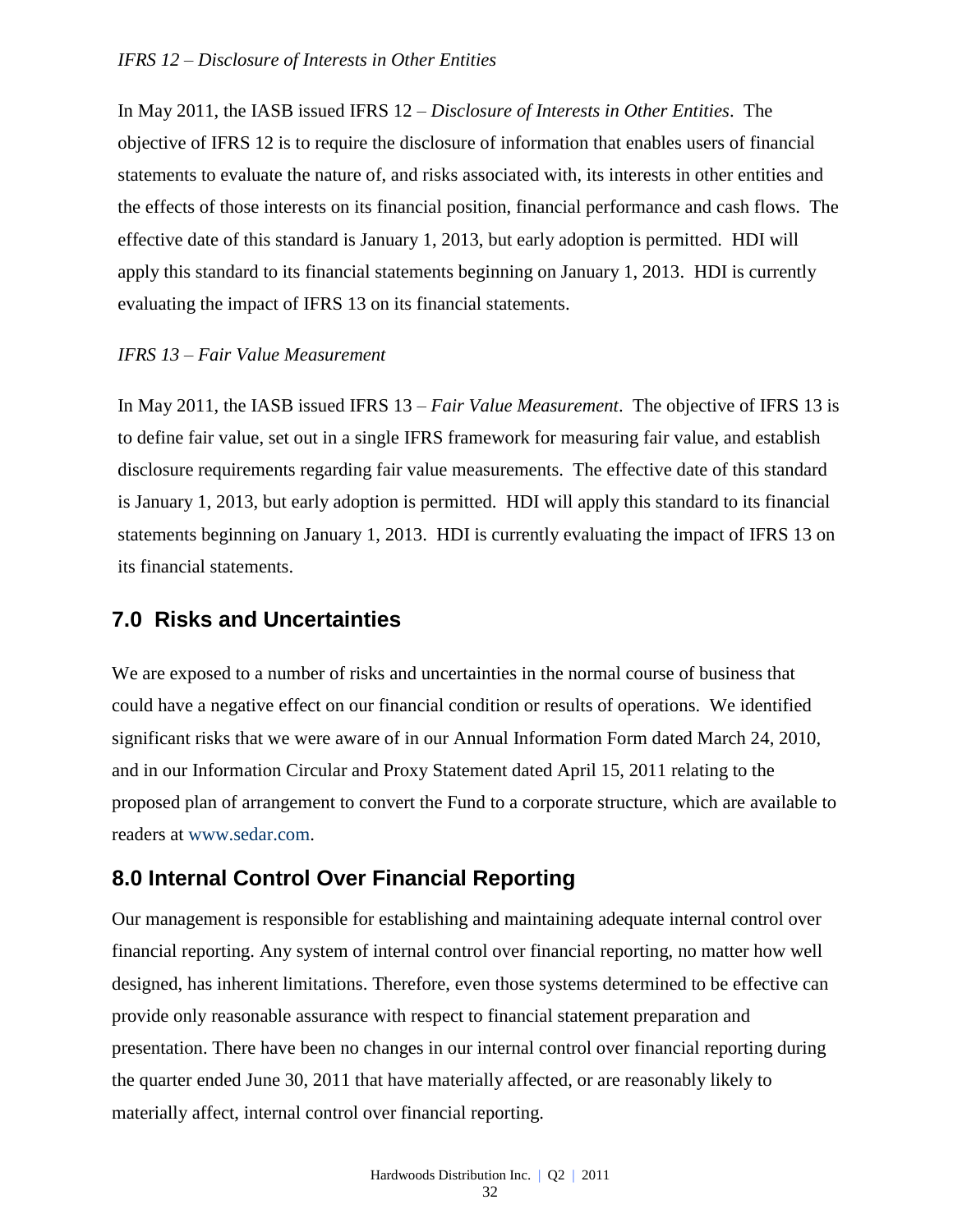## **9.0 Quarterly Financial Information**

| (in thousands of dollars)                                   | Q <sub>2</sub><br>2011 |              | Q1<br>2011  |      | Q4<br>$2010^{(1)}$ | Q3<br>$2010^{(1)}$ |      | Q <sub>2</sub><br>2010 |               | Q1<br>2010 |      | Q4<br>$2009^{(1)}$ |    | Q3<br>$2009^{(1)}$ |
|-------------------------------------------------------------|------------------------|--------------|-------------|------|--------------------|--------------------|------|------------------------|---------------|------------|------|--------------------|----|--------------------|
| Total sales                                                 | \$<br>56,718 \$        |              | 52,030 \$   |      | 46,392 \$          | 50,559             | \$   | 52,206                 | \$            | 48,498 \$  |      | 41,577             | -S | 46,435             |
| Net earnings                                                | \$<br>1,511            | - \$         | $(701)$ \$  |      | $(543)$ \$         | 263                | - \$ | 1,495                  | \$            | 569        | -S   | $(544)$ \$         |    | (11,072)           |
| Basic and fully diluted earnings<br>(loss) per Class A Unit | \$<br>0.10             | $\mathbf{s}$ | $(0.05)$ \$ |      | $(0.04)$ \$        | $0.02 \quad$ \$    |      | 0.10                   | - \$          | $0.04$ \$  |      | $(0.04)$ \$        |    | (0.77)             |
| <b>EBITDA</b>                                               | \$<br>2,542 \$         |              | 558 \$      |      | $(317)$ \$         | $1,391$ \$         |      | 2,387                  | <sup>\$</sup> | $1,240$ \$ |      | $(2,421)$ \$       |    | 543                |
| Distributable Cash                                          | \$<br>2,373            | -\$          | 537         | - \$ | $(199)$ \$         | 1,259              | \$   | 2,105                  | <sup>\$</sup> | 992        | - \$ | $(505)$ \$         |    | 230                |
| Total distributions to Class A<br>and Class B Units         | \$                     | - \$         | $-$ \$      |      | $- S$              | $- S$              |      |                        | $-$ \$        | $\sim$     | -S   | $-$ \$             |    |                    |
| Payout ratio                                                | 0.0%                   |              | 0.0%        |      | 0.0%               | 0.0%               |      | 0.0%                   |               | 0.0%       |      | 0.0%               |    | 0.0%               |

<sup>1</sup> Information for 2009, and the third and fourth quarters of 2010, is presented in accordance with Canadian GAAP and has not been restated in accordance with IFRS.

The preceding table provides selected quarterly financial information for our eight most recently completed fiscal quarters. This information is unaudited, but reflects all adjustments of a normal, recurring nature which are, in our opinion, necessary to present a fair statement of the results of operations for the periods presented. Quarter-to-quarter comparisons of our financial results are not necessarily meaningful and should not be relied upon as an indication of future performance. Historically, the first and fourth quarters have been seasonally slower periods for our business. In addition, net earnings reported in each quarter may be impacted by changes to the foreign exchange rate of the Canadian and US dollar and write-downs, in the carrying value of deferred income tax assets (which occurred in the three months ended September 30, 2009), and changes in the fair value of the non-controlling interest liability.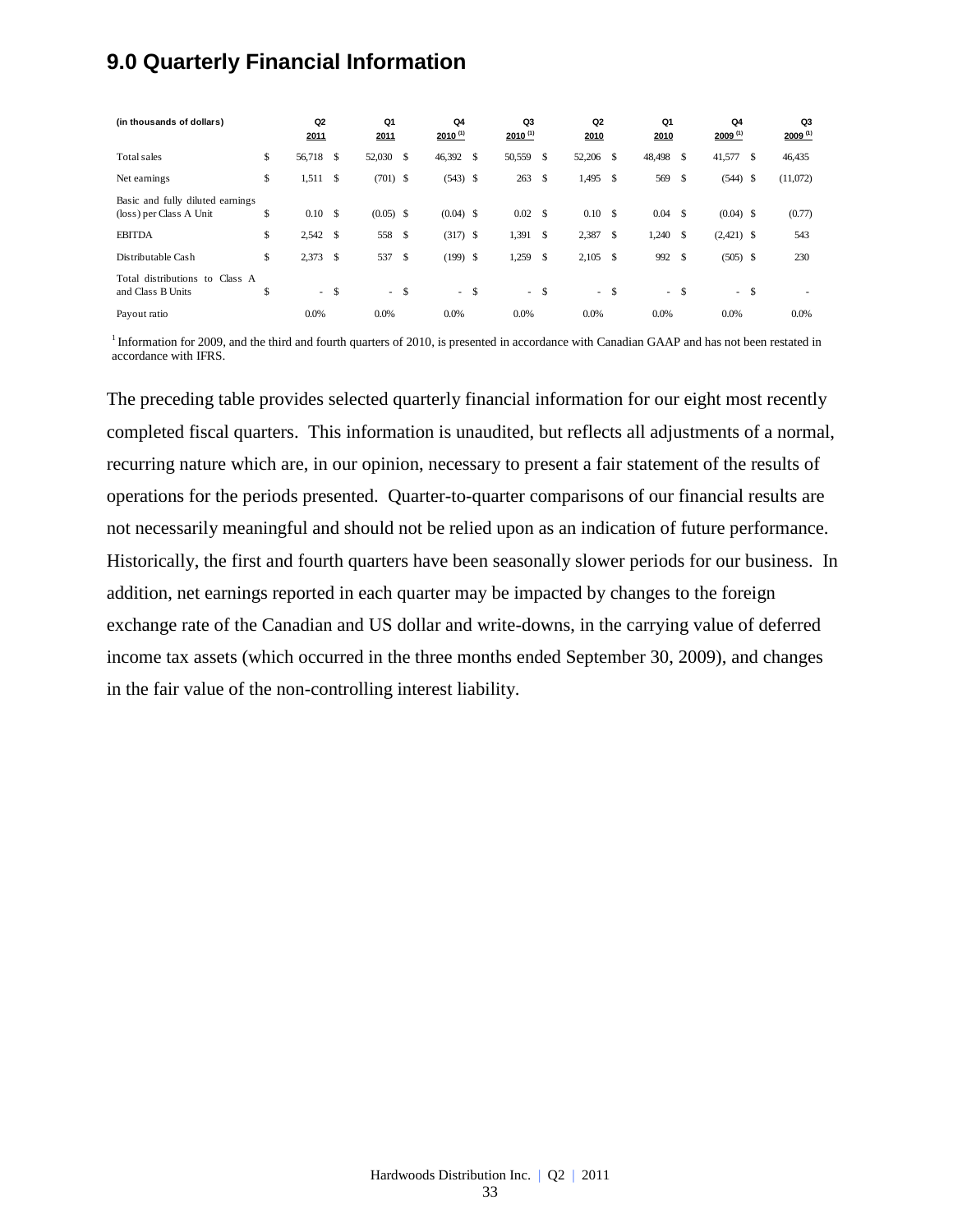Unaudited Condensed Consolidated Interim Statement of Financial Position (Expressed in thousands of Canadian dollars)

|                                                |                | June 30,     | December 31, |
|------------------------------------------------|----------------|--------------|--------------|
|                                                | <b>Note</b>    | 2011         | 2010         |
| Assets                                         |                |              |              |
| Current assets:                                |                |              |              |
| Cash                                           |                | \$<br>29     | \$<br>43     |
| Accounts receivable                            | 6              | 34,366       | 26,656       |
| Income taxes recoverable                       |                | 8            | 1,820        |
| Inventories                                    | $\overline{7}$ | 28,595       | 27,441       |
| Prepaid expenses                               |                | 566          | 768          |
| Total current assets                           |                | 63,564       | 56,728       |
| Non-current assets:                            |                |              |              |
| Long-term receivables                          | 6              | 1,326        | 1,515        |
| Property, plant and equipment                  | 8              | 2,517        | 2,444        |
| Deferred income taxes                          |                | 14,202       | 15,463       |
| Total non-current assets                       |                | 18,045       | 19,422       |
| <b>Total assets</b>                            |                | \$<br>81,609 | \$<br>76,150 |
| Liabilities                                    |                |              |              |
| <b>Current liabilities:</b>                    |                |              |              |
| <b>Bank indebtedness</b>                       | 9              | \$<br>8,886  | \$<br>6,745  |
| Accounts payable and                           |                |              |              |
| accrued liabilities                            |                | 5,672        | 3,098        |
| Income taxes payable                           |                | 20           | 41           |
| Provisions                                     | 10             | 428          | 301          |
| Finance lease obligation                       | 11             | 824          | 733          |
| <b>Total current liabilities</b>               |                | 15,830       | 10,918       |
| Non-current liabilities:                       |                |              |              |
| Provisions                                     | 10             | 49           | 240          |
| Finance lease obligation                       | 11             | 726          | 722          |
| Non-controlling interests                      | 12             | 3,744        | 3,197        |
| Long term incentive plan liability             | 13(b)          | 436          | 264          |
| <b>Fund Units</b>                              | 13(a)          | 144,588      | 144,366      |
| Total non-current liabilities                  |                | 149,543      | 148,789      |
| <b>Total liabilities</b>                       |                | 165,373      | 159,707      |
| <b>Net Deficit Attributable to Unitholders</b> |                |              |              |
| <b>Deficit</b>                                 |                | (80, 810)    | (81, 620)    |
| Accumulated other comprehensive loss           |                | (2,954)      | (1, 937)     |
| Net deficit attributable to unitholders        |                | (83, 764)    | (83, 557)    |
| Total net deficit attributable to              |                |              |              |
| unitholders and liabilities                    |                | \$<br>81,609 | \$<br>76,150 |

The accompanying notes are an integral part of these condensed consolidated interim financial statements.

Approved on behalf of the Trustees:

**(Signed) GRAHAM M. WILSON** Trustee **(Signed) TERRY M. HOLLAND** Trustee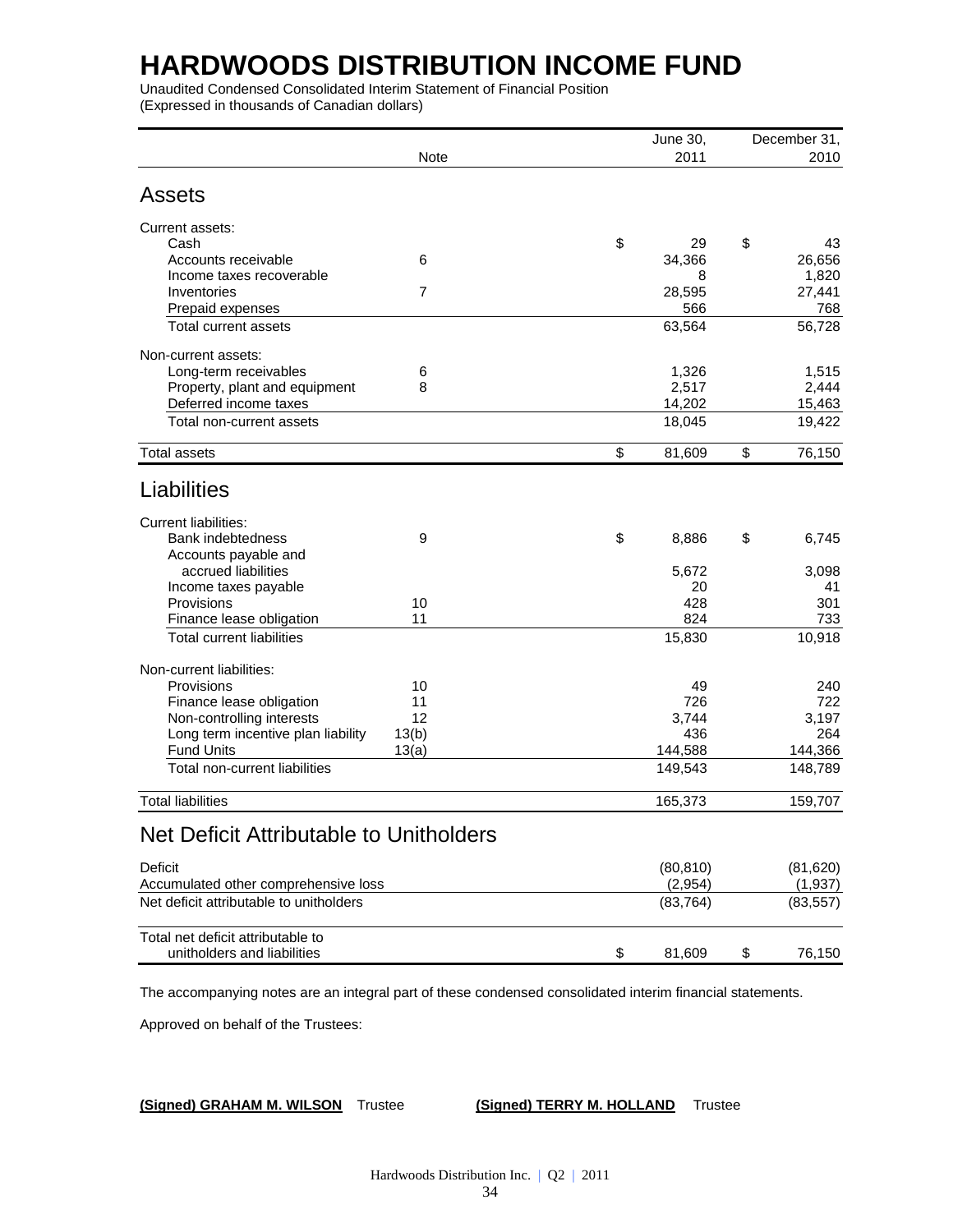Unaudited Condensed Consolidated Statement of Comprehensive Income (Loss) (Expressed in thousands of Canadian dollars)

| Three and six month periods ended June 30, 2011 and 2010 |             |              |              |               |               |
|----------------------------------------------------------|-------------|--------------|--------------|---------------|---------------|
|                                                          |             | Three months | Three months | Six months    | Six months    |
|                                                          |             | ended        | ended        | ended         | ended         |
|                                                          |             | June 30,     | June 30,     | June 30,      | June 30,      |
|                                                          | <b>Note</b> | 2011         | 2010         | 2011          | 2010          |
| <b>Sales</b>                                             |             | \$<br>56,718 | \$<br>52,206 | \$<br>108,748 | \$<br>100,704 |
| Cost of sales                                            |             | (46, 633)    | (42, 883)    | (89, 564)     | (82, 752)     |
| Gross profit                                             |             | 10,085       | 9,323        | 19,184        | 17,952        |
| Operating expenses:                                      |             |              |              |               |               |
| Selling and distribution                                 |             | (5,960)      | (5,600)      | (12, 427)     | (11, 867)     |
| Administration                                           |             | (1,531)      | (1,652)      | (3,536)       | (3, 424)      |
| Other                                                    |             | (271)        |              | (571)         | 320           |
|                                                          |             | (7, 762)     | (7, 252)     | (16, 534)     | (14, 971)     |
| Profit from operating activities                         |             | 2,323        | 2,071        | 2,650         | 2,981         |
| Finance expense                                          | 15          | (210)        | (252)        | (1,049)       | (458)         |
| Finance income                                           | 15          | 163          | 549          | 267           | 629           |
| Net finance costs                                        |             | (47)         | 297          | (782)         | 171           |
| Profit before income taxes                               |             | 2,276        | 2,368        | 1,868         | 3,152         |
| Income tax expense:                                      |             |              |              |               |               |
| Current                                                  | 14          | (22)         | (108)        | (35)          | (134)         |
| Deferred                                                 | 14          | (743)        | (765)        | (1,023)       | (954)         |
|                                                          |             | (765)        | (873)        | (1,058)       | (1,088)       |
| Profit for the period                                    |             | 1,511        | 1,495        | 810           | 2,064         |
| Other comprehensive income (loss):                       |             |              |              |               |               |

Three and six month periods ended June 30, 2011 and 2010

Ē.

L.

 $\mathbf{r}$ 

The accompanying notes are an integral part of these condensed consolidated interim financial statements.

Exchange differences translating foreign operations (316) 1,710 (1,017) 466

Total comprehensive income (loss) for the period \$ 1,195 \$ 3,205 \$ (207) \$ 2,530

Basic and diluted profit per Unit  $$ 0.10 $ 0.10 $ 0.10 $ 0.06 $ 0.14$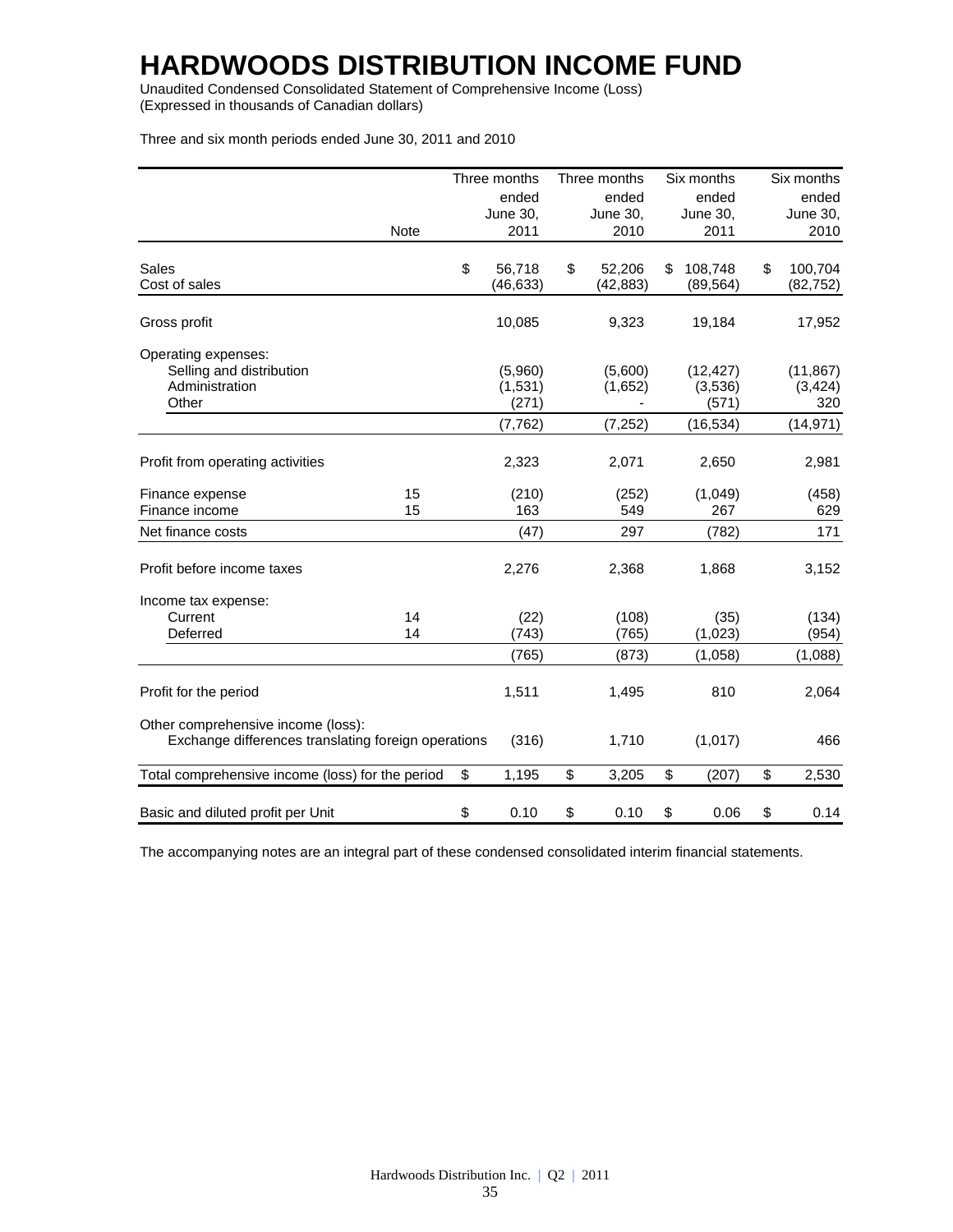Unaudited Condensed Consolidated Statement of Changes in Net Deficit Attributable to Unitholders (Expressed in thousands of Canadian dollars)

|                                                                                          | other comprehensive<br>translation reserve | Accumulated<br>income- | Deficit                  | Total net<br>assets (deficit)<br>attributable to<br>unitholders |
|------------------------------------------------------------------------------------------|--------------------------------------------|------------------------|--------------------------|-----------------------------------------------------------------|
| Balance at January 1, 2010<br>Profit for the period<br>Translation of foreign operations | \$                                         | 466                    | \$<br>(82, 557)<br>2.064 | \$<br>(82, 557)<br>2,064<br>466                                 |
| Balance at June 30, 2010                                                                 | \$                                         | 466                    | \$<br>(80, 493)          | \$<br>(80,027)                                                  |
| Balance at January 1, 2011<br>Profit for the period<br>Translation of foreign operations |                                            | (1,937)<br>(1,017)     | (81,620)<br>810          | (83, 557)<br>810<br>(1,017)                                     |
| Balance at June 30, 2011                                                                 | \$                                         | (2,954)                | \$<br>(80, 810)          | \$<br>(83, 764)                                                 |

The accompanying notes are an integral part of the condensed consolidated interim financial statements.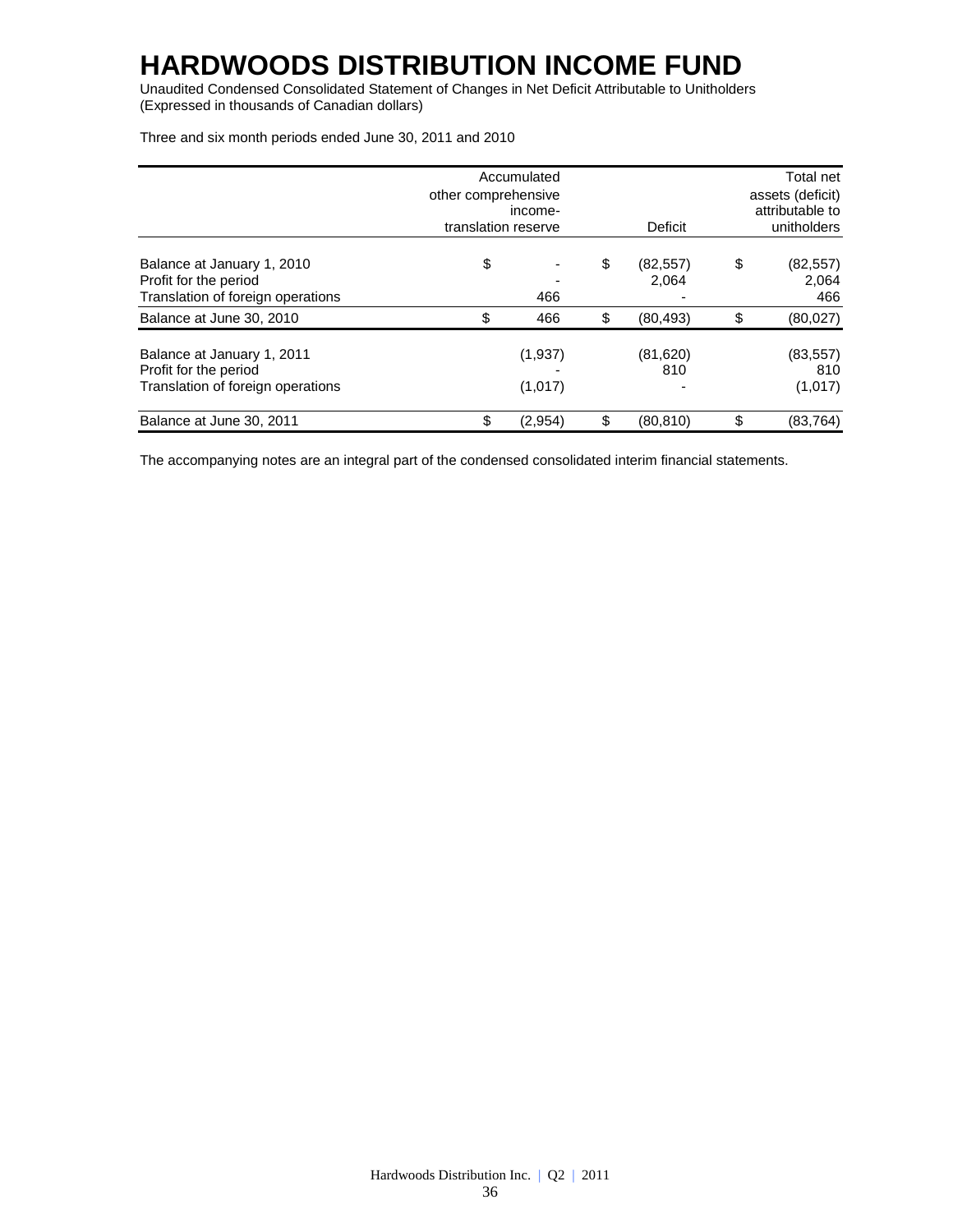Unaudited Condensed Consolidated Statement of Cash Flows (Expressed in thousands of Canadian dollars)

Three and six month periods ended June 30, 2011 and 2010

|                                                | Three months | Three months    | Six months      | Six months  |
|------------------------------------------------|--------------|-----------------|-----------------|-------------|
|                                                | ended        | ended           | ended           | ended       |
|                                                | June 30,     | <b>June 30,</b> | <b>June 30,</b> | June 30,    |
| Note                                           | 2011         | 2010            | 2011            | 2010        |
|                                                |              |                 |                 |             |
| Cash flows from operating activities:          |              |                 |                 |             |
| Profit for the period                          | \$<br>1,511  | \$<br>1,495     | 810<br>\$       | \$<br>2,064 |
| Adjustments for:                               |              |                 |                 |             |
| Depreciation<br>8                              | 219          | 316             | 450             | 646         |
| Gain on sale of                                |              |                 |                 |             |
| property, plant and equipment<br>8             | (26)         | (49)            | (59)            | (51)        |
| Non-cash employee incentive program            | 142          |                 | 394             |             |
| Income tax expense                             | 765          | 873             | 1.058           | 1,088       |
| Net finance costs                              | 47           | (297)           | 782             | (171)       |
| Interest received                              | 130          | 166             | 258             | 299         |
| Interest paid                                  | (152)        | (184)           | (310)           | (337)       |
|                                                | 2,636        | 2,320           | 3,383           | 3,538       |
| Changes in non-cash working capital:           |              |                 |                 |             |
| Accounts receivable                            | (2,769)      | (938)           | (8,269)         | (6, 235)    |
| Inventories                                    | (2, 510)     | (4,798)         | (1,702)         | (5,286)     |
| Prepaid expenses                               | 47           | (186)           | 190             | (11)        |
| Provisions                                     | 18           | (94)            | (52)            | (189)       |
| Accounts payable and accrued liabilities       | (230)        | 85              | 2,674           | 1,052       |
|                                                | (5, 444)     | (5,931)         | (7, 159)        | (10, 669)   |
| Income taxes paid                              | (54)         | (2)             | (54)            | (61)        |
| Income tax refunds received                    |              | 295             | 1,796           | 295         |
| Net cash used in operating activities          | (2,862)      | (3,318)         | (2,034)         | (6, 897)    |
|                                                |              |                 |                 |             |
| Cash flow from financing activities:           |              |                 |                 |             |
| Increase in bank indebtedness                  | 2,809        | 3,097           | 2,241           | 6,452       |
| Principle payments on finance lease obligation | (175)        | (192)           | (343)           | (387)       |
| Net cash provided by financing activities      | 2,634        | 2,905           | 1,898           | 6,065       |
| Cash flow from investing activities:           |              |                 |                 |             |
| Additions to property, plant and equipment     | (88)         | (23)            | (130)           | (54)        |
| Proceeds on disposal of                        |              |                 |                 |             |
| property, plant and equipment                  | 49           | 87              | 98              | 106         |
| Payments received on long-term receivables     | 108          | 270             | 154             | 433         |
|                                                |              |                 |                 |             |
| Net cash provided by investing activities      | 69           | 334             | 122             | 485         |
| Decrease in cash                               | (159)        | (79)            | (14)            | (347)       |
| Cash, beginning of period                      | 188          | 195             | 43              | 463         |
| Cash, end of period                            | \$<br>29     | \$<br>116       | \$<br>29        | \$<br>116   |
|                                                |              |                 |                 |             |

The accompanying notes are an integral part of the condensed consolidated interim financial statements.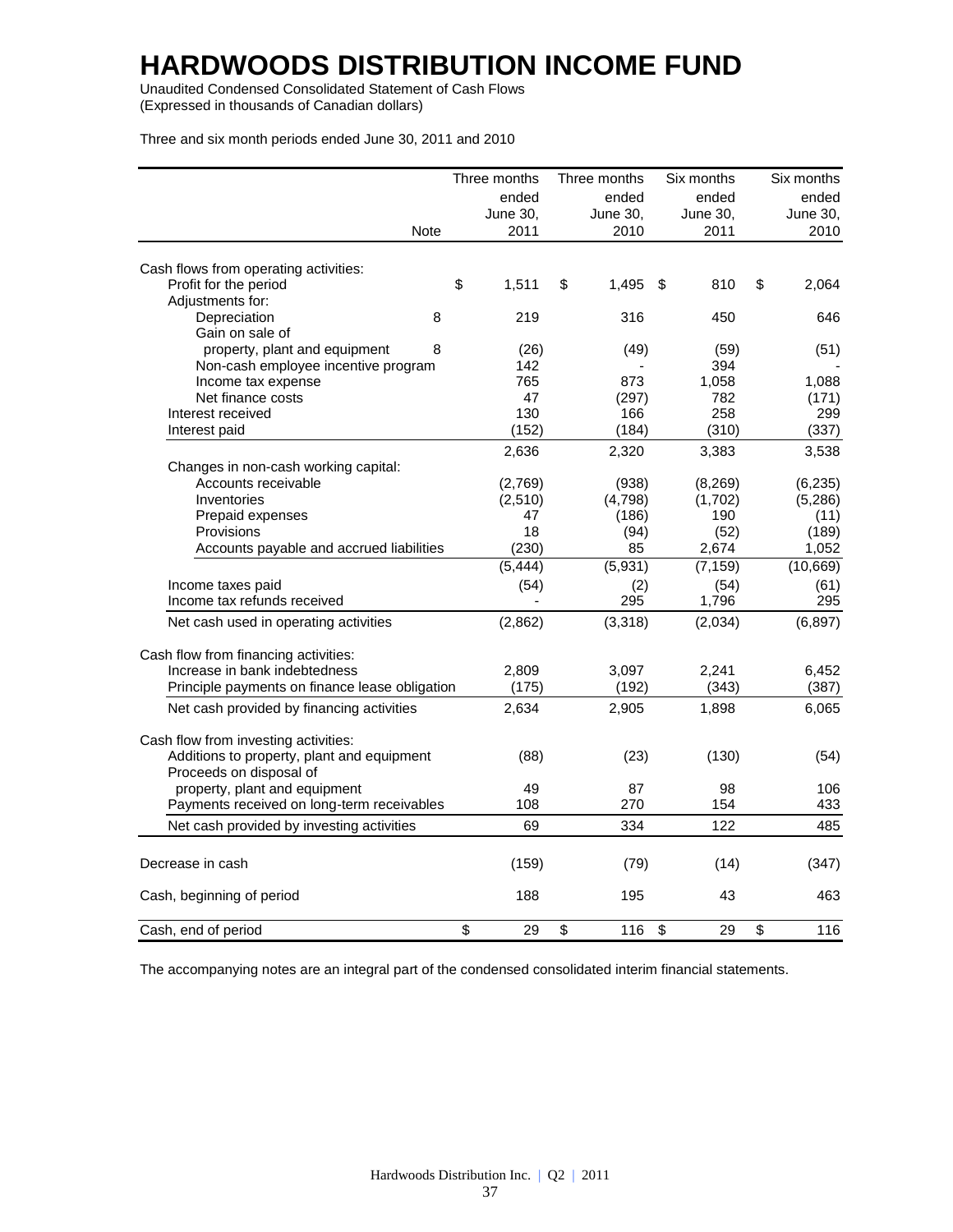Notes to Unaudited Condensed Consolidated Interim Financial Statements (Tabular amounts expressed in thousands of Canadian dollars)

Three and six month periods ended June 30, 2011 and 2010

#### **1. Nature of operations and subsequent events:**

Hardwoods Distribution Income Fund (the "Fund") is an unincorporated, open ended, limited purpose trust established under the laws of the Province of British Columbia on January 30, 2004 by a Declaration of Trust. The principal and head office of the Fund is located in Langley, British Columbia. The Fund commenced operations on March 23, 2004 when it completed an Initial Public Offering (the "Offering") of Units and acquired an 80% interest in a hardwood lumber and sheet goods distribution business in North America (the "Business") from affiliates of Sauder Industries Limited ("SIL"). The Fund holds, indirectly, 80% of the outstanding limited partnership units of Hardwoods Specialty Products LP ("Hardwoods LP") and Hardwoods Specialty Products US LP ("Hardwoods USLP"), limited partnerships established under the laws of the Province of Manitoba and the State of Delaware, respectively.

On May 19, 2011, Unitholders of the Fund approved the reorganization of the Fund into a corporate structure. The conversion was completed by way of a plan of arrangement under the Canada Business Corporations Act (the "Arrangement"). Pursuant to the Arrangement holders of Fund Units received common shares ("Common Shares") of the newly created corporation, Hardwoods Distribution Inc. (the "Corporation"), on a one-for-one basis. Concurrently with the Arrangement, holders of the Special Voting Units of the Fund and corresponding Class B limited partner units of Hardwoods Specialty Products LP and Hardwoods Specialty Products US LP (together the "Exchangeable Units") directly or indirectly exchanged each Exchangeable Unit for 0.3793 Common Shares of the Corporation. Upon completion of the Arrangement, the Corporation holds all the assets previously held by the Fund and wholly owns Hardwoods Specialty Products LP and Hardwoods Specialty Products US LP. The Arrangement will result in the Corporation having 15,970,513 Common Shares issued and outstanding after closing. On July 1, 2011 the Arrangement was completed in accordance with the terms described above.

On August 8, 2011 Hardwoods Distribution Inc. declared a cash dividend of \$0.02 per common share to shareholders of record as of October 20, 2011. The dividend is to be paid to shareholders on October 31, 2011.

#### **2. Basis of preparation:**

#### (a) Statement of compliance:

These condensed consolidated interim financial statements are prepared in accordance with IAS 34, Interim Financial Reporting and thus do not include all of the information required for full annual financial statements. These are the Fund's second condensed consolidated interim financial statements prepared for part of the period covered by the first IFRS annual financial statements and IFRS 1, First Time Adoption of International Financial Reporting Standards ("IFRS 1"), has been applied.as of the Fund's transition date of January 1, 2010.

The preparation of these condensed consolidated interim financial statements resulted in changes to the accounting policies adopted by the Fund in its most recent annual financial statements, which were prepared under Canadian generally accepted accounting principals ("GAAP") as issued by the Canadian Institute of Chartered Accountants. An explanation of how the transition to IFRS has affected the reported financial position and financial performance of the Fund is explained in note 20 to these condensed consolidated interim financial statements and note 20 to the Fund's unaudited condensed consolidated interim financial statement for the three month period ended March 31, 2011.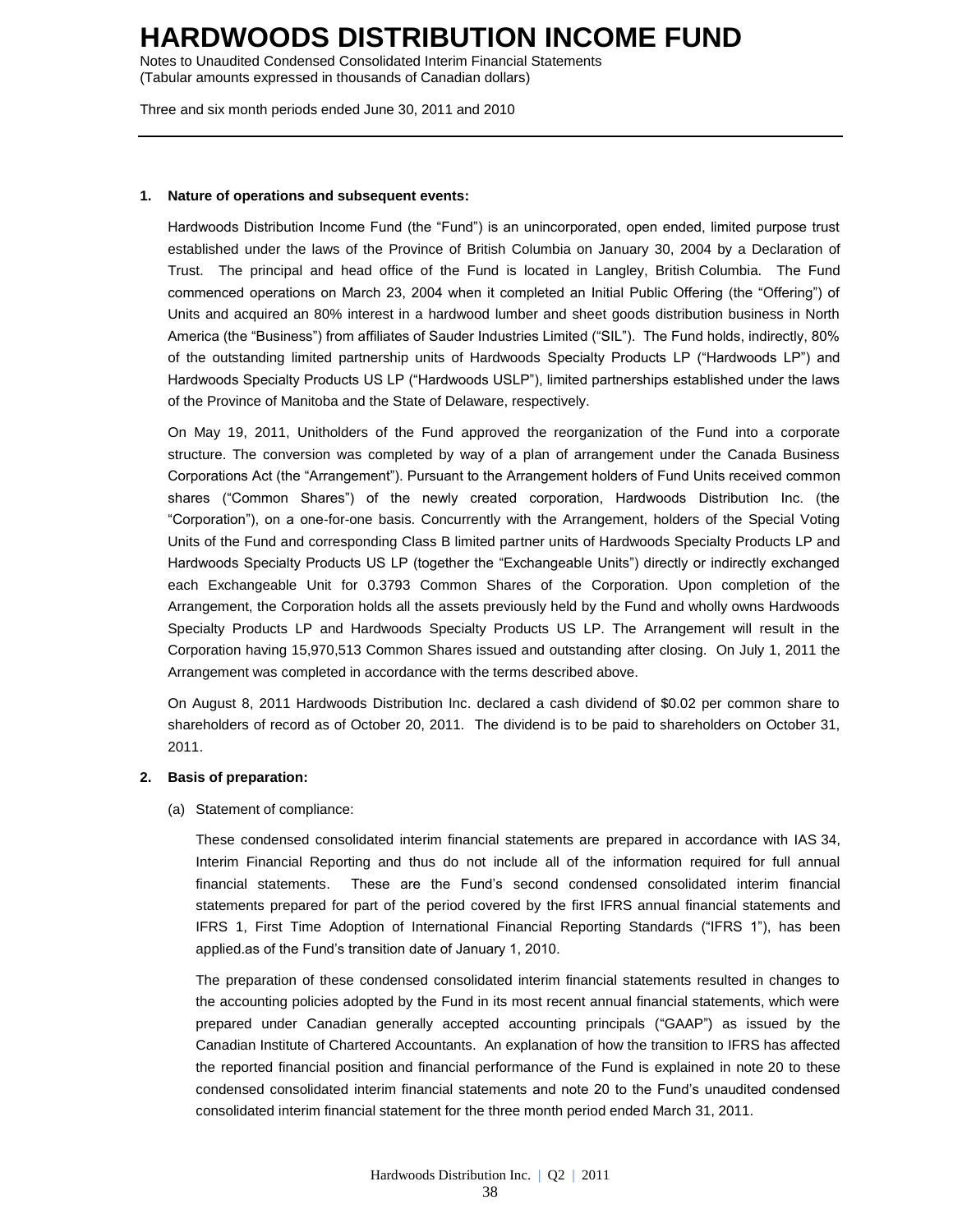Notes to Unaudited Condensed Consolidated Interim Financial Statements (Tabular amounts expressed in thousands of Canadian dollars)

Three and six month periods ended June 30, 2011 and 2010

#### **2. Basis of preparation (continued):**

(a) Statement of compliance (continued):

These condensed consolidated interim financial statements were authorized for issue by the Board of Directors on August 8, 2011.

(b) Basis of measurement:

These condensed consolidated interim financial statements have been prepared on the historical cost basis, except for the non-controlling interest's exchangeable units liability which is recorded in the statement of financial position at its estimated fair value.

(c) Functional and presentation currency:

These condensed consolidated interim financial statements are presented in Canadian dollars, which is the Fund's functional currency. All financial information presented in the financial statements, with the exception of per unit amounts, has been rounded to the nearest thousand.

(d) Use of estimates and judgment:

The preparation of financial statements in accordance with IFRS requires management to make judgments, estimates and assumptions that affect the application of accounting policies and the reported amounts of assets and liabilities at the date of the financial statements and the reported amounts of revenue and expenses during the reporting period. Actual amounts may differ from the estimates applied in the preparation of these financial statements.

Estimates and underlying assumptions are reviewed on an ongoing basis. Revisions to accounting estimates are recognized in the period in which the estimates are revised and in any future periods affected.

Information about significant areas of estimation uncertainty and critical judgments in applying policies that have the most significant effect on the amounts recognized in the condensed consolidated interim financial statements is included in the following notes:

- $\bullet$  Note 6 the determination of the allowance for doubtful accounts;
- Note 10 the determination of provisions and contingencies
- Note 11 the determination of finance lease obligations
- Note 12 the valuation of the non-controlling interest exchangeable units; and
- Note 14 the valuation of deferred income taxes and utilization of tax loss carry forwards.

#### **3. Significant accounting policies:**

The significant accounting policies that have been used in the preparation of these condensed consolidated interim financial statements are summarized in note 3 to the first interim condensed consolidated interim financial statements of the Fund for the three month period ended March 31, 2011. Accordingly, these statements should be read in conjunction with the condensed consolidated interim financial statements for the period ended March 31, 2011.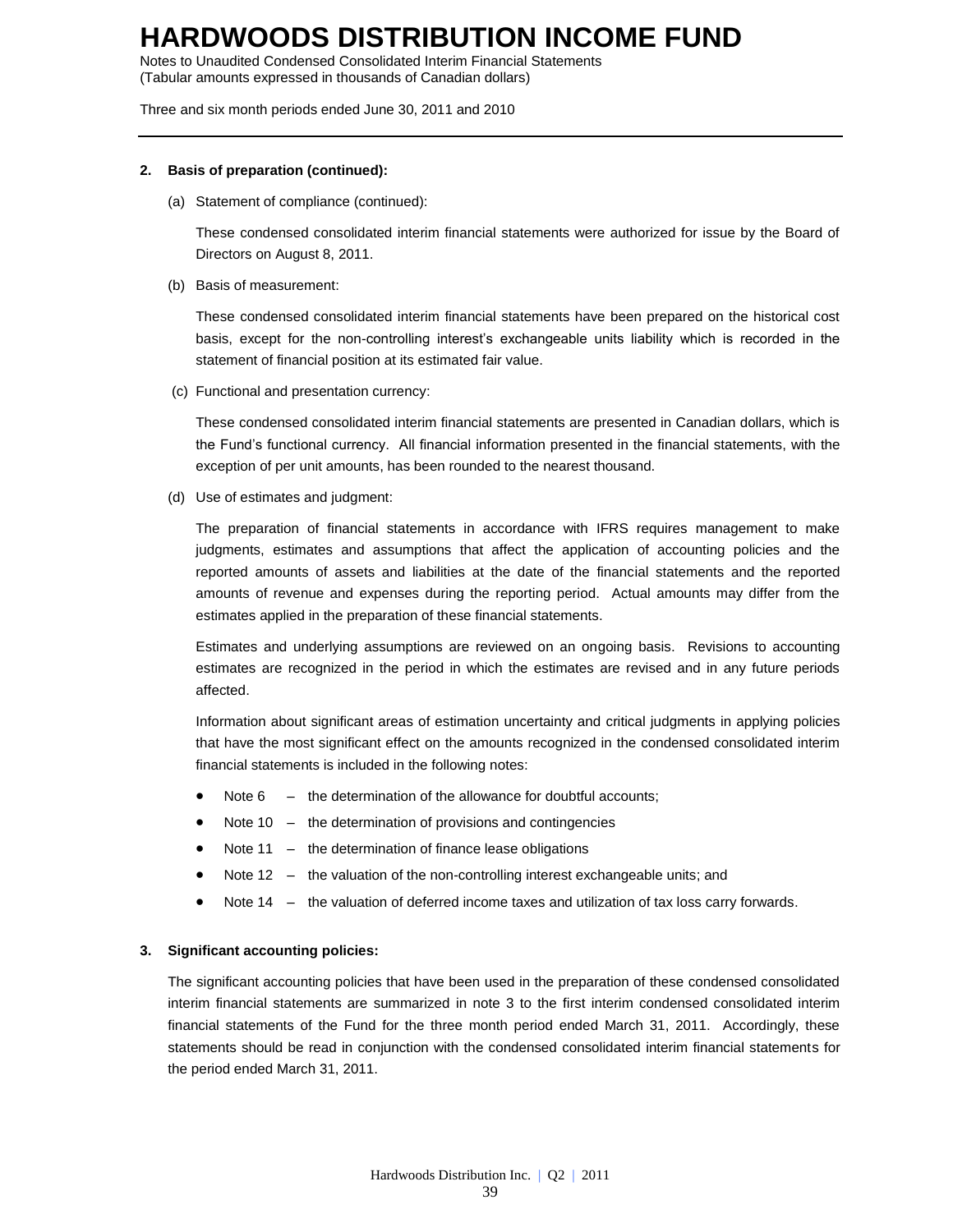Notes to Unaudited Condensed Consolidated Interim Financial Statements (Tabular amounts expressed in thousands of Canadian dollars)

Three and six month periods ended June 30, 2011 and 2010

#### **3. Significant accounting policies (continued):**

New standards and interpretations yet to be adopted:

#### *IFRS 9 - Financial Instruments*

In November 2009, the IASB issued IFRS 9 - *Financial Instruments*, which is the first step in its project to replace IAS 39 - *Financial Instruments: Recognition and Measurement*. IFRS 9 establishes the measurement and classification of financial assets. Under IFRS 9, financial assets are measured either at fair value through earnings or at amortized cost if certain conditions are met. The effective date of this standard is January 1, 2013, but early adoption is permitted. The Fund will apply this standard to its financial statements beginning on January 1, 2013. The Fund is currently evaluating the impact of IFRS 9 on its financial statements.

#### *IFRS 10 – Consolidated Financial Statements*

In May 2011, the IASB issued IFRS 10 – *Consolidated Financial Statements*. The objective of IFRS 10 is to establish principles for the presentation and preparation of consolidated financial statements when an entity controls one or more other entities. The effective date of this standard is January 1, 2013, but early adoption is permitted. The Fund will apply this standard to its financial statements beginning on January 1, 2013. The adoption of IFRS 10 is not expected to have a significant impact on the Fund's consolidated financial statements.

#### *IFRS 12 – Disclosure of Interests in Other Entities*

In May 2011, the IASB issued IFRS 12 – *Disclosure of Interests in Other Entities*. The objective of IFRS 12 is to require the disclosure of information that enables users of financial statements to evaluate the nature of, and risks associated with, its interests in other entities and the effects of those interests on its financial position, financial performance and cash flows. The effective date of this standard is January 1, 2013, but early adoption is permitted. The Fund will apply this standard to its financial statements beginning on January 1, 2013. The Fund is currently evaluating the impact of IFRS 13 on its financial statements..

#### *IFRS 13 – Fair Value Measurement*

In May 2011, the IASB issued IFRS 13 – *Fair Value Measurement*. The objective of IFRS 13 is to define fair value, set out in a single IFRS framework for measuring fair value, and establish disclosure requirements regarding fair value measurements. The effective date of this standard is January 1, 2013, but early adoption is permitted. The Fund will apply this standard to its financial statements beginning on January 1, 2013. The Fund is currently evaluating the impact of IFRS 13 on its financial statements.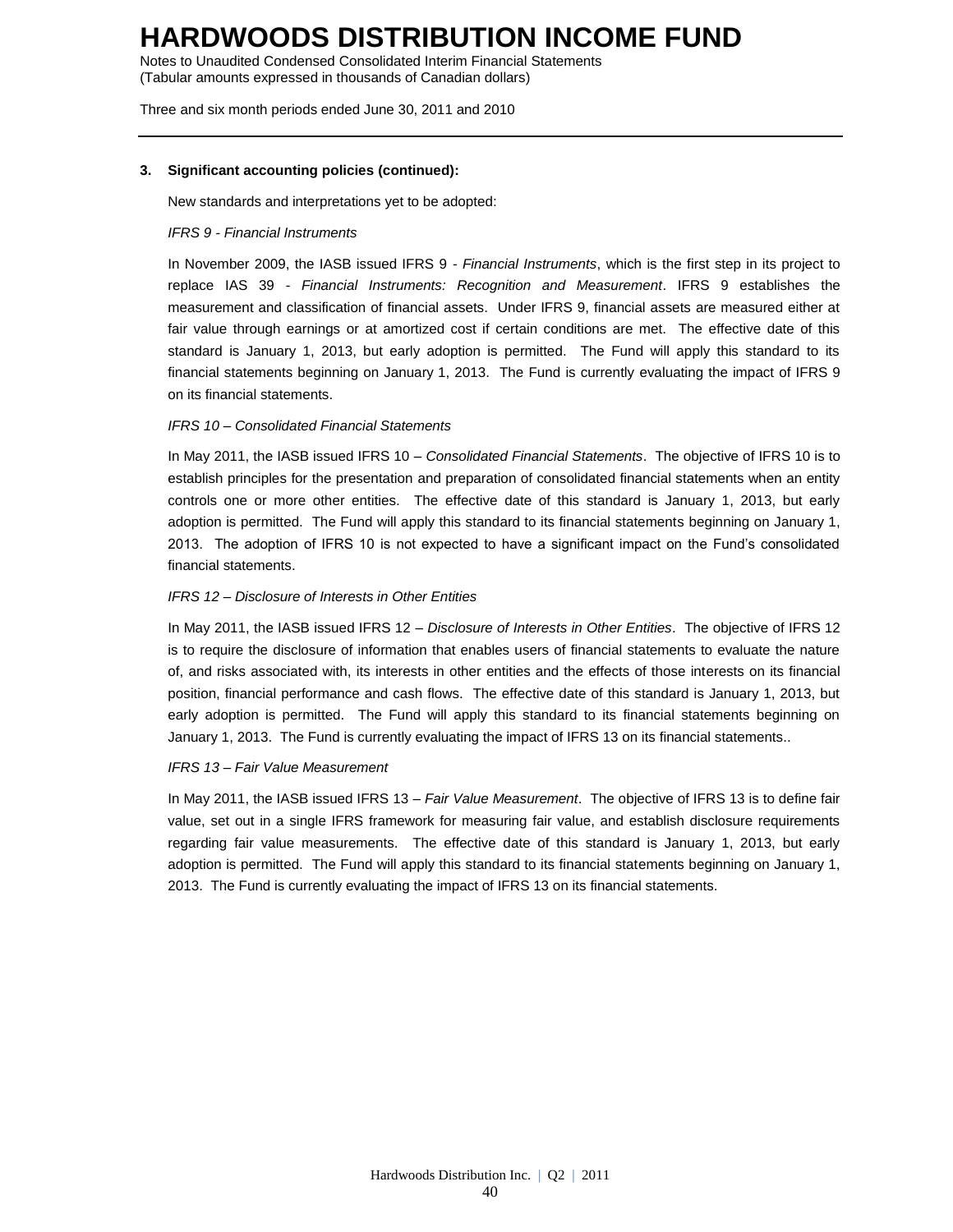Notes to Unaudited Condensed Consolidated Interim Financial Statements (Tabular amounts expressed in thousands of Canadian dollars)

Three and six month periods ended June 30, 2011 and 2010

#### **4. Capital management:**

The Fund's policy is to maintain a strong capital base so as to maintain investor, creditor and market confidence and to sustain future development of the business. The Fund considers its capital to be bank indebtedness (net of cash) and the Fund unit liability, less the net deficit attributable to Unitholders. The Fund's capitalization is as follows:

|                                                 | June 30,         |    | December 31.     |
|-------------------------------------------------|------------------|----|------------------|
|                                                 | 2011             |    | 2010             |
| Cash and cash equivalents                       | \$<br>(29)       | \$ | (43)             |
| <b>Bank indebtedness</b><br>Fund unit liability | 8,886<br>144.588 |    | 6,745<br>144.366 |
| Net deficit attributable to unitholders         | (83, 764)        |    | (83, 557)        |
| Total capitalization                            | 69.681           | S  | 67,511           |

The terms of the Fund's US and Canadian credit facilities are described in note 9. The terms of the agreements with the Fund's lenders provide that distributions cannot be made to its unitholders in the event that its subsidiaries did not meet the foregoing earnings and cash flow tests as well as certain additional credit ratios. The Fund's operating subsidiaries were compliant with all required credit ratios under the US and Canadian credit facilities as at June 30, 2011, and accordingly there were no restrictions on distributions arising from compliance with financial covenants.

Distributions are one of the ways the Fund manages its capital. Distributions of the Fund's available cash are made to the maximum extent possible, subject to reasonable reserves established by the Trustees of the Fund. Distributions are made by the Fund having given consideration to a variety of factors including the outlook for the business, financial leverage, and the ratio of distributions to available cash of the Fund. There were no changes in the Fund's approach to capital management during the period ended June 30, 2011. On November 3, 2008, the Trustees of the Fund suspended further monthly distributions until such time as market conditions and the Fund's generation of cash has improved.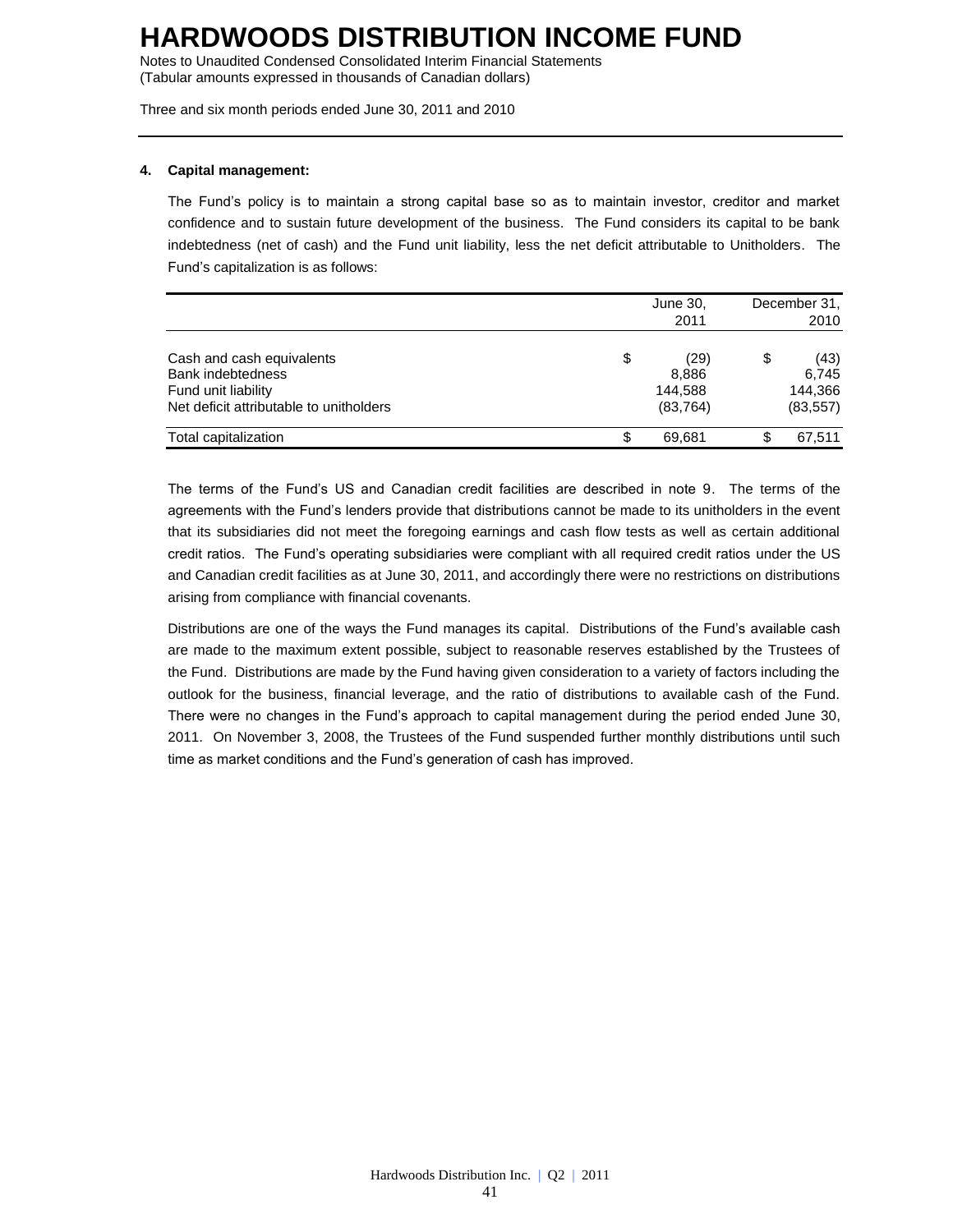Notes to Unaudited Condensed Consolidated Interim Financial Statements (Tabular amounts expressed in thousands of Canadian dollars)

Three and six month periods ended June 30, 2011 and 2010

#### **5. Financial instruments:**

Financial instrument assets include cash and cash equivalents, which are designated as fair value through profit and loss, and current and long-term receivables which are designated as loans and receivables and measured at amortized cost. Financial instrument liabilities include bank indebtedness, accounts payable, accrued liabilities, finance lease obligation and the Fund unit liability. All financial liabilities are designated as other liabilities and are measured at amortized cost. There are no financial instruments classified as available-for-sale or held-to-maturity.

#### *Fair values of financial instruments*

The carrying values of cash and cash equivalents, accounts receivable, income tax recoverable, and accounts payable accrued liabilities approximate their fair values due to the relatively short period to maturity of the instruments. The fair value of long-term receivables and finance lease obligations are not expected to differ materially from their respective carrying values, given the interest rates being charged. The carrying values of the credit facilities approximate their fair values due to the existence of floating market based interest rates. The fair value of these non-derivative financial assets and liabilities has been estimated based on the present value of future cash flows, discounted at a market rate of interest at the reporting date.

The fair value of the Fund unit liability at June 30 is \$40.0 million (December 31, 2010 - \$34.0 million) based on the quoted market price of the Fund units at each respective reporting date.

#### *Derivative financial instruments*

The Fund's non-controlling interest exchangeable Unit liability (note 12) is recorded at fair value each reporting period.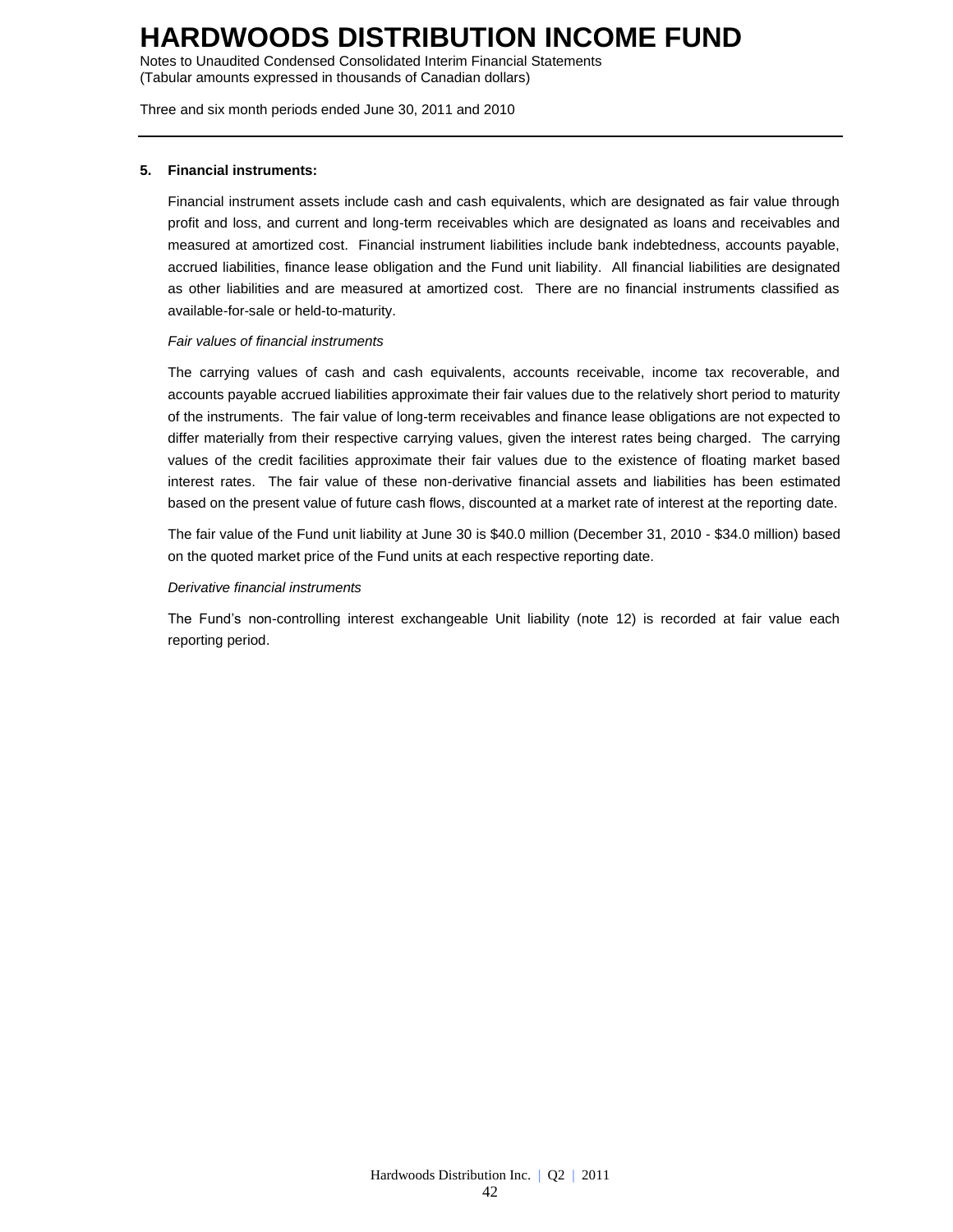Notes to Unaudited Condensed Consolidated Interim Financial Statements (Tabular amounts expressed in thousands of Canadian dollars)

Three and six month periods ended June 30, 2011 and 2010

#### **6. Accounts receivable:**

The following is a breakdown of the Fund's current and long term receivables and represents the Fund's principal exposure to credit risk.

|                                                                                                                                                  | June 30,                             | December 31,                         |
|--------------------------------------------------------------------------------------------------------------------------------------------------|--------------------------------------|--------------------------------------|
|                                                                                                                                                  | 2011                                 | 2010                                 |
| Trade accounts receivable - Canada<br>Trade accounts receivable - United States<br>Sundry receivable<br>Current portion of long-term receivables | \$<br>14,186<br>22,696<br>146<br>494 | \$<br>10,555<br>17,726<br>200<br>413 |
|                                                                                                                                                  | 37,522                               | 28,894                               |
| Less:<br>Allowance for credit loss                                                                                                               | 3,156                                | 2,238                                |
|                                                                                                                                                  | \$<br>34,366                         | \$<br>26,656                         |
| Long-term receivables:<br>Employee housing loans<br>Customer notes<br>Security deposits                                                          | \$<br>354<br>1,025<br>441            | \$<br>375<br>1,088<br>465            |
|                                                                                                                                                  | 1,820                                | 1,928                                |
| Less:<br>Current portion, included in accounts receivable                                                                                        | 494                                  | 413                                  |
|                                                                                                                                                  | \$<br>1,326                          | \$<br>1,515                          |

The aging of the Fund's trade receivables is:

|                                                                                | June 30,<br>2011                        | December 31,<br>2010                    |
|--------------------------------------------------------------------------------|-----------------------------------------|-----------------------------------------|
| Current<br>Past due 31 - 60 days<br>Past due 61 - 90 days<br>Past due 90+ days | \$<br>24.408<br>6,385<br>2,164<br>3,925 | \$<br>16,791<br>5,460<br>2,059<br>3,971 |
|                                                                                | 36,882                                  | \$<br>28,281                            |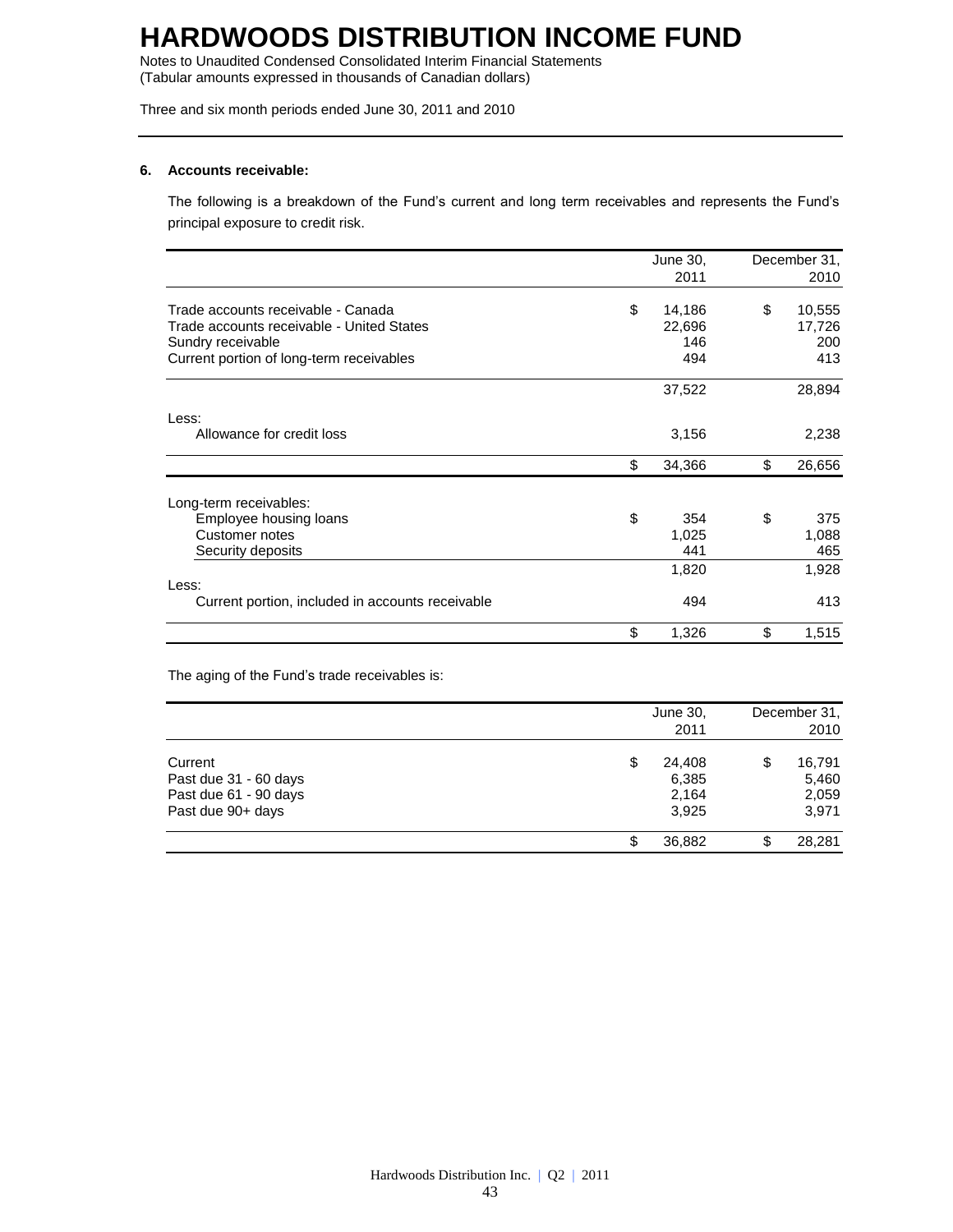Notes to Unaudited Condensed Consolidated Interim Financial Statements (Tabular amounts expressed in thousands of Canadian dollars)

Three and six month periods ended June 30, 2011 and 2010

#### **6. Accounts receivable (continued):**

The Fund determines its allowance for doubtful accounts based on its best estimate of the net recoverable amount by customer account. Accounts that are considered uncollectable are written off. The total allowance at June 30, 2011 was \$3.2 million (December 31, 2010 - \$2.2 million). The amount of the allowance is considered sufficient based on the past experience of the business, the security the Fund has in place for past due accounts and management's regular review and assessment of customer accounts and credit risk.

Bad debt expense, net of recoveries, for the three month period ended June 30, 2011 was \$0.3 million which equates to 0.5% of sales (three month period ended June 30, 2010 – \$0.2 million, being 0.5% of sales). For the six months ended June 30, 2011 net bad debt expense was \$0.8 million (six month period ended June 30, 2010 - \$0.8 million), being 0.7% of sales.

#### **7. Inventories:**

|                                                        | June 30,<br>2011                        | December 31,<br>2010                    |
|--------------------------------------------------------|-----------------------------------------|-----------------------------------------|
| Lumber<br>Sheet goods<br>Specialty<br>Goods in-transit | \$<br>9,735<br>13,909<br>2,349<br>2,602 | \$<br>9,868<br>13,270<br>2,307<br>1,996 |
|                                                        | 28,595                                  | \$<br>27,441                            |

Inventory related expenses are included in the consolidated statement of comprehensive income as follows:

|                                               | Three months<br>ended<br>June 30,<br>2011 | Three months<br>ended<br>June 30,<br>2010 |   | Six months<br>ended<br>June 30,<br>2011 | Six months<br>ended<br>June 30,<br>2010 |
|-----------------------------------------------|-------------------------------------------|-------------------------------------------|---|-----------------------------------------|-----------------------------------------|
| Inventory write-downs                         | \$<br>168                                 | \$<br>204                                 | S | 363                                     | \$<br>454                               |
| Cost of inventory sold<br>Other cost of sales | \$<br>44,740<br>1,893                     | \$<br>42.319<br>1.564                     | S | 85.961<br>3,603                         | \$<br>79,527<br>3,225                   |
| Total cost of sales                           | 46,633                                    | 42,883                                    |   | 89,564                                  | 82,752                                  |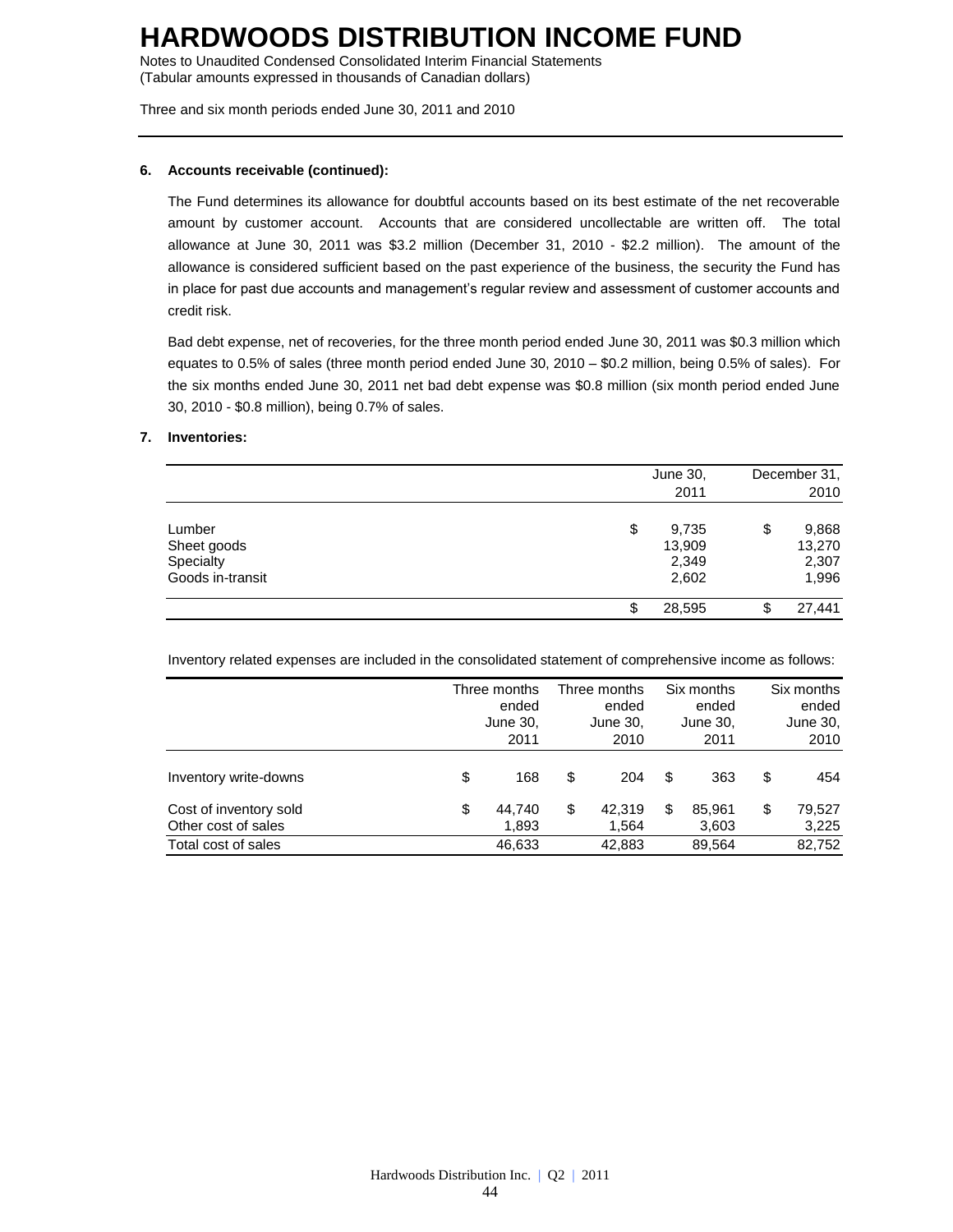Notes to Unaudited Condensed Consolidated Interim Financial Statements (Tabular amounts expressed in thousands of Canadian dollars)

Three and six month periods ended June 30, 2011 and 2010

#### **8. Property, plant and equipment:**

|                                                                                                | Leased<br>vehicles               | Machinery and<br>equipment  | Mobile<br>equipment         |                          | Leasehold<br>improvements | Total                            |
|------------------------------------------------------------------------------------------------|----------------------------------|-----------------------------|-----------------------------|--------------------------|---------------------------|----------------------------------|
| Cost                                                                                           |                                  |                             |                             |                          |                           |                                  |
| Balance at January 1, 2010<br><b>Additions</b><br><b>Disposals</b><br>Adjustments:             | \$<br>2,456<br>1,476<br>(1, 416) | \$<br>2,095<br>61<br>(137)  | \$<br>3,225<br>(134)        | \$                       | 786<br>13<br>(2)          | \$<br>8,562<br>1,550<br>(1,689)  |
| Foreign currency translation                                                                   | (82)                             | (63)                        | (112)                       |                          | (12)                      | (269)                            |
| Balance at December 31, 2010<br>Additions<br><b>Disposals</b><br>Adjustments:                  | 2,434<br>556<br>(413)            | 1,956<br>84<br>(2)          | 2,979<br>(37)               |                          | 785<br>37                 | 8,154<br>677<br>(452)            |
| Foreign currency translation                                                                   | (45)                             | (33)                        | (58)                        |                          | (7)                       | (143)                            |
| Balance at June 30, 2011                                                                       | \$<br>2,532                      | \$<br>2,005                 | \$<br>2,884                 | $\overline{\mathcal{S}}$ | 815                       | \$<br>8,236                      |
| <b>Accumulated depreciation</b>                                                                |                                  |                             |                             |                          |                           |                                  |
| Balance at January 1, 2010<br>Depreciation during period<br>Disposals<br>Adjustments:          | \$<br>1,180<br>706<br>(974)      | \$<br>1,685<br>189<br>(133) | \$<br>2,394<br>205<br>(133) | \$                       | 736<br>37<br>(2)          | \$<br>5,995<br>1,137<br>(1, 242) |
| Foreign currency translation                                                                   | (31)                             | (53)                        | (85)                        |                          | (11)                      | (180)                            |
| Balance at December 31, 2010<br>Depreciation during period<br><b>Disposals</b><br>Adiustments: | 881<br>336<br>(305)              | 1,688<br>67<br>(2)          | 2,381<br>38<br>(36)         |                          | 760<br>9                  | 5,710<br>450<br>(343)            |
| Foreign currency translation                                                                   | (14)                             | (29)                        | (48)                        |                          | (7)                       | (98)                             |
| Depreciation June 30, 2011                                                                     | \$<br>898                        | \$<br>1,724                 | \$<br>2,325                 | \$                       | 762                       | \$<br>5,719                      |
| Net book value:<br>December 31, 2010<br>June 30, 2011                                          | \$<br>1,553<br>1,634             | \$<br>268<br>281            | \$<br>598<br>549            | \$                       | 25<br>53                  | \$<br>2.444<br>2,517             |

Additions to leased vehicles were financed by long-term lease obligation (note 11).

Depreciation of property, plant and equipment is included in the statement of comprehensive income as follows:

|                                            | Three months   |    | Three months   | Six months |    | Six months |  |
|--------------------------------------------|----------------|----|----------------|------------|----|------------|--|
|                                            | ended          |    | ended          | ended      |    | ended      |  |
|                                            | June 30,       |    | June 30,       | June 30,   |    | June 30,   |  |
|                                            | 2011           |    | 2010           | 2011       |    | 2010       |  |
| Selling and distribution<br>Administration | \$<br>210<br>9 | \$ | $285$ \$<br>31 | 434<br>16  | \$ | 575<br>71  |  |
|                                            | 219            | \$ | 316 \$         | 450        | \$ | 646        |  |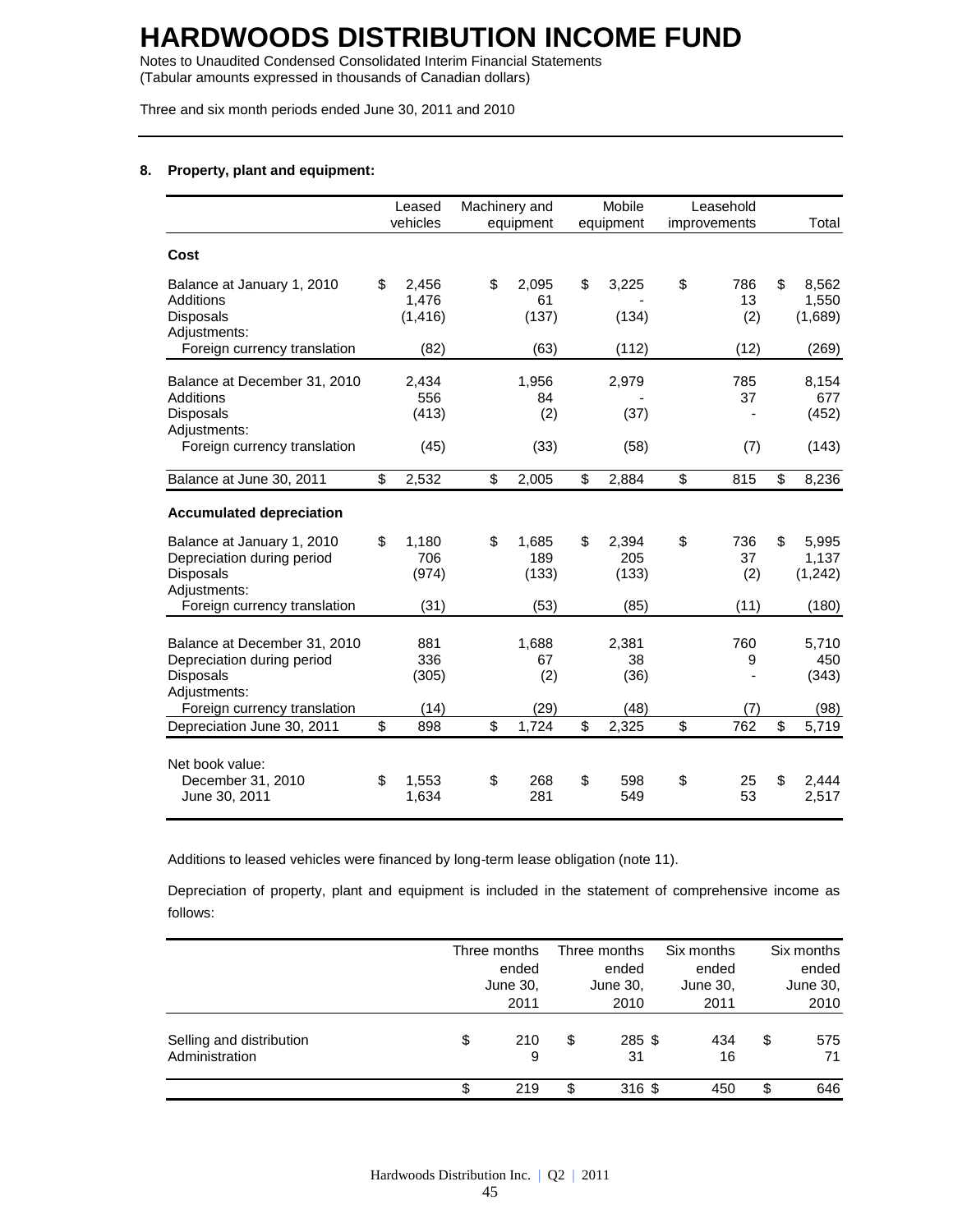Notes to Unaudited Condensed Consolidated Interim Financial Statements (Tabular amounts expressed in thousands of Canadian dollars)

Three and six month periods ended June 30, 2011 and 2010

#### **8. Property, plant and equipment (continued):**

Gains on disposal of property, plant and equipment are included in the statement of comprehensive income as follows:

|                                            | Three months                         |    | Three months                      | Six months                     |    | Six months |  |
|--------------------------------------------|--------------------------------------|----|-----------------------------------|--------------------------------|----|------------|--|
|                                            | ended                                |    | ended                             | ended                          |    | ended      |  |
|                                            | June 30,                             |    | June 30,                          | June 30,                       |    | June 30,   |  |
|                                            | 2011                                 |    | 2010                              | 2011                           |    | 2010       |  |
| Selling and distribution<br>Administration | \$<br>26<br>$\overline{\phantom{0}}$ | \$ | 48 \$<br>$\overline{\phantom{a}}$ | 59<br>$\overline{\phantom{a}}$ | \$ | 51         |  |
|                                            | 26                                   | \$ | 48 \$                             | 59                             | \$ | 51         |  |

#### **9. Bank indebtedness:**

|                                                                                                                                                | June 30,<br>2011 | December 31,<br>2010 |
|------------------------------------------------------------------------------------------------------------------------------------------------|------------------|----------------------|
| Checks issued in excess of funds on deposit<br>Credit facility, Hardwoods LP<br>Credit facility, Hardwoods USLP<br>(June 30, 2011 - US\$7,424; | \$<br>1,840      | \$<br>282<br>548     |
| December 31, 2010 - US\$6,162)<br>Deferred finance fees                                                                                        | 7.161<br>(115)   | 6.129<br>(214)       |
|                                                                                                                                                | \$<br>8.886      | 6.745                |

Bank indebtedness consists of checks issued in excess of funds on deposit and advances under operating lines of credit available to Hardwoods LP and Hardwoods USLP (the "Credit Facilities").

Each of the Credit Facilities is separate, is not guaranteed by the other partnership, and does not contain cross default provisions to the other Credit Facility. The Credit Facility made available to Hardwoods LP is secured by a first security interest in all of the present and after acquired property of Hardwoods LP and its operating subsidiaries, and by the LP Units held by a subsidiary of the Fund and SIL. The Credit Facility made available to Hardwoods USLP is secured by a first security interest in all of the present and after acquired property of Hardwoods USLP and by the USLP Units held by a subsidiary of the Fund and by SIL.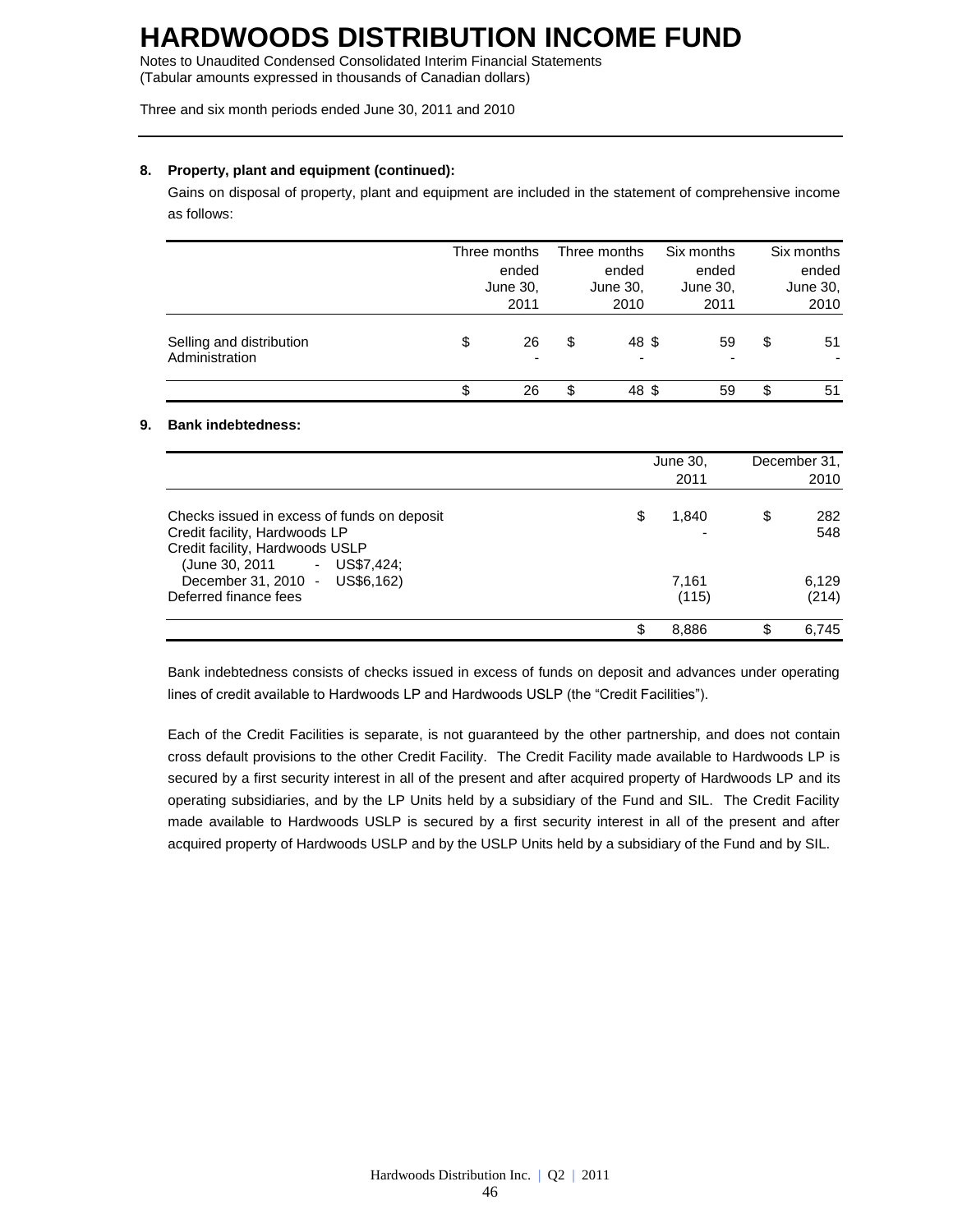Notes to Unaudited Condensed Consolidated Interim Financial Statements (Tabular amounts expressed in thousands of Canadian dollars)

Three and six month periods ended June 30, 2011 and 2010

#### **9. Bank indebtedness (continued):**

The Hardwoods LP Credit Facility has a three year term, provides financing up to \$15.0 million and has a maturity date of August 7, 2012. The Hardwoods USLP credit facility was renewed on May 26, 2011 and provides financing of up to US\$25.0 million and has a maturity date of May 26, 2015. Each facility is payable in full at maturity. The Hardwoods LP Credit Facility is a revolving credit facility which Hardwoods LP may terminate subject to prepayment penalties of \$225,000 if terminated in the first 12 months of the credit facility term, \$150,000 if repaid in the second 12 months of the credit facility term, and \$75,000 thereafter if repaid prior to the maturity date of the credit facility. The Hardwoods USLP Credit Facility may be terminated by Hardwoods USLP without prepayment penalties. The Credit Facilities bear interest at a floating rate based on the Canadian or US prime rate (as the case may be), LIBOR or bankers acceptance rates plus, in each case, an applicable margin. Letters of credit are also available under the Credit Facilities on customary terms for facilities of this nature. The Credit Facilities' rates vary with the ratio of EBITDA minus capital expenditures and cash taxes, divided by interest. Fees and standby charges usual for borrowings of this nature were and are payable.

The amount made available under the Credit Facility to Hardwoods LP from time to time is limited to the extent of 85% of the book value of accounts receivable and the lesser of 60% of the book value or 85% of appraised value of inventories with the amount based on inventories not to exceed 60% of the total amount to be available. Certain identified accounts receivable and inventories are excluded from the calculation of the amount available under the Credit Facility. Hardwoods LP is required to maintain a fixed charge coverage ratio (calculated as the ratio of EBITDA less cash taxes less capital expenditures, divided by interest) of not less than 1.1 to 1. At June 30, 2011, the Hardwoods LP credit facility had \$14.1 million of additional borrowing capacity.

The amount to be made available under the Credit Facility to Hardwoods USLP from time to time is limited to the extent of 85% of the book value of certain accounts receivable and 55% of the book value of inventories (with certain accounts receivable and inventory being excluded). Hardwoods USLP is required to maintain a fixed charge coverage ratio (calculated as EBITDA less cash taxes less capital expenditures, divided by interest plus distributions) of 1.0 to 1. This covenant of the Hardwoods USLP Credit Facility does not need to be met however when the unused availability under the credit facility is in excess of US\$2.5 million. At June 30, 2011, the Hardwoods USLP credit facility had unused availability of \$15.3 million (US\$15.9 million).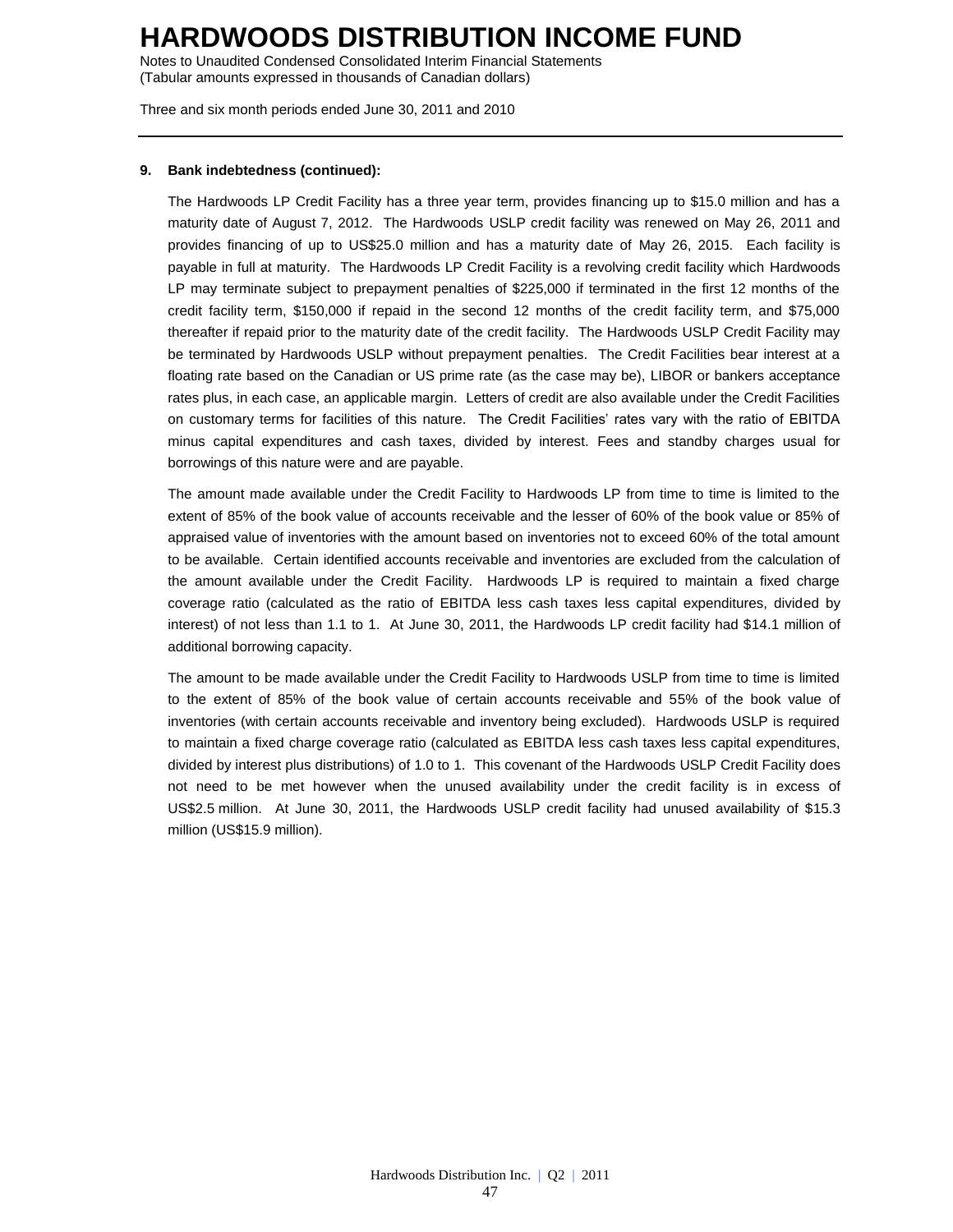Notes to Unaudited Condensed Consolidated Interim Financial Statements (Tabular amounts expressed in thousands of Canadian dollars)

Three and six month periods ended June 30, 2011 and 2010

#### **10. Provisions:**

|                                                                                                                                       |                          | Onerous            |                           |
|---------------------------------------------------------------------------------------------------------------------------------------|--------------------------|--------------------|---------------------------|
|                                                                                                                                       | Legal                    | contracts          | Total                     |
| Balance at January 1, 2010<br>Provisions made during the period<br>Provisions used during the period<br>Adjustments during the period | \$<br>203<br>150<br>(53) | \$<br>656<br>(415) | \$<br>859<br>150<br>(468) |
| Balance at December 31, 2010<br>Provisions made during the period<br>Provisions used during the period                                | 300<br>44                | 241<br>(104)       | 541<br>44<br>(104)        |
| Adjustments during the period                                                                                                         | (4)                      |                    | (4)                       |
| Balance at June 30, 2011                                                                                                              | \$<br>340                | \$<br>137          | \$<br>477                 |
| Non-current<br>Current                                                                                                                | \$<br>340                | \$<br>49<br>88     | \$<br>49<br>428           |
|                                                                                                                                       | \$<br>340                | \$<br>137          | \$<br>477                 |

#### *Legal*

The Fund and its subsidiaries are subject to legal proceedings that arise in the ordinary course of its business. Provisions for legal costs are related to employee severance and product liability issues. Management is of the opinion, based upon information presently available, that it is unlikely that any liability, to the extent not provided for or through insurance, would be material in relation to the Fund's condensed consolidated interim financial statements.

#### *Onerous contracts*

Due to the closure of some branches before the expiry of the lease the Fund has a legal obligation to pay the monthly lease until the expiry date. The Fund has mitigated the obligation by sub-leasing the properties. The Fund has made provision for the net lease in the case that the sub-lease does not cover the entire obligation. The full expense was recognized in profit/loss in the period of the branch closure and subsequently the related liability is being reduced over the life of the obligation as cash payments are made. The liability is measured at the present value of the expected net cost of the remaining term of the contract.

#### *Decommissioning*

The Fund and its subsidiaries are not obligated in any material way for decommissioning or site restoration.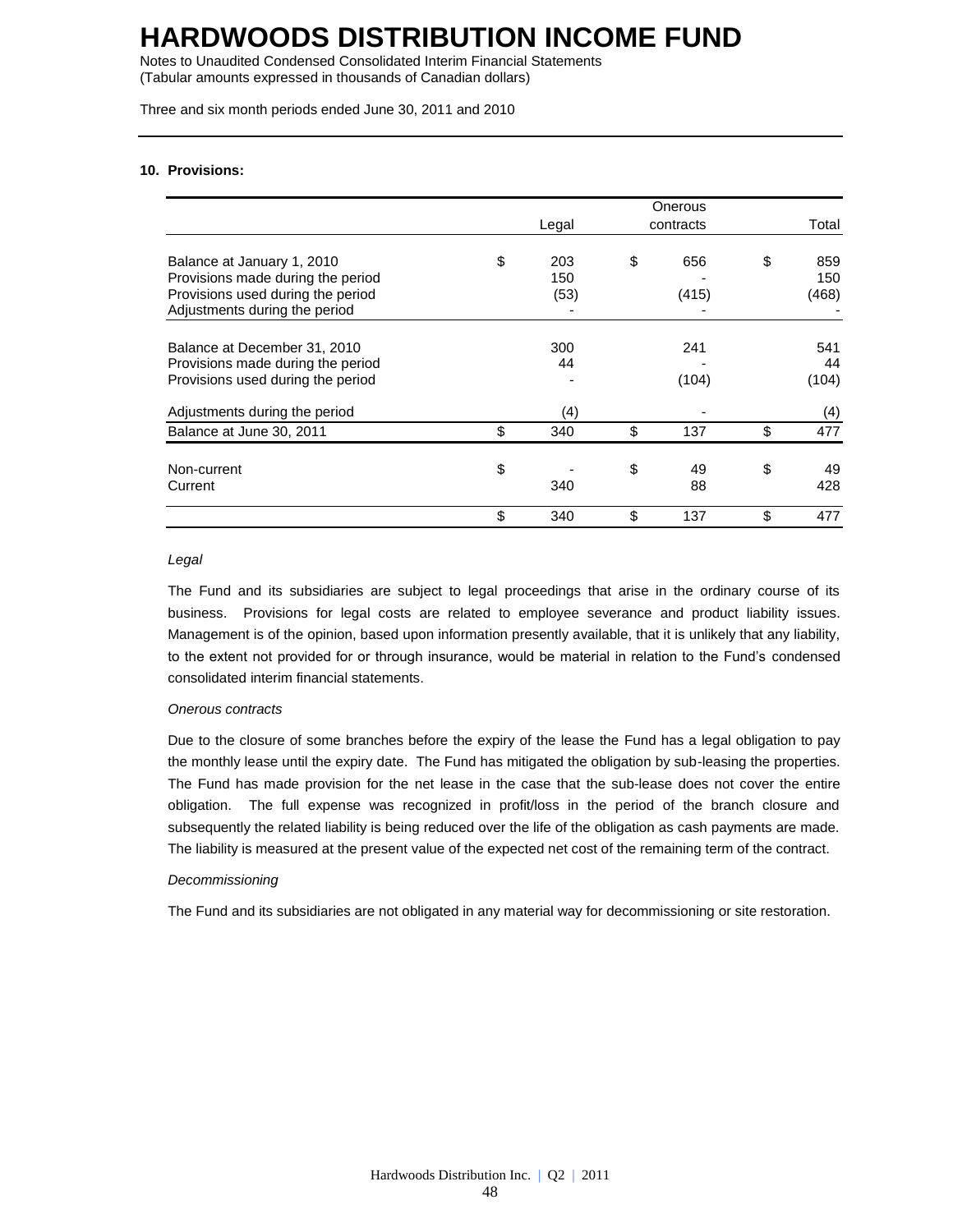Notes to Unaudited Condensed Consolidated Interim Financial Statements (Tabular amounts expressed in thousands of Canadian dollars)

Three and six month periods ended June 30, 2011 and 2010

#### **11. Leases:**

(a) Finance leases as lessee:

Subsidiaries of the Fund lease vehicles with terms ranging from 18 to 50 months. Hardwoods LP guarantees a residual value under the terms of the leases in Canada, and any difference between the amount realized and the guaranteed residual value is either paid to or paid by Hardwoods LP. In the US the lease payments cover the full capitalized cost over the term of the lease, and any proceeds from the sale of the vehicle are paid to Hardwoods USLP. The Fund and its subsidiaries have determined that these vehicle leases are considered finance leases and are recorded on the statement of financial position.

Finance lease liabilities are payable as follows:

| Minimum lease payments due                                  | Within<br>one year |           | One to<br>five years | Total |              |  |
|-------------------------------------------------------------|--------------------|-----------|----------------------|-------|--------------|--|
| June 30, 2011:<br>Future minimum lease payments<br>Interest | \$                 | 750<br>74 | \$<br>696<br>30      | S     | 1,446<br>104 |  |
| Present value of minimum payments                           | \$                 | 824       | \$<br>726            | \$    | 1,550        |  |

The present value of the lease payments is calculated using the interest rate implicit in the lease.

(b) Operating leases as lessee:

At June 30, 2011 the Fund's subsidiaries are obligated under various operating leases, mainly building leases that require future minimum rental payments as follows:

| Minimum lease payments due          | Within<br>one year |       | One to<br>five years |          | After<br>five years |                          | Total  |
|-------------------------------------|--------------------|-------|----------------------|----------|---------------------|--------------------------|--------|
| Minimum lease payments due          |                    | 4.136 |                      | \$ 9.644 |                     | ۰                        | 13.780 |
| Minimum sublease revenue receivable |                    | 210   |                      |          |                     | $\overline{\phantom{0}}$ | 227    |

Minimum lease payments are recognized as an expense while sublease payments are recognized as a reduction to selling and distribution costs on the statement of comprehensive income as follows:

|                               | Three months | Three months |          | Six months |          | Six months  |
|-------------------------------|--------------|--------------|----------|------------|----------|-------------|
|                               | ended        |              | ended    |            | ended    | ended       |
|                               | June 30,     |              | June 30, |            | June 30, | June 30,    |
|                               | 2011         |              | 2010     |            | 2011     | 2010        |
| Minimum lease payment expense | 1.034        | \$           | 1.213    |            | 2.071    | \$<br>2.475 |
| Sublease payments received    | (173)        |              | (60)     |            | (360)    | (130)       |

The Fund's operating lease agreements do not contain any contingent rent clauses. Some operating building lease agreements contain renewal options but none contains any restrictions regarding distributions, further leasing or additional debt. Renewal options are reviewed regularly by management.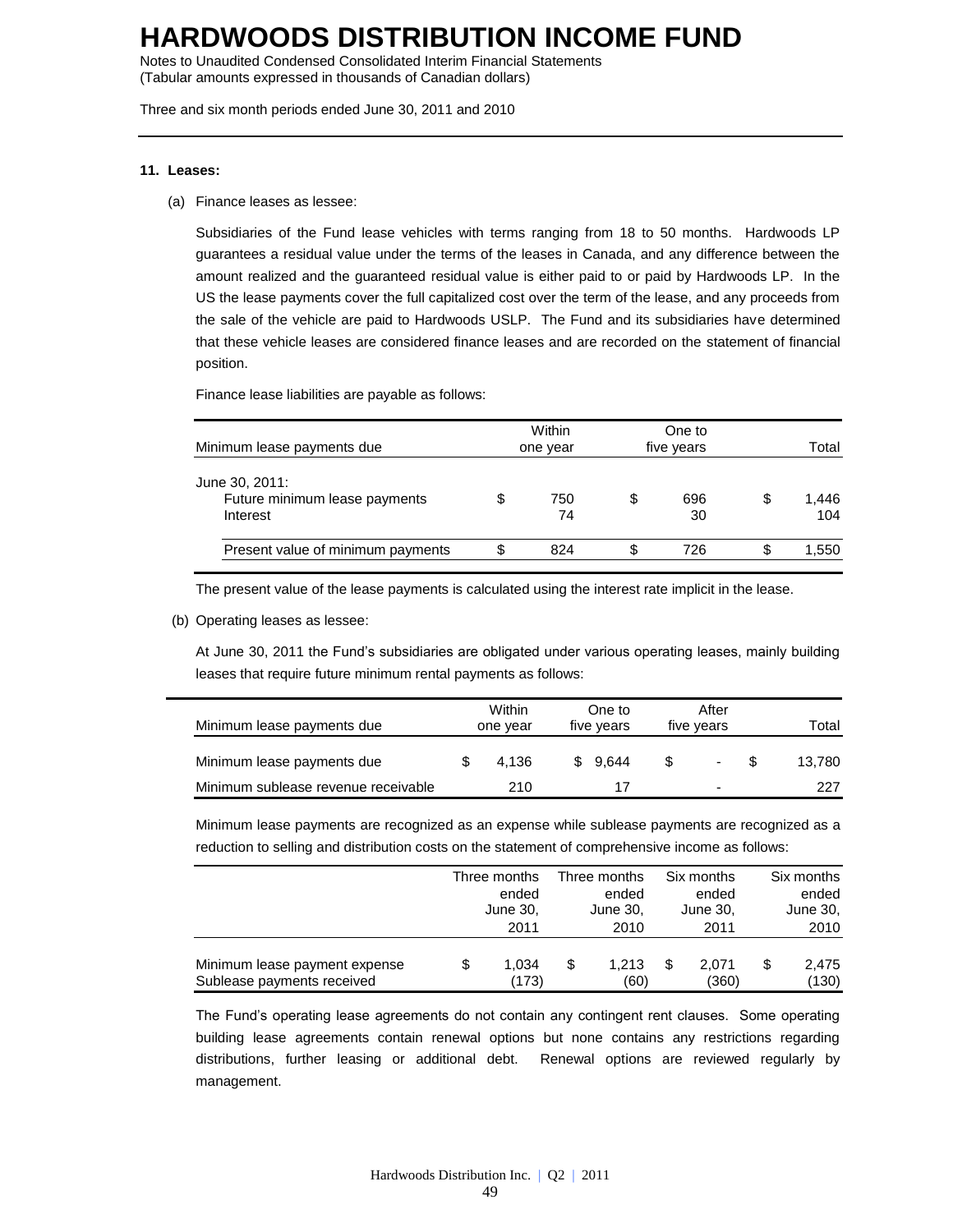Notes to Unaudited Condensed Consolidated Interim Financial Statements (Tabular amounts expressed in thousands of Canadian dollars)

Three and six month periods ended June 30, 2011 and 2010

#### **12. Non-controlling interests:**

The previous owners of the Business (note 1) have retained a 20% interest in Hardwoods LP and Hardwoods USLP through ownership of Class B Hardwoods LP units ("Class B LP Units") and Class B Hardwoods USLP units ("Class B USLP Units"), respectively. The Fund owns an indirect 80% interest in Hardwoods LP and Hardwoods USLP through ownership of all Class A Hardwoods LP units ("Class A LP Units") and Class A Hardwoods USLP units ("Class A USLP Units"), respectively.

As described in note 1 to these financial statements the non-controlling interest exchanged its Class B LP Units and Class B USLP Units for common shares of Hardwoods Distribution Inc. effective July 1, 2011. Prior to July 1, 2011, the Class A LP Units and Class B LP Units and the Class A USLP Units and Class B USLP Units, respectively, have economic and voting rights that are equivalent in all material respects except distributions on the Class B LP Units and Class B USLP Units are subject to the subordination arrangements described below until the date (the "Subordination End Date") on which:

- The consolidated Adjusted EBITDA, as defined in the Subordination Agreement dated March 23, 2004, of the Fund for the 12 month period ending on the last day of the month immediately preceding such date is at least \$21,300,000; and
- Cash distributions of at least \$29,540,000 (\$2.05 per unit) have been paid on the Units and a combined amount of cash advances or distributions of at least \$7,385,000 has been paid on the Class B LP Units and Class B USLP Units, being \$2.05 per combined Class B LP and Class B USLP Units (as adjusted for issuances, redemptions and repurchases of Units, LP Units and USLP Units subsequently and by converting the cash distributions or advances by Hardwoods USLP on the USLP Units at the rate of exchange used by the Fund to convert funds received by it in U.S. dollars into Canadian dollars) for the 24 month period ending on the last day of the month immediately preceding such date.

The Subordinated End Date had not occurred at June 30, 2011.

Prior to the Subordination End Date, advances and distributions on the LP Units and the USLP Units will be made in the following order of priority:

 At the end of each month, cash advances or distributions will be made to the holders of Class A LP Units and Class A USLP Units in a combined amount that is sufficient to provide available cash to the Fund to enable the Fund to make cash distributions upon the Units for such month at least equal to \$0.08542 per Unit or, if there is insufficient available cash to make distributions or advances in such amount, such lesser amount as is available as determined by the Board of Directors of the general partners;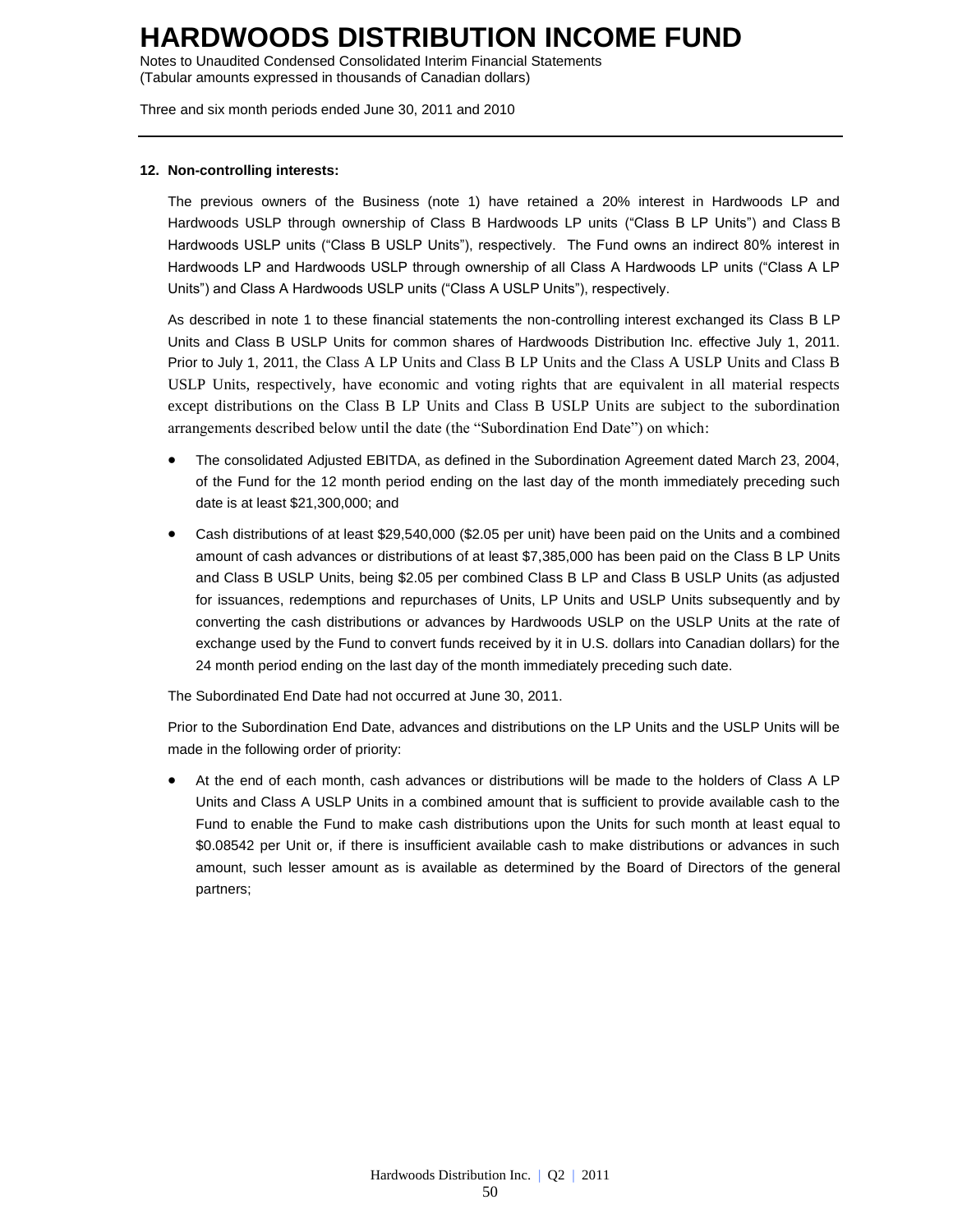Notes to Unaudited Condensed Consolidated Interim Financial Statements (Tabular amounts expressed in thousands of Canadian dollars)

Three and six month periods ended June 30, 2011 and 2010

#### **12. Non-controlling interests (continued):**

- At the end of each fiscal quarter of Hardwoods LP and Hardwoods USLP, including the fiscal quarter ending on the fiscal year end, available cash of Hardwoods LP and Hardwoods USLP will be advanced or distributed in the following order of priority:
	- First, in payment of the monthly cash advance or distribution to the holders of Class A LP Units and Class A USLP Units as described above, for the month then ended;
	- Second, to the holders of Class A LP Units and Class A USLP Units, to the extent that the combined monthly cash advances or distributions in respect of the 12 month period then ended (and not, for greater certainty, in any previous 12 month period) on Class A LP Units and Class A USLP Units were not made or were made in amounts less than a combined amount at least equal to \$1.025 per Unit, the amount of any such deficiency. As of June 30, 2011, the amount of such deficiency was \$15.0 million;
	- Third, to the holders of Class B LP Units and Class B USLP Units in a combined amount for one Class B LP Unit and one Class B USLP Unit equal, on a pro-rated basis, to the combined amount advanced or distributed on one Class A LP Unit and one Class A USLP Unit during such fiscal quarter or, if there is insufficient available cash to make advances or distributions in such amount, such lesser amount as is available;
	- Fourth, to the holders of Class B LP Units and Class B USLP Units, to the extent only that combined advances or distributions in respect of any fiscal quarter(s) during the 12 month period then ended (and not, for greater certainty, in any previous 12 month period) on one Class B LP Unit and one Class B USLP Unit were not made, or were made in amounts less, on a pro-rated basis, that the combined amount advanced or distributed on one Class A LP Unit and one Class A USLP Unit during such 12 month period, the amount of such deficiency. As of June 30, 2011, the amount of such deficiency was nil; and
	- Fifth, to the extent of any excess, to the holders of the Class A LP Units and Class B LP Units and Class A USLP Units and Class B USLP Units, respectively, so that the combined advances or distributions on one Class A LP Unit and one Class A USLP Unit are the same as the combined advances or distribution on one Class B LP Unit and one Class B USLP Unit in respect of the 12 month period then ended (and not, for greater certainty, any previous 12 month period).

After the Subordination End Date, the holders of the Class B LP Units and Class B USLP Units will generally be entitled to effectively exchange all or a portion of their Class B LP Units and Class B USLP Units together for up to 3,602,500 Units of the Fund, representing 20% of the issued and outstanding Units of the Fund on a fully diluted basis. In the event the Fund enters into an agreement in respect of an acquisition or a takeover bid of the Fund, the holders of the Class B LP Units and Class B USLP Units will be entitled to exchange such units for Units of the Fund.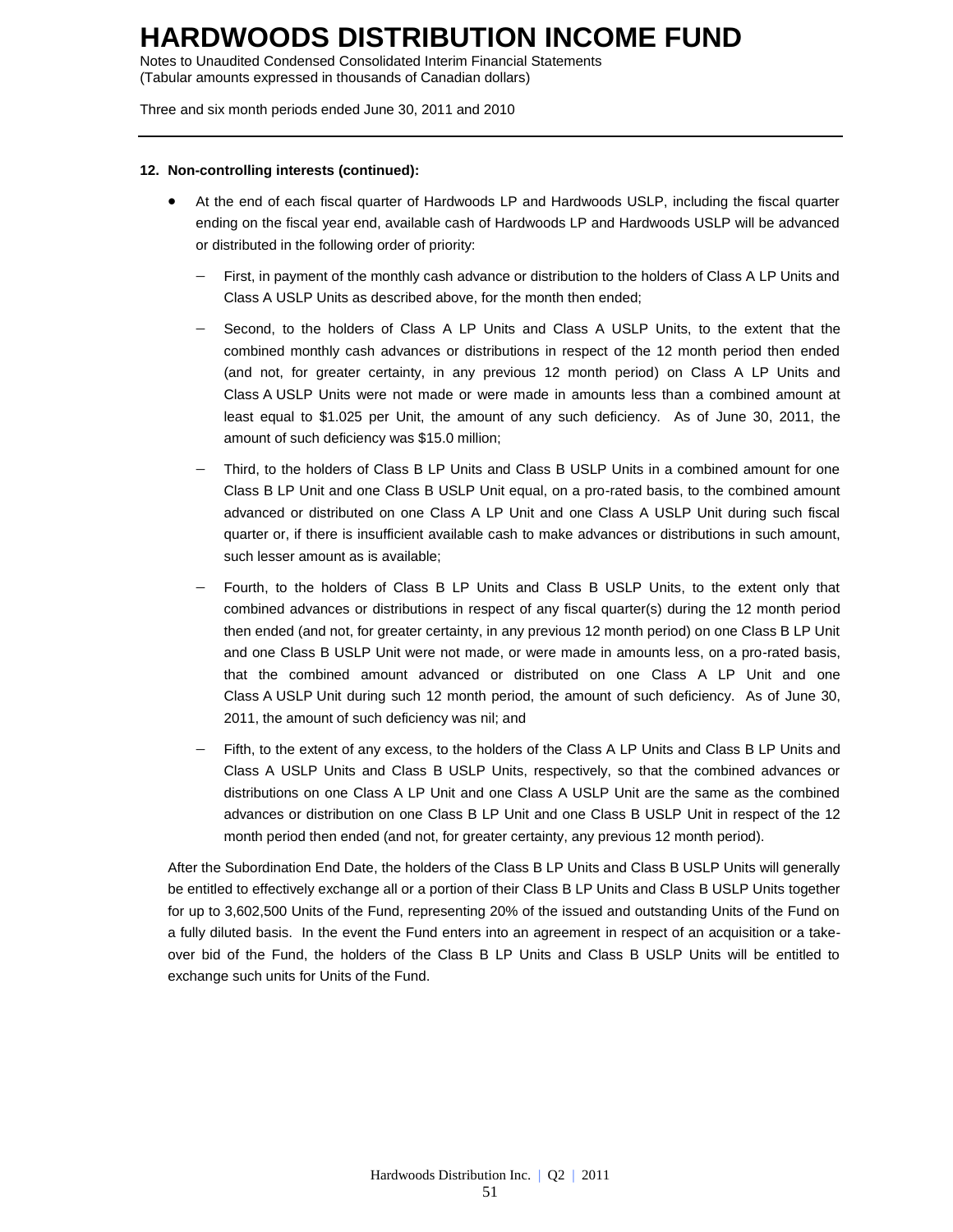Notes to Unaudited Condensed Consolidated Interim Financial Statements (Tabular amounts expressed in thousands of Canadian dollars)

Three and six month periods ended June 30, 2011 and 2010

#### **12. Non-controlling interests (continued):**

For accounting purposes, the non-controlling interest exchangeable Units, being the Class B LP Units and the Class B USLP Units, are considered a liability as the Units to be issued by the Fund in an exchange are themselves a puttable financial instrument. The non-controlling interest exchangeable Units include an embedded derivative, being the ability of the non-controlling interest to convert the exchangeable Units to full participating Fund Units, subject to the conditions noted in the preceding paragraphs. The Fund has chosen not to separate the embedded derivative and is instead recording the non-controlling interest exchangeable unit liability at its estimated fair value as at the reporting date.

The fair value of the non-controlling interest exchangeable unit liability is estimated to be as follows:

|                                                         | June 30,<br>2011 | December 31,<br>2010 |
|---------------------------------------------------------|------------------|----------------------|
| Non-controlling interest exchangeable<br>unit liability | \$<br>3.744      | 3.197                |

Changes in the fair value of the above noted liability are recorded in the statement of comprehensive income as part of net finance expense (note 15).

#### **13. Fund Units:**

(a) An unlimited number of Units and Special Voting Units may be created and issued pursuant to the Fund's Declaration of Trust. Each Unit is transferable and represents an equal undivided beneficial interest in any distributions from the Fund, whether of net income, net realized capital gains or other amounts and in the net assets of the Fund in the event of a termination or winding up of the Fund. Units of the Fund are redeemable at the holders' option for amounts based on the market price of the Units at the time of redemption, subject to a maximum of \$50,000 in cash redemptions by the Fund in any particular month. The Special Voting Units are not entitled to any beneficial interest in any distribution from the Fund or in the net assets of the Fund in the event of a termination or winding up of the Fund. Each Unit, or Special Voting Unit, entitles the holder thereof to one vote at all meetings of voting Unitholders.

On March 23, 2004, the Fund issued 14,410,000 Units at a price of \$10 per Unit pursuant to the Offering. Proceeds from the Offering were \$144.1 million and expenses of the Offering of \$10.6 million were expensed at the time of the transaction. The holders of the Class B Units of Hardwoods LP and Hardwoods USLP were issued 3,602,500 Special Voting Units of the Fund, which are to be cancelled on the exchange of Class B Units of Hardwoods LP and Hardwoods USLP for Units of the Fund.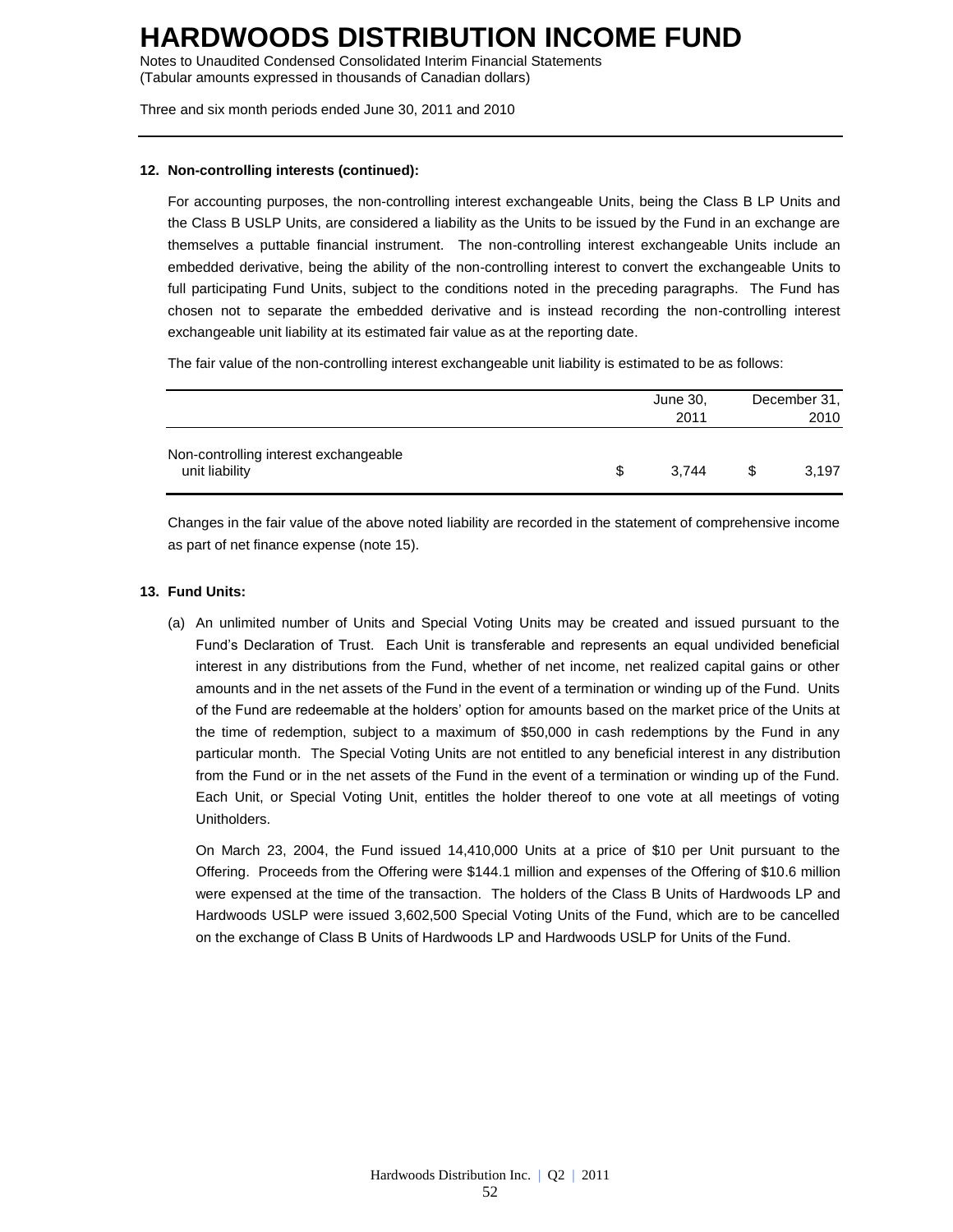Notes to Unaudited Condensed Consolidated Interim Financial Statements (Tabular amounts expressed in thousands of Canadian dollars)

Three and six month periods ended June 30, 2011 and 2010

#### **13. Fund Units (continued):**

The Fund Units are classified as a liability under IFRS in accordance with IAS 32, Financial Instruments: Presentation. This classification is a result of the Units being puttable instruments as the holder has the option to redeem the Units for amounts based on the market prices at the time of redemption and the Units have a contractual obligation requiring delivery of income to the unitholders. The Fund has recorded the liability at the fair value of the Units at the inception of the liability, being \$144.1 million and has recorded the amounts subsequent to initial recognition on an amortized cost basis. Direct expenses associated with the initial issuance of the Fund Units, totaling \$10.6 million, were expensed as a financing cost at the date of issuance. Subsequent issuances of Fund units have been recorded at the fair value of the Units at the date of issuance.

A continuity of the Fund Unit liability is as follows:

|                                             | Units      | Total |         |
|---------------------------------------------|------------|-------|---------|
| Balance at January 1, 2010                  | 14,410,000 | S     | 144.100 |
| Issued pursuant to long term incentive plan | 113.858    |       | 266     |
| Balance at December 31, 2010                | 14,523,858 |       | 144.366 |
| Issued pursuant to long term incentive plan | 80.227     |       | 222     |
| Balance at June 30, 2011                    | 14,604,085 | S.    | 144.588 |

The income linked distribution stream arising from the Units is not considered to be an embedded derivative by the Fund as it is considered a non-financial variable specific to one of the parties to the contract and thus does not meet the criteria for a derivative.

(b) Long Term Incentive Plan:

At the Annual General Meeting held on May 20, 2010, the Unitholders approved a long term incentive plan ("LTIP") which authorized the issuance of a maximum of 850,000 LTIP Units to qualified trustees, directors, officers, employees and consultants to align the interests of such persons with the interests of Unitholders. Terms of the Fund's LTIP are described in the Fund's most recent annual financial statements dated December 31, 2010.

In accordance with the IFRS 2, Share-based Payment, the Fund is required to classify its Restricted Units and Performance Units as cash settled awards as they convert into Units of the Fund which are redeemable at the holder's option. The amount of compensation cost is measured each period end based on the current market price of the Fund's Units and the expense is recognized each period during the requisite service period based on the estimated number of awards that are expected to vest and in the case of Performance Units, based on the estimated number of Units to be issued provided that the performance conditions are considered probable of achievement.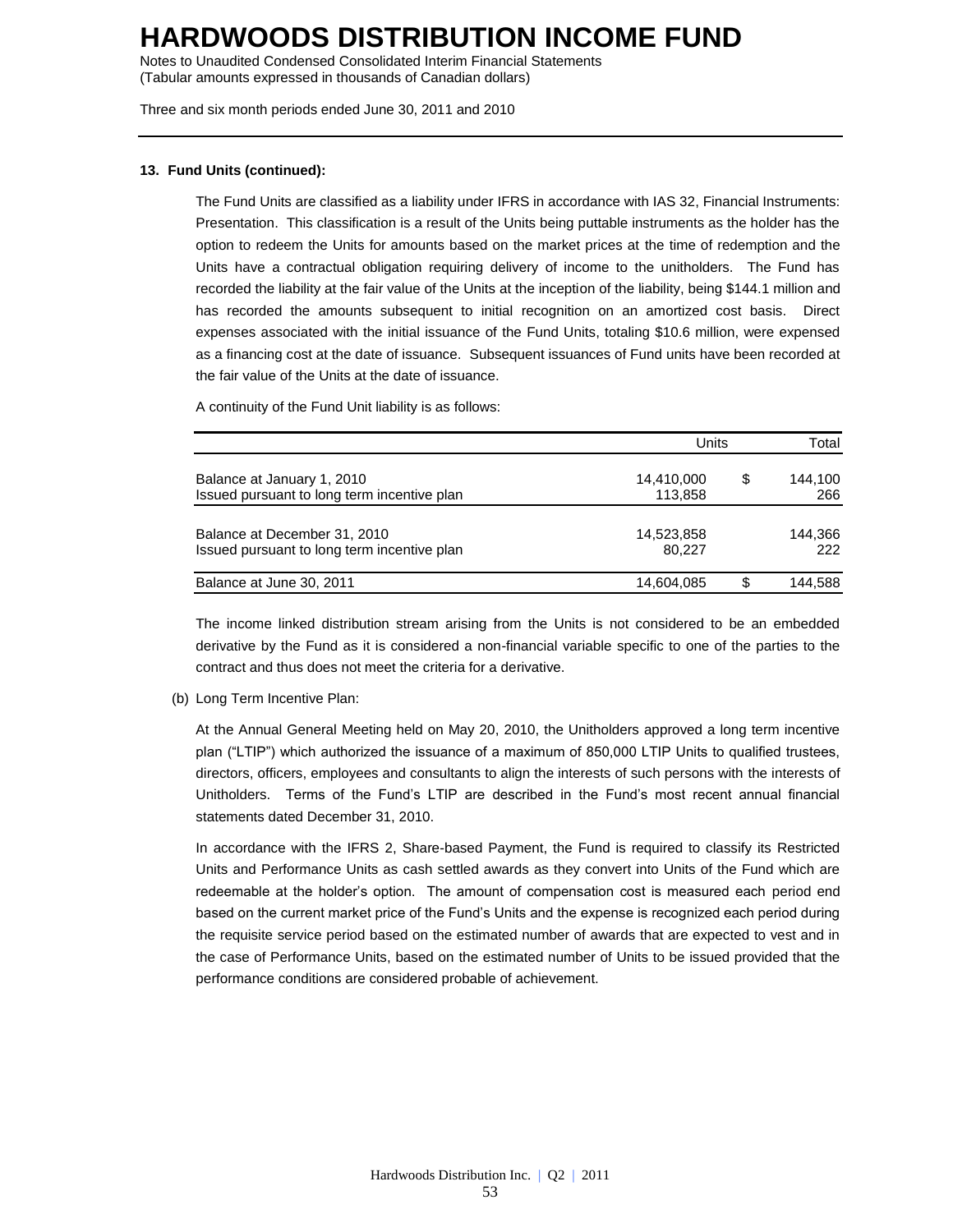Notes to Unaudited Condensed Consolidated Interim Financial Statements (Tabular amounts expressed in thousands of Canadian dollars)

Three and six month periods ended June 30, 2011 and 2010

#### **13. Fund Units (continued):**

(b) Long Term Incentive Plan (continued):

A continuity of the LTIP Units outstanding is as follows:

|                                                            | Performance Units Restricted Units |           |
|------------------------------------------------------------|------------------------------------|-----------|
|                                                            |                                    |           |
| Balance at January 1, 2010                                 |                                    |           |
| LTIP Units issued during the period                        | 160,452                            | 341,571   |
| LTIP Units settled by exchange for free-trading Fund Units |                                    | (113,858) |
|                                                            |                                    |           |
| Balance at December 31, 2010                               | 160,452                            | 227,713   |
| LTIP Units issued during the period                        | 24,631                             | 105,900   |
| LTIP Units settled by exchange for free-trading Fund Units | (80, 227)                          |           |
|                                                            |                                    |           |
| Balance at June 30, 2011                                   | 104,856                            | 333,613   |

Restricted and Performance Units vest over a three year period from the grant dates. As of June 30, 2011, 80,227 Performance Units became fully vested and were settled by the issuance of Fund Units with a fair value of \$0.2 million.

A non-cash compensation expense and associated long-term incentive plan amount of \$141,986 was recorded for the three month period ended June 30, 2011 (six month period ended June 30, 2011 - \$394,432) (2010 - nil).

A continuity of the LTIP liability is as follows:

| Balance at January 1, 2010                                |       |
|-----------------------------------------------------------|-------|
| Compensation expense                                      | 530   |
| Transfer to Fund Unit liability on issuance of Fund Units | (266) |
| Balance at December 31, 2010                              | 264   |
| Compensation expense                                      | 394   |
| Transfer to Fund Unit liability on issuance of Fund Units | (222) |
| Balance at June 30, 2011                                  | 436   |

#### **14. Income taxes:**

Income tax expense is recognized based on management's best estimate of the annual income tax rates expected for the full financial year applied to the pre-tax income earned in Canada and the United States for the interim period. The Fund's consolidated effective tax rate is affected by changes in the fair value of the non-controlling interest which results in no current or deferred taxes attributable to unitholders and other non deductable expenses of the Fund.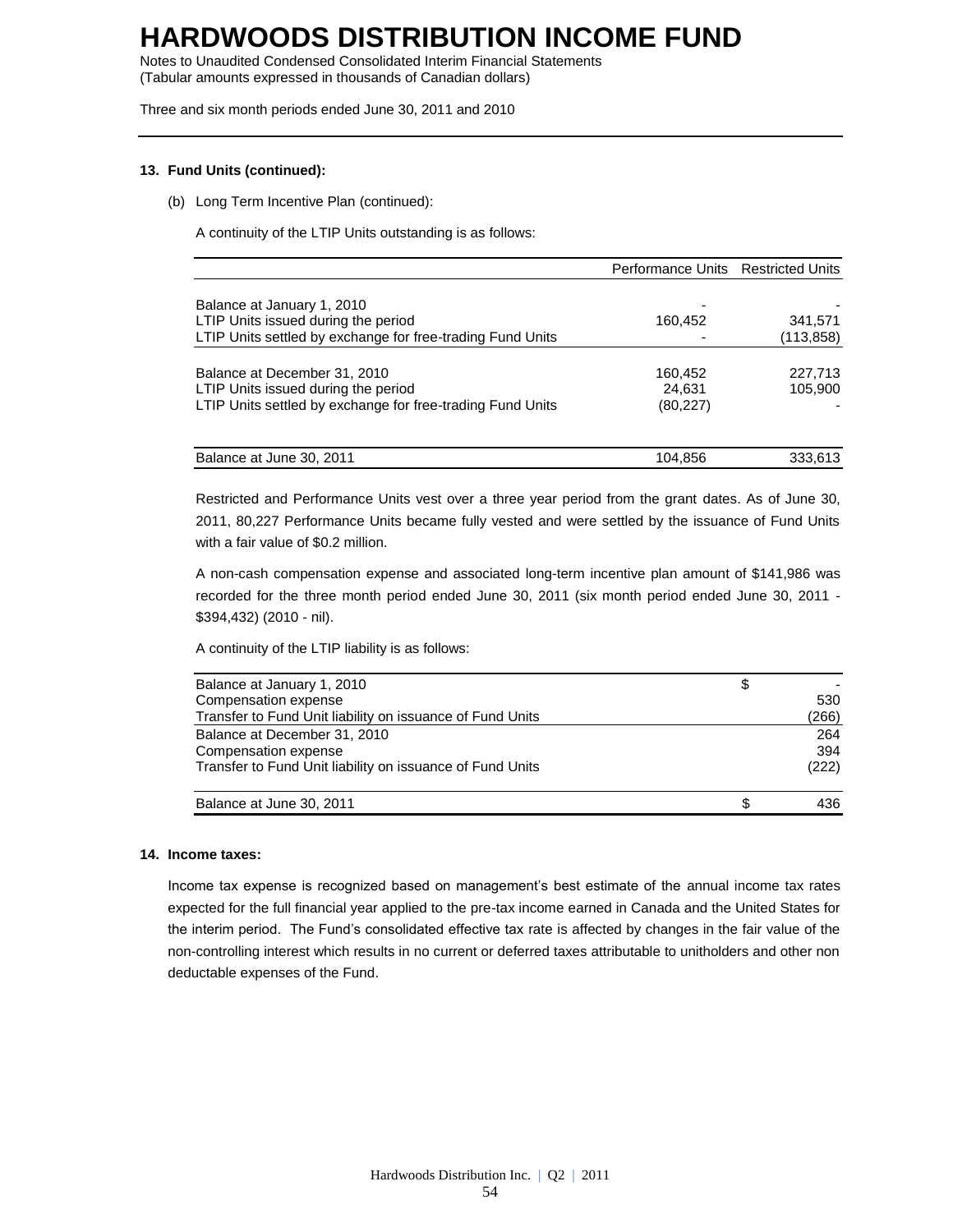Notes to Unaudited Condensed Consolidated Interim Financial Statements (Tabular amounts expressed in thousands of Canadian dollars)

Three and six month periods ended June 30, 2011 and 2010

#### **15. Finance income and expense:**

|                                                   |             |      | Three months |          | Three months | Six months |      | Six months |
|---------------------------------------------------|-------------|------|--------------|----------|--------------|------------|------|------------|
|                                                   |             |      | ended        |          | ended        | ended      |      | ended      |
|                                                   |             |      | June 30,     | June 30, |              | June 30,   |      | June 30,   |
|                                                   | <b>Note</b> | 2011 |              |          | 2010         | 2011       |      | 2010       |
|                                                   |             |      |              |          |              |            |      |            |
| Finance expense:<br>Interest on bank indebtedness |             | \$   |              | \$       |              |            |      |            |
|                                                   | 9           |      | 110          |          | 184          | 246<br>-S  | - \$ | 326        |
| Amortization of deferred finance cost             | 9           |      | 54           |          | 44           | 98         |      | 89         |
| Accretion of finance lease obligation             | 11          |      | 24           |          | 24           | 48         |      | 43         |
| Change in fair value of                           |             |      |              |          |              |            |      |            |
| non-controlling interest                          | 12          |      |              |          |              | 547        |      |            |
| Foreign exchange losses                           |             |      | 22           |          |              | 110        |      |            |
| Total finance expense                             |             |      | 210          |          | 252          | 1,049      |      | 458        |
| Finance income:                                   |             |      |              |          |              |            |      |            |
| Imputed interest on                               |             |      |              |          |              |            |      |            |
| employee loans receivable                         | 6           |      | 4            |          | 5            | 8          |      | 12         |
| Interest on trade receivables                     |             |      |              |          |              |            |      |            |
| and customer notes                                | 6           |      | 131          |          | 166          | 259        |      | 299        |
| Change in fair value of                           |             |      |              |          |              |            |      |            |
| non-controlling interest                          | 12          |      | 28           |          | 273          |            |      | 273        |
| Foreign exchange gain                             |             |      |              |          | 105          |            |      | 45         |
| Total finance income                              |             |      | 163          |          | 549          | 267        |      | 629        |
| Net finance costs (income)                        |             | \$   | 47           | \$       | (297)        | \$<br>782  | \$   | (171)      |

#### **16. Segment reporting:**

Information about geographic areas is as follows:

|                                  |      | Three months |          | Three months | Six months |          | Six months   |          |
|----------------------------------|------|--------------|----------|--------------|------------|----------|--------------|----------|
|                                  |      | ended        |          | ended        |            | ended    |              | ended    |
|                                  |      | June 30,     | June 30, |              | June 30,   |          |              | June 30, |
|                                  | 2011 |              |          | 2010         |            | 2011     |              | 2010     |
| Revenue from external customers: |      |              |          |              |            |          |              |          |
| Canada                           | \$   | 22,371       | \$       | 20,978       | S.         | 43,013   | \$           | 40,663   |
| <b>United States</b>             |      | 34,347       |          | 31,228       |            | 65,735   |              | 60,041   |
|                                  | \$   | 56,718       | \$       | 52,206       | \$         | 108,748  | \$           | 100,704  |
|                                  |      |              |          |              |            |          |              |          |
|                                  |      |              |          |              |            | June 30, | December 31, |          |
|                                  |      |              |          |              |            | 2011     |              | 2010     |
| Non-current assets:              |      |              |          |              |            |          |              |          |
| Canada                           |      |              |          | \$           |            | 8,004    | \$           | 8,340    |
| <b>United States</b>             |      |              |          |              |            | 10,041   |              | 11,082   |
|                                  |      |              |          | \$           |            | 18,045   | \$           | 19,422   |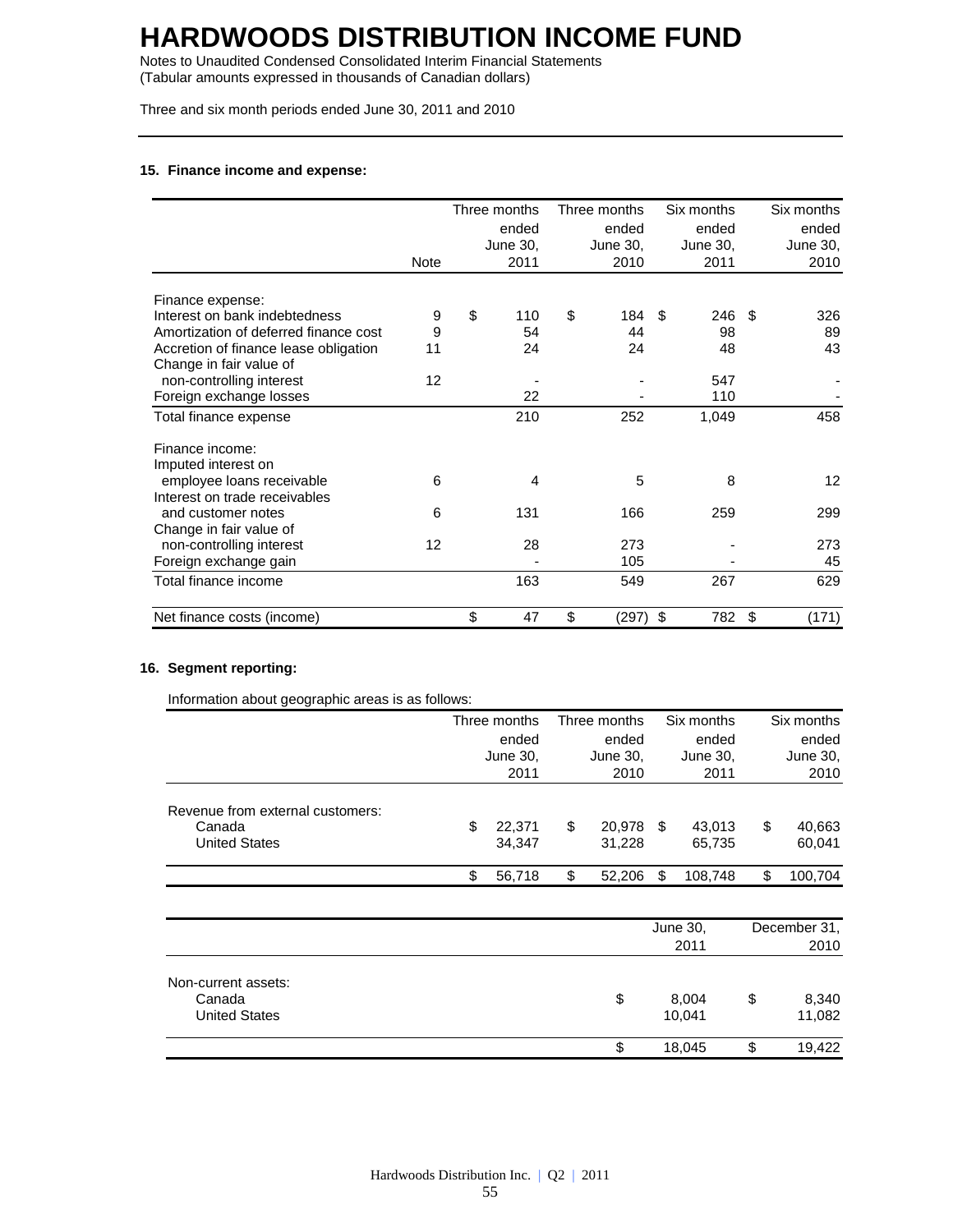Notes to Unaudited Condensed Consolidated Interim Financial Statements (Tabular amounts expressed in thousands of Canadian dollars)

Three and six month periods ended June 30, 2011 and 2010

#### **17. Employee remuneration:**

(a) Employee benefits expense:

Expenses recognized for employee benefits are analyzed below.

|                                                                                                  |                           | Three months | Three months<br>ended<br>June 30, |                   | Six months<br>ended |                     |    | Six months   |
|--------------------------------------------------------------------------------------------------|---------------------------|--------------|-----------------------------------|-------------------|---------------------|---------------------|----|--------------|
|                                                                                                  |                           | ended        |                                   |                   |                     |                     |    | ended        |
|                                                                                                  |                           | June 30,     |                                   |                   |                     | June 30,            |    | June 30,     |
|                                                                                                  |                           | 2011         |                                   | 2010              |                     | 2011                |    | 2010         |
| Wages, salaries, and benefits<br>Pensions - defined contribution plans<br>LTIP Unit compensation | 3,735<br>\$<br>118<br>142 |              | \$                                | 3,546<br>105<br>۰ | \$                  | 8,082<br>244<br>394 | \$ | 7,296<br>229 |
|                                                                                                  | \$                        | 3.995        | \$                                | 3.651             | \$                  | 8.720               | \$ | 7,525        |

Employee benefit expenses are included in the consolidated statement of comprehensive income as follows:

|                                            | Three months<br>ended<br>June 30, | Three months<br>ended<br>June 30, |    | Six months<br>ended<br>June 30, |    | Six months<br>ended<br>June 30, |
|--------------------------------------------|-----------------------------------|-----------------------------------|----|---------------------------------|----|---------------------------------|
|                                            | 2011                              | 2010                              |    | 2011                            |    | 2010                            |
| Selling and distribution<br>Administration | \$<br>3.276<br>719                | \$<br>3,139<br>512                | \$ | 6.763<br>1,957                  | \$ | 6,075<br>1,450                  |
|                                            | 3.995                             | \$<br>3,651                       | \$ | 8.720                           | \$ | 7,525                           |

#### (b) Pensions:

Hardwoods USLP maintains a defined contribution 401(k) retirement savings plan (the "USLP Plan"). The assets of the USLP Plan are held and related investment transactions are executed by the Plan's Trustee, ING National Trust, and, accordingly, are not reflected in these condensed consolidated interim financial statements

Hardwoods LP does not maintain a pension plan. Hardwoods LP does, however, administer a group registered retirement savings plan ("LP Plan") that has a matching component whereby Hardwoods LP makes contributions to the LP Plan which match contributions made by employees up to a certain level. The assets of the LP Plan are held and related investment transactions are executed by LP Plan's Trustee, Sun Life Financial Trust Inc., and, accordingly, are not reflected in these condensed consolidated interim financial statements.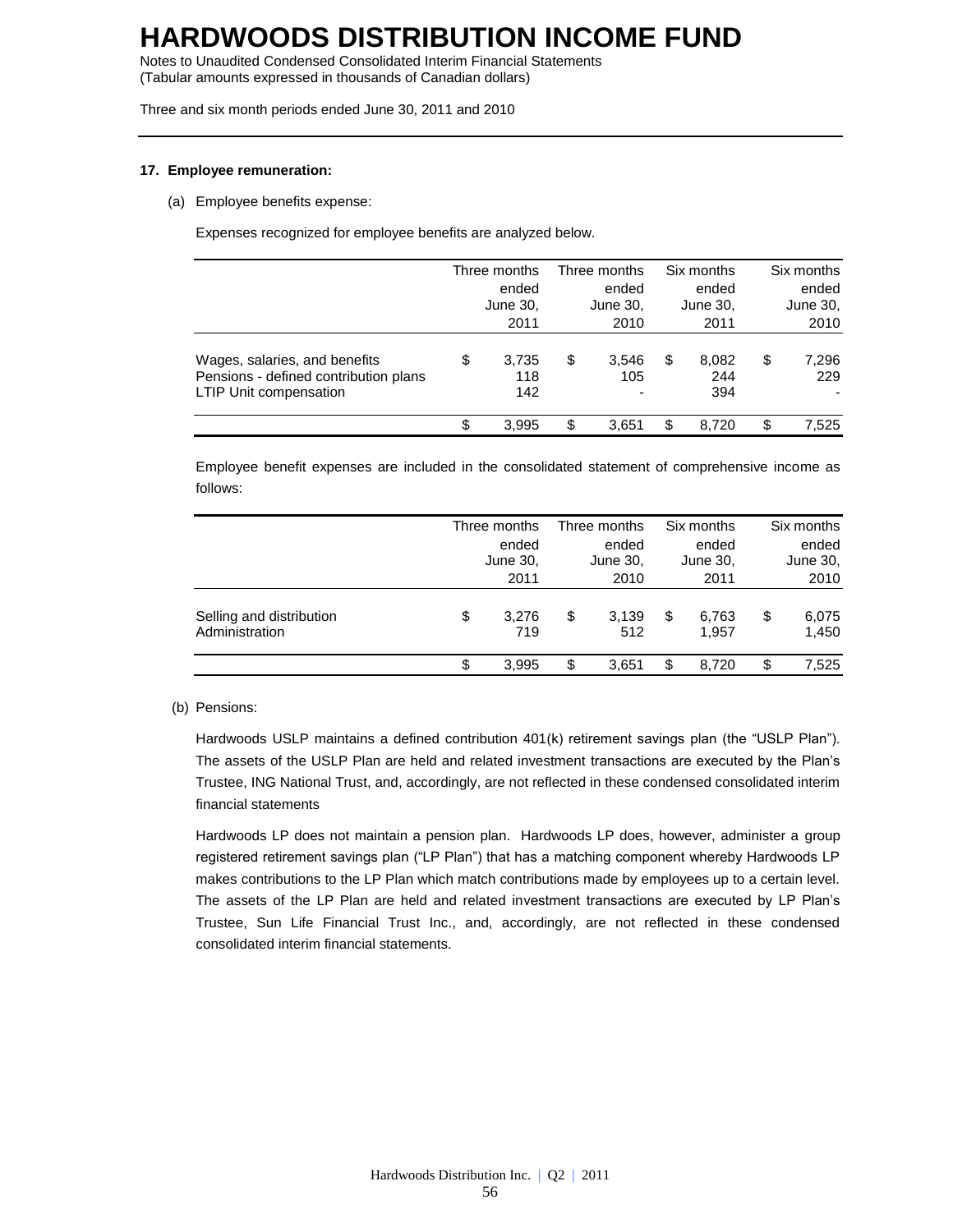Notes to Unaudited Condensed Consolidated Interim Financial Statements (Tabular amounts expressed in thousands of Canadian dollars)

Three and six month periods ended June 30, 2011 and 2010

#### **17. Employee remuneration (continued):**

(b) Pensions (continued):

Pension expenses are included in the consolidated statement of comprehensive income as follows:

|           | Three months |       | Three months |       | Six months | Six months |          |  |
|-----------|--------------|-------|--------------|-------|------------|------------|----------|--|
|           | ended        | ended |              | ended |            | ended      |          |  |
|           | June 30,     |       | June 30,     |       | June 30,   |            | June 30, |  |
|           | 2011         |       | 2010         |       | 2011       | 2010       |          |  |
| USLP Plan | \$<br>56     | \$    | 52           | \$    | 114        | \$         | 112      |  |
| LP Plan   | 62           |       | 53           |       | 130        |            | 92       |  |

#### **18. Related party transactions:**

The Fund's related parties include its non-controlling Class B unit holder, key management, and postemployment benefit plan for the employee's of the Fund's subsidiaries.

(a) Transactions with non-controlling interest:

For the three month period ended June 30, 2011, sales of \$71,517 (three month period ended June 30, 2010 - \$138,696) were made to affiliates of SIL, and the Fund's subsidiaries made purchases of \$40,925 (three month period ended June 30, 2010 - \$16,854) from affiliates of SIL. For the six months ended June 30, 2011, sales of \$126,651 (six month period ended June 30, 2010 - \$266,558) were made to affiliates of SIL, and the Fund's subsidiaries made purchases of \$67,315 (six month period ended June 30, 2010 - \$44,329) from affiliates of SIL. All these sales and purchases took place at prevailing market prices.

(b) Transactions with key management personnel:

Key management of the Fund includes members of the Board of Directors, the President, Chief Financial Officer, and regional Vice Presidents. Key management personnel remuneration includes the following expenses:

|                                                                                                                   | Three months<br>Three months<br>ended<br>ended<br>June 30,<br>June 30,<br>2010<br>2011 |    | Six months<br>ended<br>June 30,<br>2011 |    | Six months<br>ended<br>June 30,<br>2010 |    |           |
|-------------------------------------------------------------------------------------------------------------------|----------------------------------------------------------------------------------------|----|-----------------------------------------|----|-----------------------------------------|----|-----------|
| Short-term employee benefits:<br>Salaries and benefits including bonuses<br>Company car<br>LTIP Unit compensation | \$<br>279<br>8<br>50                                                                   | \$ | 377<br>15                               | \$ | 591<br>17<br>138                        | \$ | 758<br>29 |
| Total remuneration                                                                                                | \$<br>337                                                                              | \$ | 392                                     | \$ | 746                                     | \$ | 787       |

The Fund offers housing loans to employees required to relocate. Key management had no loans outstanding at either June 30, 2011 or December 31, 2010.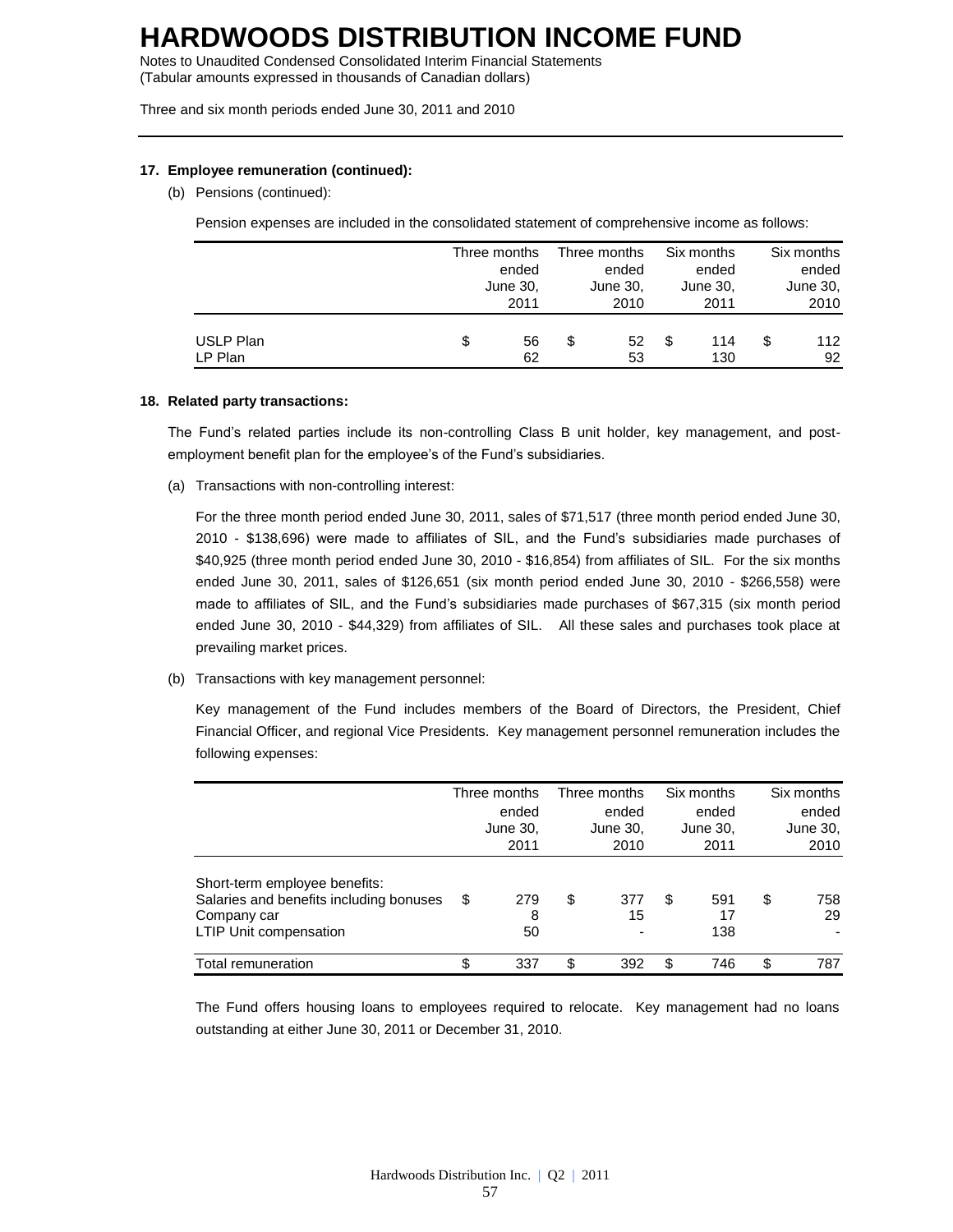Notes to Unaudited Condensed Consolidated Interim Financial Statements (Tabular amounts expressed in thousands of Canadian dollars)

Three and six month periods ended June 30, 2011 and 2010

#### **18. Related party transactions (continued):**

(b) Transactions with key management personnel (continued):

During the three month period ended June 30, 2011, the Fund paid \$0.1 million (three month period ended June 30, 2010 - \$0.1 million) to former key management personnel under the term of noncompete and consulting arrangements. During the six month period ended June 30, 2011, the Fund paid \$0.2 million (six month period ended June 30, 2010 - \$0.1 million) under these arrangements with former key management personnel.

(c) Transactions with post-employment benefit plans:

The defined contribution plan referred to in note 17(b) is a related party to the Fund. The Fund's transactions with the pension plan include contributions paid to the plan, which are disclosed in note 17(b). A subsidiary of the Fund paid US\$3,000 during 2011 for administration of the plan. The Fund has not entered into other transactions with the pension plan, neither has it any outstanding balances at either June 30, 2011 or December 31, 2010.

#### **19. Seasonality:**

The Fund is subject to seasonal influences. Historically the first and fourth quarters are seasonally slower periods for construction activity and therefore demand for hardwood products.

#### **20. Explanation of transition to IFRS:**

As stated in note 2(a), these are the Fund's second condensed consolidated interim financial statement prepared in accordance with IAS 34.

The accounting policies set out in note 3 of the Fund's condensed consolidated interim financial statements for the three month period ended March 31, 2011 have been consistently applied in preparing the interim financial statements for the three and six month periods ended June 30, 2011, the comparative periods ended June 30, 2010 and the year ended December 31, 2010 and in the preparation of an opening IFRS statement of financial position at January 1, 2010 (the Fund's date of transition).

#### *Adjustments on transition to IFRS*

In preparing its opening IFRS statement of financial position, the Fund has adjusted amounts reported previously in financial statements prepared in accordance with previous Canadian GAAP. An explanation of how the transition from previous Canadian GAAP to IFRS has affected the Fund's financial position and financial performance is set out in the following tables and the accompanying notes thereto. Reconciliation of the consolidated IFRS statements of financial position at January 1, 2010 and December 31, 2010 and the consolidated statement of comprehensive income for the year ended December 31, 2010 can be found in the Fund's condensed consolidated interim financial statements for the three month period ended March 31, 2011.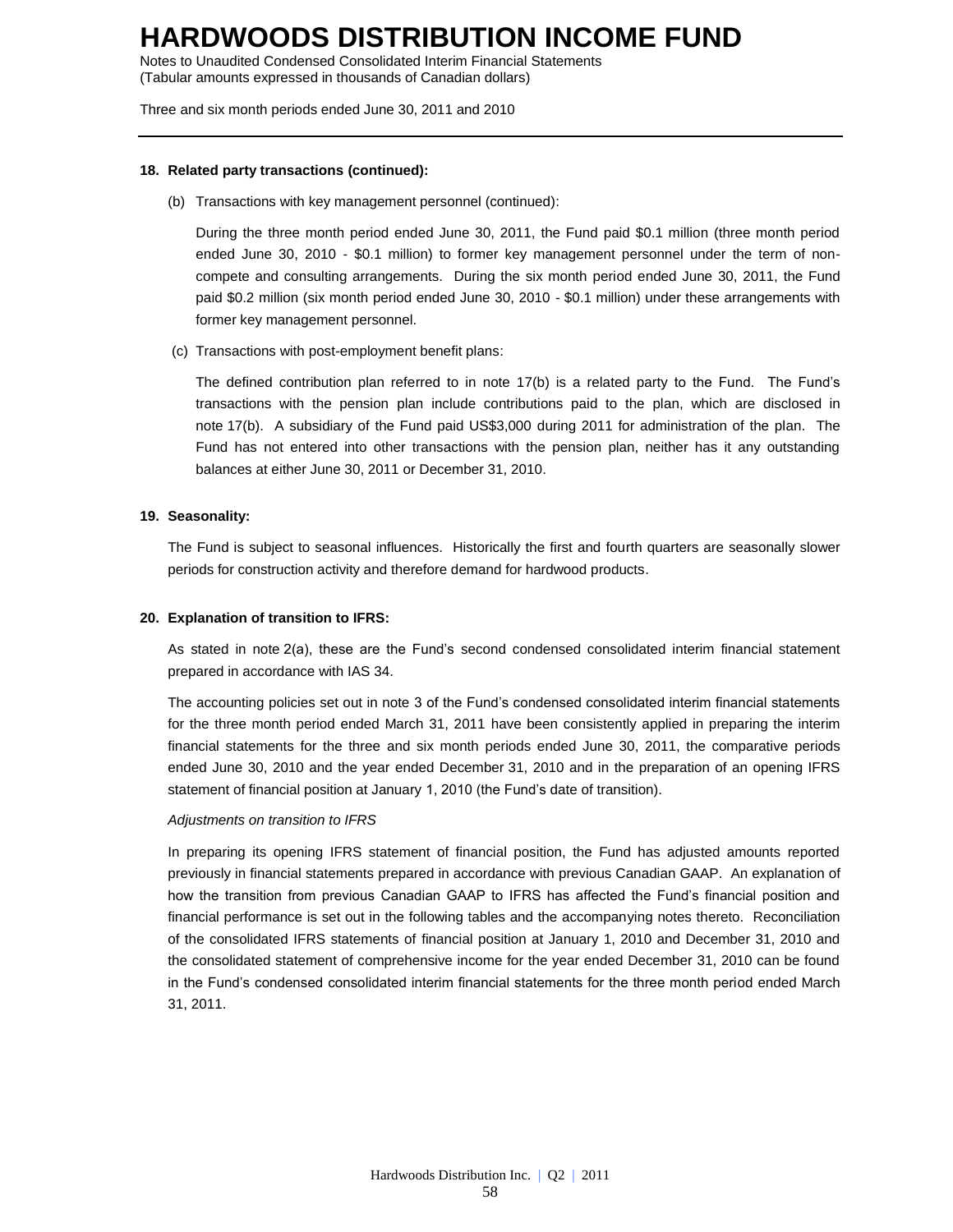Notes to Unaudited Condensed Consolidated Interim Financial Statements (Tabular amounts expressed in thousands of Canadian dollars)

Three and six month periods ended June 30, 2011 and 2010

#### **20. Explanation of transition to IFRS (continued):**

Reconciliation of Condensed Consolidated Statement of Financial Position at June 30, 2010:

|                                                        |        |              | Effect of          |    |                    |
|--------------------------------------------------------|--------|--------------|--------------------|----|--------------------|
|                                                        |        | Canadian     | transition         |    |                    |
|                                                        | Note   | <b>GAAP</b>  | to IFRS            |    | <b>IFRS</b>        |
| Assets                                                 |        |              |                    |    |                    |
| Current assets:                                        |        |              |                    |    |                    |
| Cash                                                   |        | \$<br>116    | \$                 | \$ | 116                |
| Accounts receivable                                    |        | 31,839       |                    |    | 31,839             |
| Income taxes recoverable                               |        | 1,933        |                    |    | 1,933              |
| Inventories                                            |        | 29,501       |                    |    | 29,501             |
| Prepaid expenses                                       |        | 894          |                    |    | 894                |
| Total current assets                                   |        | 64,283       |                    |    | 64,283             |
| Non-current assets:                                    |        |              |                    |    |                    |
| Long-term receivables                                  |        | 1,783        |                    |    | 1,783              |
| Property, plant and equipment                          | е      | 1,031        | 1,636              |    | 2,667              |
| Deferred financing costs                               | h      | 307          | (307)              |    |                    |
| Deferred income taxes                                  | i      | 16,735       | (166)              |    | 16,569             |
| Total non-current assets                               |        | 19,856       | 1,163              |    | 21,018             |
| Total assets                                           |        | \$<br>84,139 | \$<br>1,163        | \$ | 85,302             |
| Liabilities                                            |        |              |                    |    |                    |
|                                                        |        |              |                    |    |                    |
| <b>Current liabilities:</b>                            |        |              |                    |    |                    |
| <b>Bank indebtedness</b>                               | h      | \$<br>11,638 | \$<br>(307)        | \$ | 11,331             |
| Accounts payable and accrued liabilities               | g      | 5,930        | (755)<br>85        |    | 5,175<br>85        |
| Income taxes payable<br>Provisions                     | g<br>g |              | 312                |    | 312                |
| Finance lease obligation                               | e      |              | 737                |    | 737                |
| <b>Total current liabilities</b>                       |        | 17,568       | 72                 |    | 17,640             |
|                                                        |        |              |                    |    |                    |
| Non-current liabilities:                               |        |              |                    |    |                    |
| Deferred gain                                          | d      | 382          | (382)              |    |                    |
| Provisions                                             | g      |              | 361                |    | 361                |
| Finance lease obligation                               | е      |              | 768                |    | 768                |
| Non-controlling interests                              | C      | 9,487        | (7,027)            |    | 2.460              |
| <b>Fund Units</b><br>Total non-current liabilities     | b      | 9,869        | 144,100<br>137,820 |    | 144,100<br>147,689 |
|                                                        |        |              |                    |    |                    |
| <b>Total liabilities</b>                               |        | 27,437       | 137,892            |    | 165,329            |
| Net Assets (Deficit) Attributable to Unitholders       |        |              |                    |    |                    |
| <b>Fund Units</b>                                      | b      | 133,454      | (133, 454)         |    |                    |
| Deficit                                                | k      | (58, 962)    | (21, 531)          |    | (80, 493)          |
| Accumulated other comprehensive income (loss)          | a      | (17,790)     | 18,256             |    | 466                |
| Total net assets (deficit) attributable to unitholders |        | 56,702       | (136, 729)         |    | (80, 027)          |
|                                                        |        |              |                    |    |                    |
| Total net assets (deficit) and liabilities             |        | \$<br>84,139 | \$<br>1,163        | \$ | 85,302             |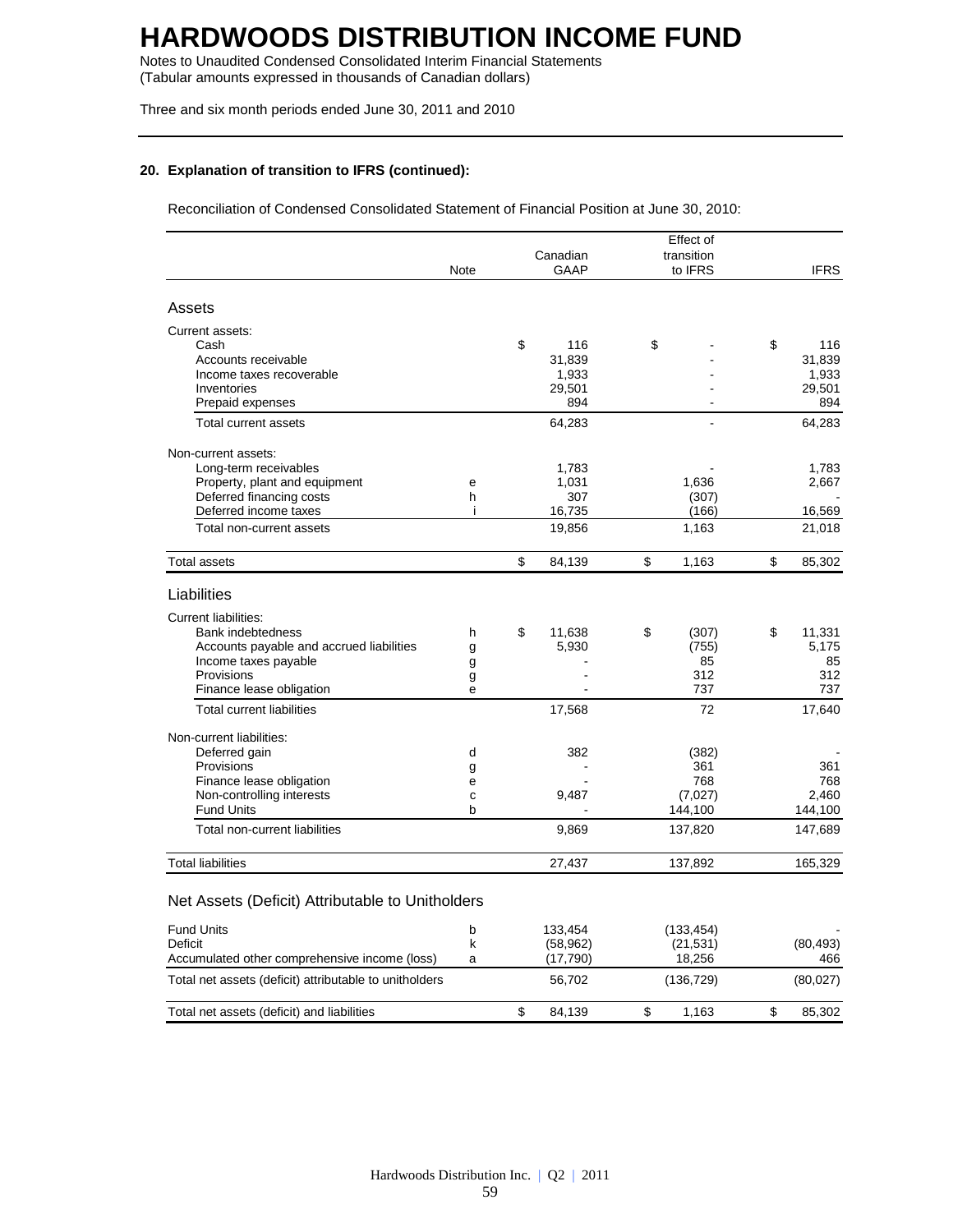Notes to Unaudited Condensed Consolidated Interim Financial Statements (Tabular amounts expressed in thousands of Canadian dollars)

Three and six month periods ended June 30, 2011 and 2010

#### **20. Explanation of transition to IFRS (continued):**

Reconciliation of Condensed Consolidated Statement of Comprehensive Income for the three month period ended June 30, 2010:

|                                                                                    |             |              | Effect of   |              |
|------------------------------------------------------------------------------------|-------------|--------------|-------------|--------------|
|                                                                                    |             | Canadian     | transition  |              |
|                                                                                    | <b>Note</b> | <b>GAAP</b>  | to IFRS     | <b>IFRS</b>  |
| Sales                                                                              |             | \$<br>52,206 | \$          | \$<br>52,206 |
| Cost of sales                                                                      |             | (42, 883)    |             | (42, 883)    |
| Gross profit                                                                       |             | 9,323        |             | 9,323        |
| Expenses:                                                                          |             |              |             |              |
| Selling and distribution                                                           | e,f         |              | (5,600)     | (5,600)      |
| Administration                                                                     | f,j         |              | (1,652)     | (1,652)      |
| Other                                                                              | f           |              |             |              |
| Sales and administration                                                           |             | (6,949)      | 6,949       |              |
| Depreciation                                                                       |             | (136)        | 136         |              |
| Deferred financing costs                                                           | f           | (44)         | 44          |              |
| Amortization of deferred gain                                                      | d           | 19           | (19)        |              |
| Interest                                                                           | f           | (186)        | 186         |              |
| Foreign exchange gains                                                             | f           | 101          | (101)       |              |
|                                                                                    |             | (7, 195)     | (57)        | (7, 252)     |
| Finance expense                                                                    | e,f         |              | (252)       | (252)        |
| Finance income                                                                     | c, f        |              | 549         | 549          |
| Net finance expense                                                                |             |              | 297         | 297          |
| Non-controlling interest                                                           | C           | (426)        | 426         |              |
| Profit before income taxes                                                         |             | 1,702        | 666         | 2,368        |
| Income tax expense                                                                 |             |              |             |              |
| Current                                                                            | ı           | (108)        |             | (108)        |
| Deferred                                                                           | i           | (772)        | (7)         | (765)        |
|                                                                                    |             | (880)        | (7)         | (873)        |
|                                                                                    |             | 822          | 673         | 1,495        |
| Profit for the period                                                              |             |              |             |              |
| Other comprehensive income:<br>Exchange differences translating foreign operations |             | 1,132        | 578         | 1,710        |
| Total comprehensive profit for the period                                          |             | \$<br>1,954  | \$<br>1,251 | \$<br>3,205  |
|                                                                                    |             |              |             |              |
| Basic and diluted profit per Unit                                                  |             | \$<br>0.06   | \$<br>0.05  | \$<br>0.10   |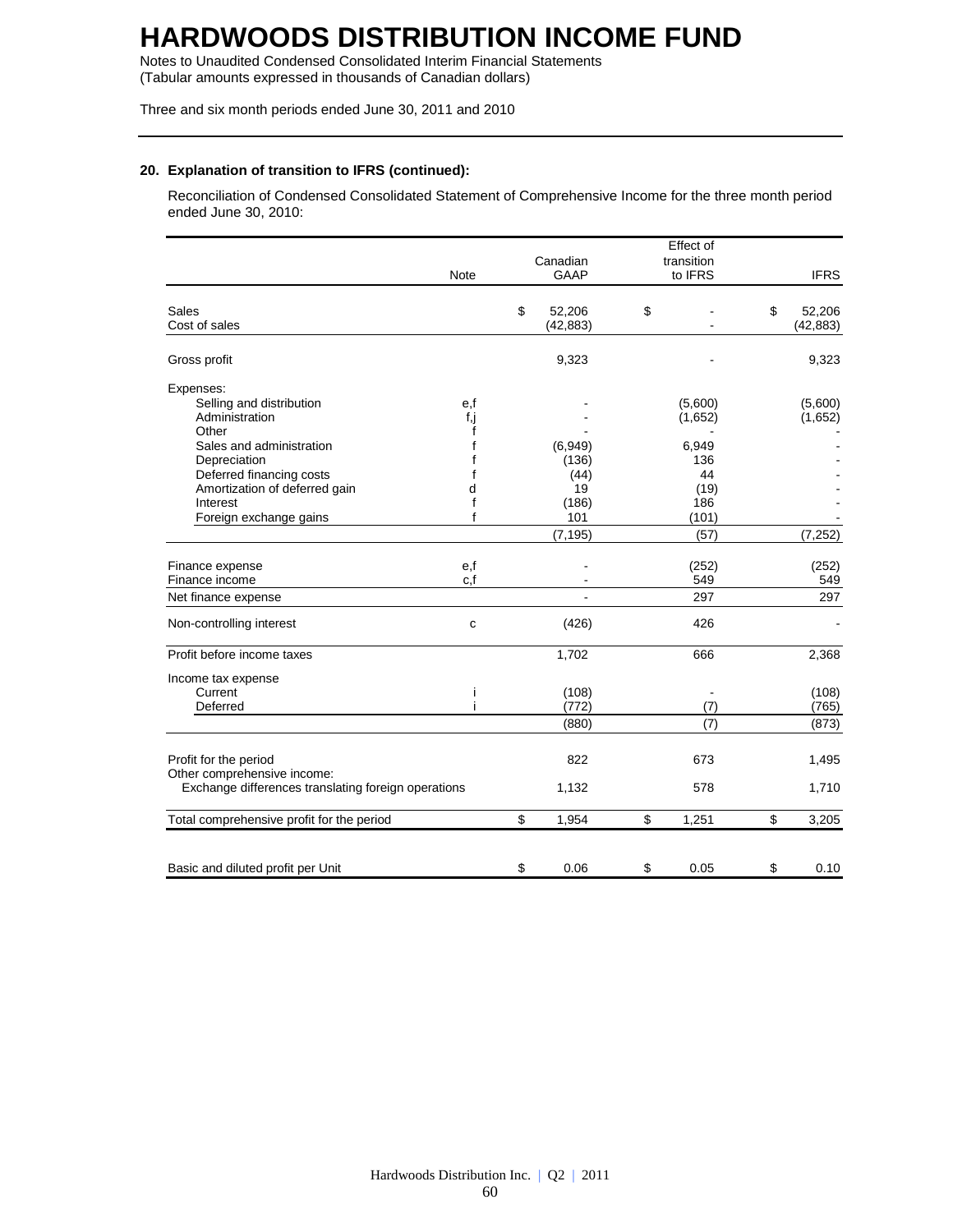Notes to Unaudited Condensed Consolidated Interim Financial Statements (Tabular amounts expressed in thousands of Canadian dollars)

Three and six month periods ended June 30, 2011 and 2010

#### **20. Explanation of transition to IFRS (continued):**

Reconciliation of Condensed Consolidated Statement of Comprehensive Income for the six month period ended June 30, 2010:

|                                                     |              |               | Effect of    |               |
|-----------------------------------------------------|--------------|---------------|--------------|---------------|
|                                                     |              | Canadian      | transition   |               |
|                                                     | <b>Note</b>  | GAAP          | to IFRS      | <b>IFRS</b>   |
| Sales                                               |              | \$<br>100,704 | \$           | \$<br>100,704 |
| Cost of sales                                       |              | (82, 752)     |              | (82, 752)     |
|                                                     |              |               |              |               |
| Gross profit                                        |              | 17,952        |              | 17,952        |
| Expenses:                                           |              |               |              |               |
| Selling and distribution                            | e,f          |               | (11, 867)    | (11, 867)     |
| Administration                                      | f,j          |               | (3, 424)     | (3, 424)      |
| Other                                               | f            |               | 320          | 320           |
| Sales and administration                            | f            | (14, 409)     | 14,409       |               |
| Depreciation                                        | f            | (292)         | 292          |               |
| Deferred financing costs                            | f            | (89)          | 89           |               |
| Amortization of deferred gain                       | d            | 38            | (38)         |               |
| Interest                                            | f            | (331)         | 331          |               |
| Foreign exchange gains (losses)                     | f            | 44            | (44)         |               |
|                                                     |              | (15,039)      | 68           | (14, 971)     |
|                                                     |              |               |              | (458)         |
| Finance expense<br>Finance income                   | e,f<br>c.f   |               | (458)<br>629 | 629           |
|                                                     |              |               | 171          | 171           |
| Net finance expense                                 |              |               |              |               |
| Non-controlling interest                            | $\mathbf{C}$ | (583)         | 583          |               |
| Profit before income taxes                          |              | 2,330         | 822          | 3,152         |
| Income tax expense                                  |              |               |              |               |
| Current                                             | Ť            | (134)         |              | (134)         |
| Deferred                                            |              | (960)         | (6)          | (954)         |
|                                                     |              | (1,094)       | (6)          | (1,088)       |
| Profit for the period                               |              | 1,236         | 828          | 2,064         |
| Other comprehensive gain:                           |              |               |              |               |
| Exchange differences translating foreign operations |              | 308           | 158          | 466           |
|                                                     |              |               |              |               |
| Total comprehensive profit for the period           |              | \$<br>1,544   | \$<br>986    | \$<br>2,530   |
|                                                     |              |               |              |               |
| Basic and diluted profit per Unit                   |              | \$<br>0.09    | \$<br>0.05   | \$<br>0.14    |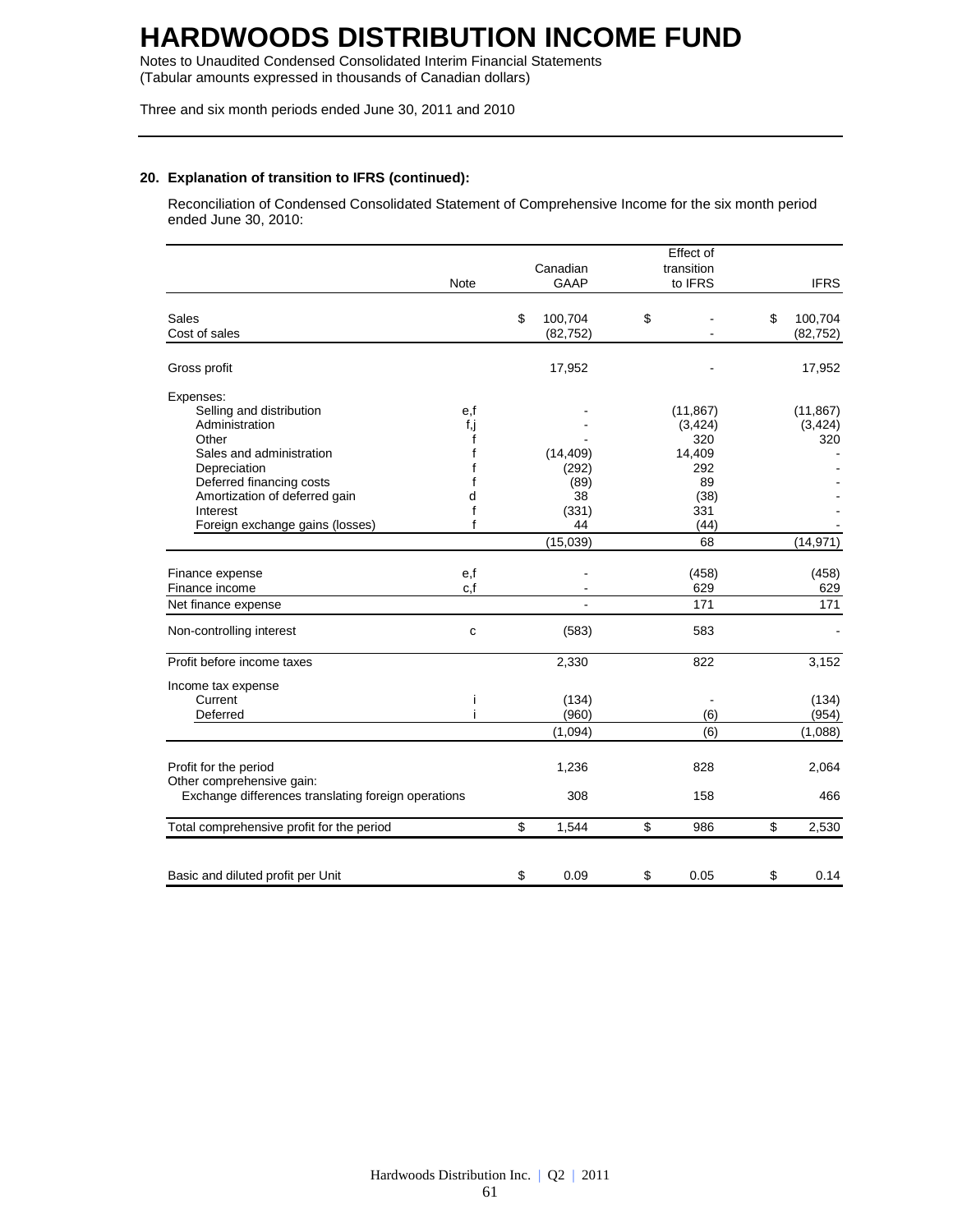Notes to Unaudited Condensed Consolidated Interim Financial Statements (Tabular amounts expressed in thousands of Canadian dollars)

Three and six month periods ended June 30, 2011 and 2010

#### **20. Explanation of transition to IFRS (continued):**

*Notes to the reconciliation of net assets*

(a) IFRS-1 "First-time Adoption of International Financial Reporting Standards ("IFRS 1"):

IFRS 1 generally requires that first-time adopters retrospectively apply all effective IFRS standards and interpretations in effect as at the reporting date. IFRS-1 also provides for certain optional exemptions and certain mandatory exceptions to this general principle. The Fund has made the following elections under IFRS-1:

- (*i*) The Fund has elected under IFRS 1 not to apply IFRS 3 Business Combinations ("IFRS 3") retrospectively to business combinations that occurred prior to January 1, 2010 (the date of transition to IFRS). Accordingly, the Fund has continued with the same accounting treatment of previous business combinations under Canadian GAAP.
- (*ii*) The Fund has elected under IFRS 1 not to apply IAS 21 The Effects of Changes in Foreign Exchange Rates to the cumulative translation differences that arose prior to the date of transition to IFRS. The cumulative translation differences that existed for foreign subsidiaries at the date of transition to IFRS have been deemed to be nil and the amount recorded at December 31, 2009 under Canadian GAAP was transferred to deficit. Gains or loss on a subsequent disposal of foreign operations will exclude translation differences that arose before the date of transition to IFRS.

The effect of this election is to increase deficit and decrease accumulated other comprehensive loss by \$18.1 million at January 1, 2010, June 30, 2010, and December 31, 2010 as compared to amounts reported under previous Canadian GAAP.

(b) Previously under Canadian GAAP, the Fund's Units were classified as equity instruments. In Accordance with IAS 32, Financial Instruments: Presentation, the Fund Units are classified as a longterm liability as the Units are considered puttable financial instruments as the holder has the option to redeem the Units for amounts related to market prices at the time of the redemption and the Units impose an obligation requiring delivery of income to the unitholders. Certain exceptions provided in IAS 32 allow some puttable instruments to be classified as equity under IFRS, however these conditions are much more restrictive than previous Canadian GAAP. The Fund does not meet the exceptions in IAS 32 for equity presentation, as the Fund has a contractual obligation to distribute its taxable income to unitholders on an annual basis.

The Fund has made the following two accounting policy elections with respect to these units:

- (i) it has not separated the income distribution stream as an embedded derivative as it is considered to be dependent on a non-financial variable specific to a party to the contract, and
- (ii) it has elected to treat the distribution stream based on income as a floating rate financial instrument.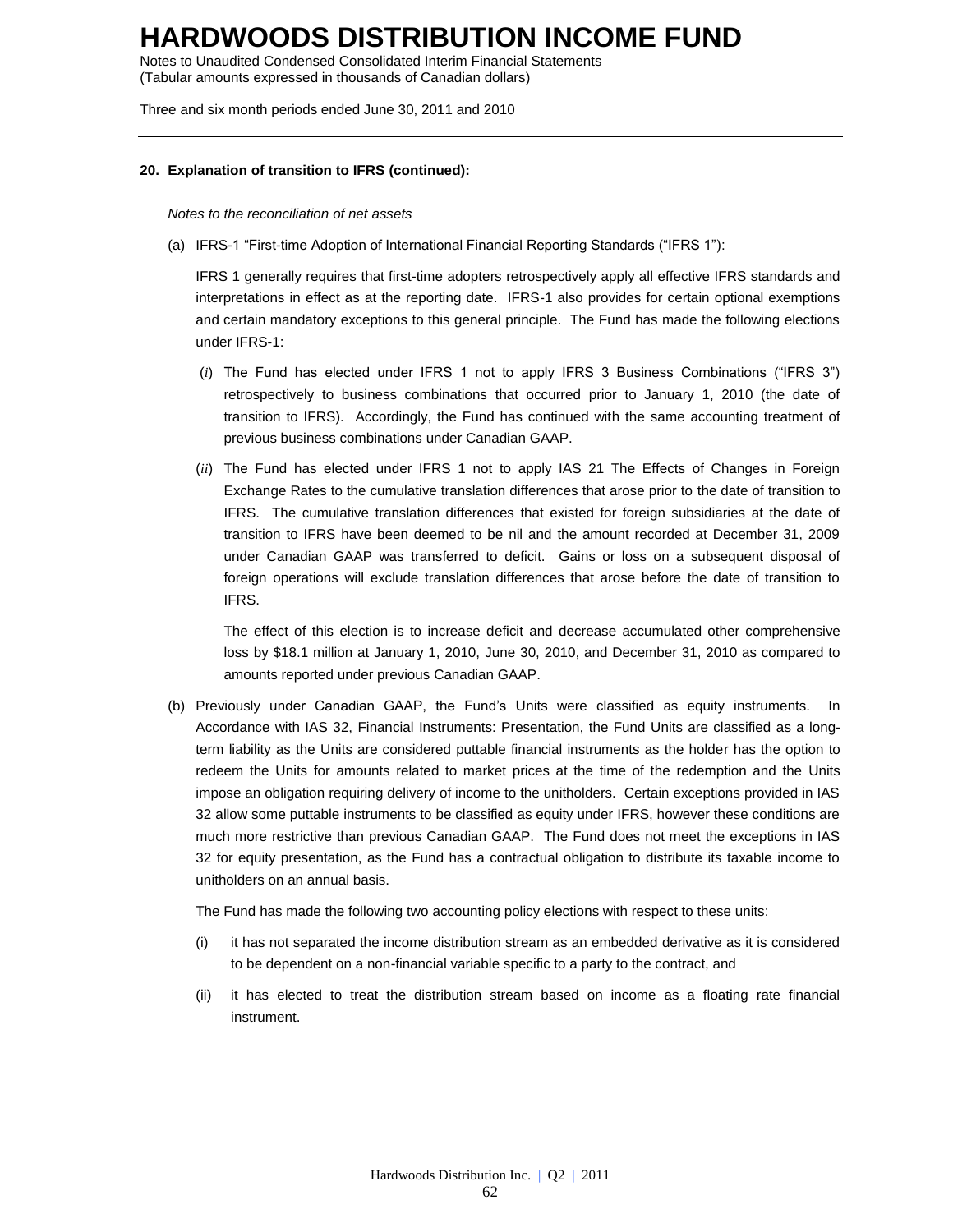Notes to Unaudited Condensed Consolidated Interim Financial Statements (Tabular amounts expressed in thousands of Canadian dollars)

Three and six month periods ended June 30, 2011 and 2010

#### **20. Explanation of transition to IFRS (continued):**

*Notes to the reconciliation of net assets (continued)*

(b) (continued):

As a result the Fund has recorded the liability at the cash amount originally exchanged for the Units, being \$144.4 million. The effect of classification of the Fund Units as a long-term liability is to reduce Unitholders' equity and increase long-term liabilities by \$144.4 million at June 30, 2010, and December 31, 2010 as compared to amounts reported under previous Canadian GAAP. The Fund has transferred \$10.6 million of related unit issuance costs previously netted against the Unitholders' equity balance to deficit as a financing cost expensed prior to the IFRS adoption date.

Consistent with the classification of the Fund units as a liability, distributions paid to Unitholder's are considered a financing cost in the statement of comprehensive income. As no distributions were paid during the six month period ended June 30, 2010, there is no impact to the comparative statement of comprehensive income. As the Fund units are treated as a floating rate liability, any changes in the distributions based on changes to income levels are expensed in the period in which they occur.

(c) The Fund's non-controlling interest is in the form of exchangeable Class B units that, under certain conditions, can be converted into units of the Fund, as described in note 12 to these financial statements. In accordance with IAS 32, if the instruments to be received on exchange are themselves puttable instruments, or instruments that impose an obligation to deliver a pro rata share of the net assets of the entity on liquidation, the exchangeable instruments are themselves considered a financial liability. As the Fund's units are themselves considered a liability, the non-controlling interest's exchangeable units are also considered a liability. As the non-controlling interest was previously presented in the statement of financial position as a liability there is no difference in classification arising from the transition to IFRS.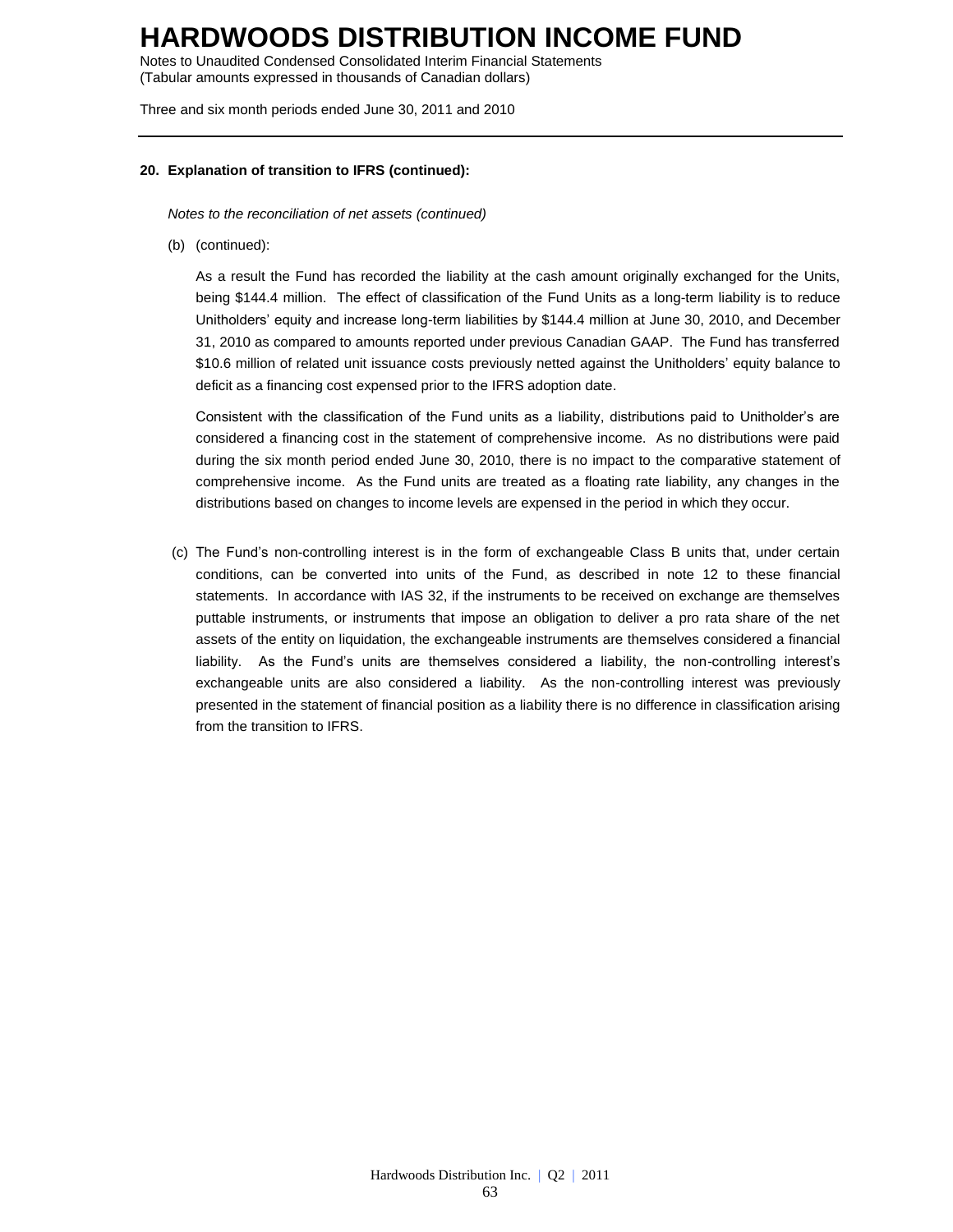Notes to Unaudited Condensed Consolidated Interim Financial Statements (Tabular amounts expressed in thousands of Canadian dollars)

Three and six month periods ended June 30, 2011 and 2010

#### **20. Explanation of transition to IFRS (continued):**

*Notes to the reconciliation of net assets (continued)*

(c) (continued):

As described in note 12, the non-controlling interest's exchangeable units are measured at fair value at each financial statement date and the difference is recorded as a gain or loss in the net finance cost section of the consolidated statement of comprehensive income. The impact resulting from the change in measurement of the non-controlling interest is as follows:

|                                                                                                     |    | Three months<br>ended<br>June 30,<br>2010 | Six months<br>ended<br>June 30,<br>2010 |                      |
|-----------------------------------------------------------------------------------------------------|----|-------------------------------------------|-----------------------------------------|----------------------|
| Consolidated statement of comprehensive income                                                      |    |                                           |                                         |                      |
| Decrease in non-controlling interest<br>share of net income<br>Increase in finance income (expense) | \$ | 426<br>273                                | \$                                      | 583<br>273           |
| Increase in comprehensive income                                                                    | \$ | 699                                       | \$                                      | 856                  |
|                                                                                                     |    | June 30,<br>2010                          |                                         | December 31,<br>2010 |
| <b>Consolidated statement of financial position</b>                                                 |    |                                           |                                         |                      |
| Decrease in non-controlling interest                                                                | \$ | (7,027)                                   | \$                                      | (5, 547)             |
| Decrease in deficit                                                                                 | \$ | 7,027                                     | \$                                      | 5,547                |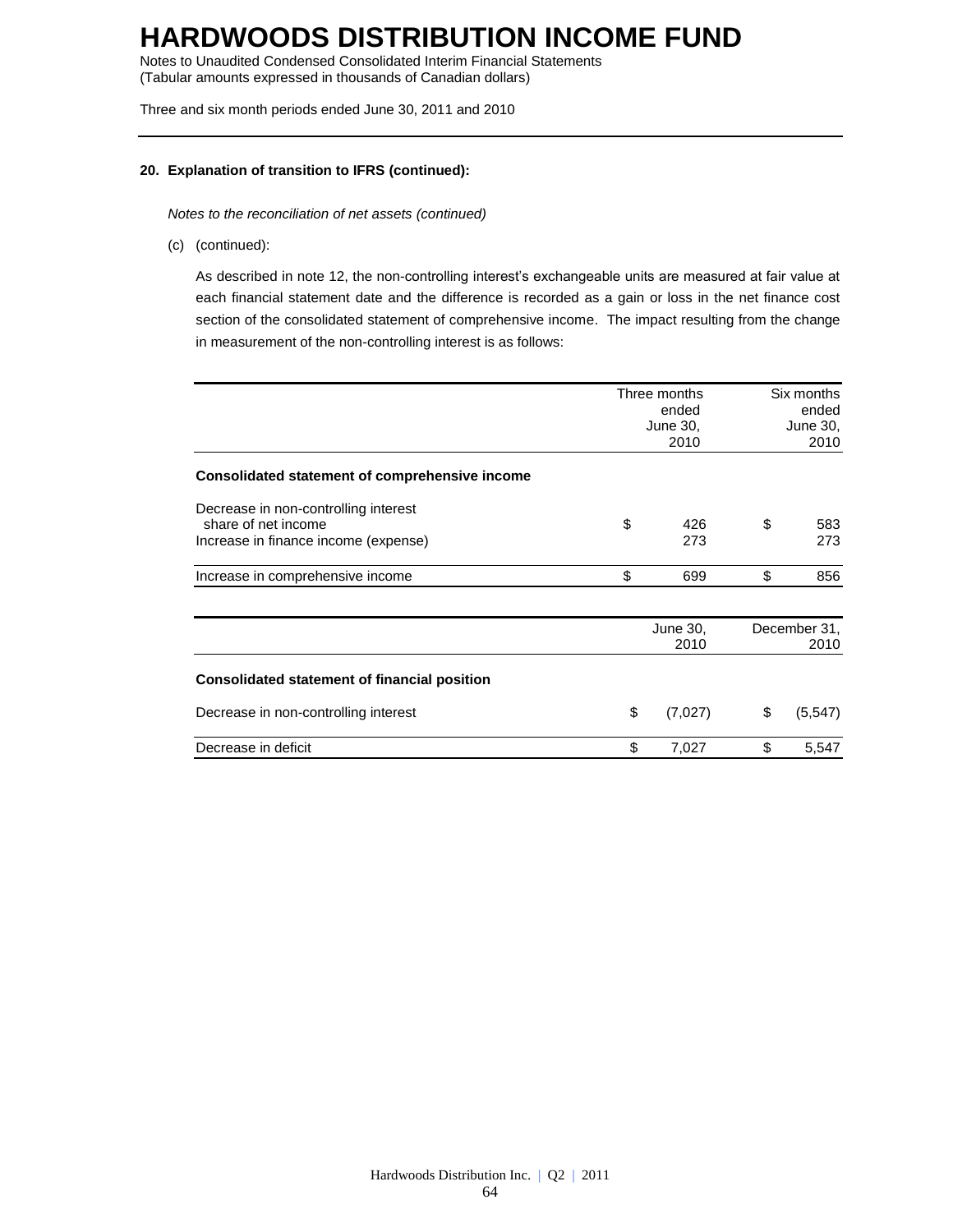Notes to Unaudited Condensed Consolidated Interim Financial Statements (Tabular amounts expressed in thousands of Canadian dollars)

Three and six month periods ended June 30, 2011 and 2010

#### **20. Explanation of transition to IFRS (continued):**

*Notes to the reconciliation of net assets (continued)*

(d) During the year ended December 31, 2005, a subsidiary of the Fund sold a building and related land to an unrelated third party and subsequently leased back the facilities. Canadian GAAP required the gain on the sale to be deferred and it was amortized in proportion to the rental payments until the changeover to IFRS. IFRS requires the gain on the sale to be recognized in income when the sale is made at fair market value and the leaseback is classified as an operating lease. The Fund has determined that under IFRS the gain on sale would have been recognized in its entirety in 2005.

The impact arising from the transition to IFRS is summarized as follows:

|                                                                                       |    | Three months<br>ended<br>June 30,<br>2010 |    | Six months<br>ended<br>June 30,<br>2010 |  |
|---------------------------------------------------------------------------------------|----|-------------------------------------------|----|-----------------------------------------|--|
| Consolidated statement of comprehensive income                                        |    |                                           |    |                                         |  |
| Decrease in other income<br>Decrease in deferred income tax expense                   | \$ | (19)<br>6                                 | \$ | (38)<br>11                              |  |
| Decrease in comprehensive income                                                      | \$ | (13)                                      | \$ | (27)                                    |  |
|                                                                                       |    | June 30,<br>2010                          |    | December 31,<br>2010                    |  |
| <b>Consolidated statement of financial position</b>                                   |    |                                           |    |                                         |  |
| Decrease in deferred gain on sale leaseback<br>Reduction in deferred income tax asset | \$ | (382)<br>102                              | \$ | (320)<br>101                            |  |
| Decrease in deficit                                                                   | \$ | 280                                       | \$ | 219                                     |  |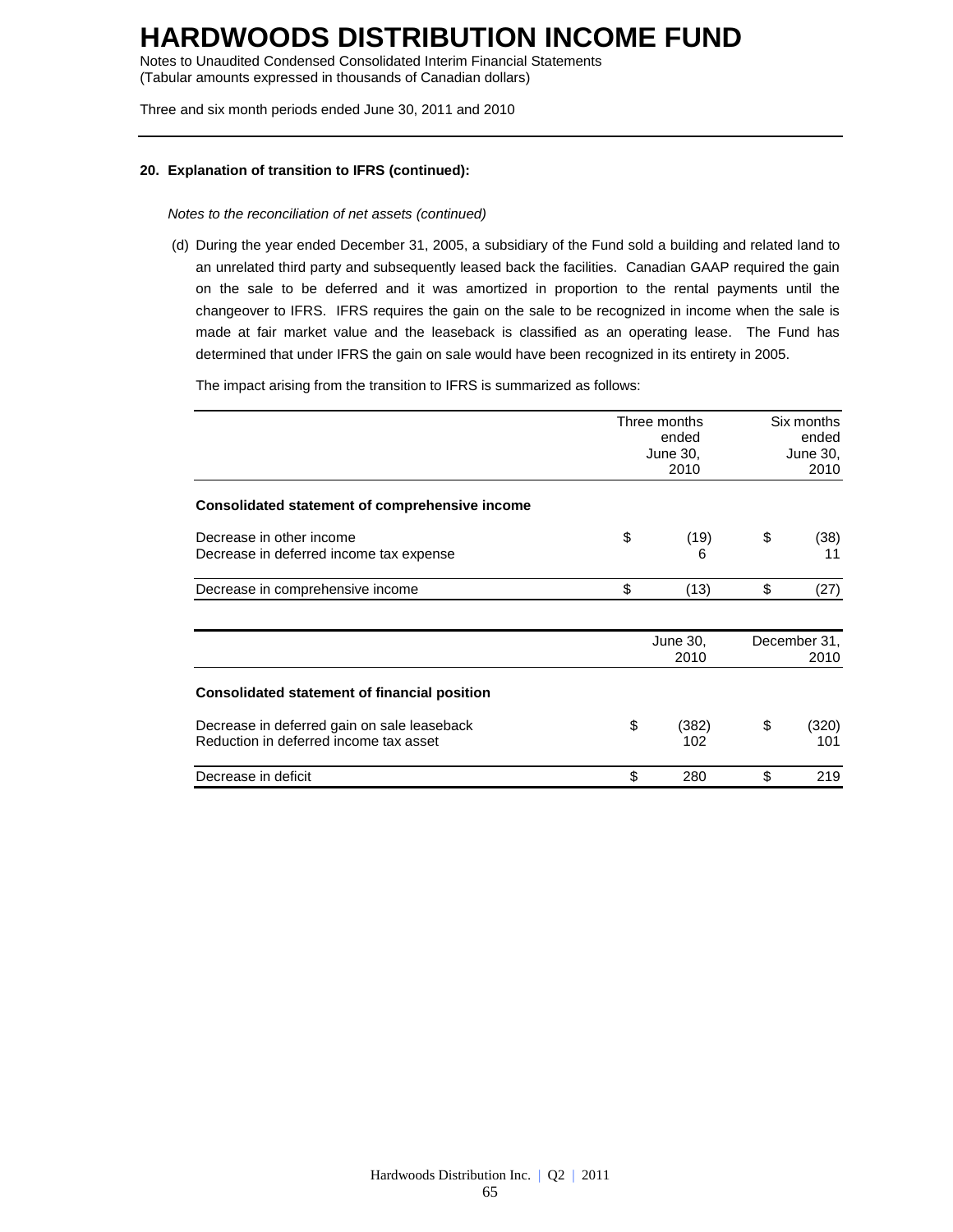Notes to Unaudited Condensed Consolidated Interim Financial Statements (Tabular amounts expressed in thousands of Canadian dollars)

Three and six month periods ended June 30, 2011 and 2010

#### **20. Explanation of transition to IFRS (continued):**

*Notes to the reconciliation of net assets*

(e) Under previous Canadian GAAP, leases of automobiles used by the Fund's sales people were considered operating leases. Upon assessment of IAS 17 Leases, the Fund has concluded that the automobile leases are finance leases, primarily because the gains or losses from the fluctuation in the fair value of the automobiles residual values accrue to the Fund and its subsidiaries as a result of a residual value guarantee included in the lease agreement.

The effect of this change in classification has resulted in the Fund's subsidiaries recording a finance lease obligation and increasing its property, plant and equipment to reflect the depreciated value of the automobiles. Furthermore, the statement of comprehensive income now includes depreciation expense related to the automobiles and finance costs related to the lease obligation, as compared to an operating lease expense which had been previously recorded as a selling and distribution expense.

The impact arising from the change is summarized as follows:

|                                                                                                                             | Three months<br>ended<br>June 30,<br>2010 | Six months<br>ended<br>June 30,<br>2010 |              |
|-----------------------------------------------------------------------------------------------------------------------------|-------------------------------------------|-----------------------------------------|--------------|
| <b>Consolidated statement of comprehensive income</b>                                                                       |                                           |                                         |              |
| Increase (decrease) in selling and distribution:<br>Decrease in operating lease expense<br>Increase in depreciation expense | \$<br>215<br>(180)                        | \$                                      | 444<br>(354) |
| Decrease in gain on leased autos                                                                                            | (24)<br>11                                |                                         | (42)<br>48   |
| Decrease in expense related to leased autos                                                                                 |                                           |                                         |              |
| Increase in finance costs                                                                                                   | (24)                                      |                                         | (43)         |
| (Increase) decrease in deferred income tax expense                                                                          |                                           |                                         | (6)          |
| Increase (decrease) in comprehensive income                                                                                 | (13)                                      | \$                                      | (1)          |
|                                                                                                                             | June 30,                                  |                                         | December 31, |
|                                                                                                                             | 2010                                      |                                         | 2010         |
| <b>Consolidated statement of financial position</b>                                                                         |                                           |                                         |              |
| Increase in property, plant and equipment<br>Increase in capital lease obligation:                                          | \$<br>1,636                               | \$                                      | 1,553        |
| Current portion                                                                                                             | 737                                       |                                         | 733          |
| Long-term portion                                                                                                           | 768                                       |                                         | 722          |
| Decrease in deferred tax asset                                                                                              | (64)                                      |                                         | (30)         |
| Increase in payable for leased auto asset<br>Decrease in deficit                                                            | 3<br>64                                   |                                         | 68           |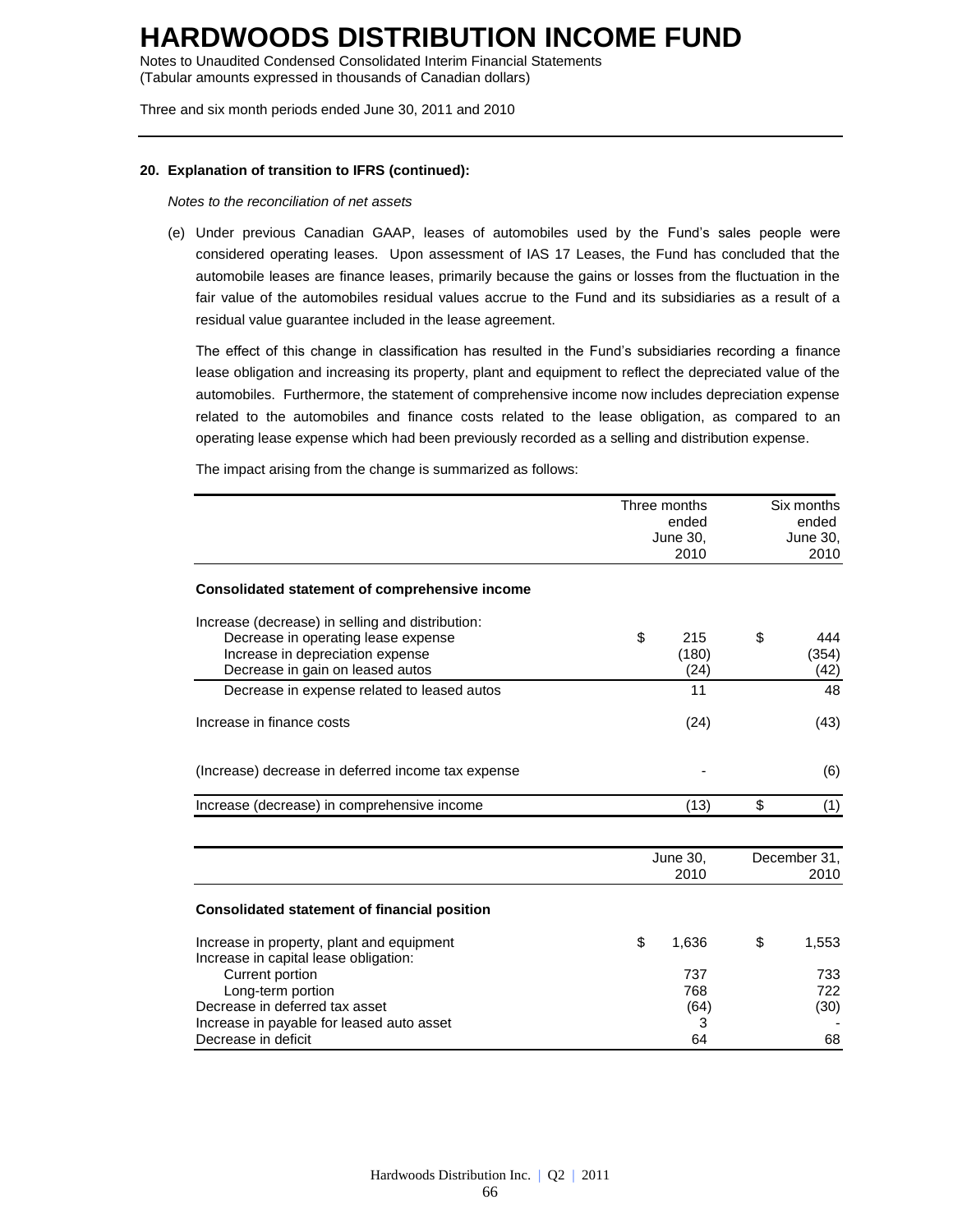Notes to Unaudited Condensed Consolidated Interim Financial Statements (Tabular amounts expressed in thousands of Canadian dollars)

Three and six month periods ended June 30, 2011 and 2010

#### **20. Explanation of transition to IFRS (continued):**

*Notes to the reconciliation of net assets*

- (f) Management has elected to present the Consolidated Statement of Comprehensive Income according to the expenses functional classification. Previously under GAAP, the sales and administrative expenses were presented together. Under IFRS, these categories have been separated and expenses such as employee expenses and benefits (note 17) and amortization (note 8) have been allocated between these functional categories.
- (g) In accordance with IAS 37, Provisions, *Contingent Liabilities and Contingent Assets*, management of the Fund reviewed its assessments relating to provisions for legal proceedings based on the probabilityweighted average of the possible outcomes. There is no change to provisions at June 30, 2010 or December 31, 2010.

Other provisions and income taxes payable that were previously included in accounts payable and accrued liabilities have been separately disclosed on the IFRS statement of financial position. The impact of these reclassifications is as follows:

|                                                                                        |    | June 30,<br>2010 | December 31,<br>2010 |                  |
|----------------------------------------------------------------------------------------|----|------------------|----------------------|------------------|
| Consolidated statement of financial position                                           |    |                  |                      |                  |
| Decrease in accounts payable<br>and accrued liabilities<br>Reclassified to provisions: | \$ | (758)            | S                    | (582)            |
| Current portion<br>Long-term portion<br>Reclassified to income taxes payable           |    | 312<br>361<br>85 |                      | 301<br>240<br>41 |

(h) In accordance with IAS 32, deferred finance costs that were directly incurred in attaining revolving credit facilities by subsidiaries of the Fund are to be netted against the associated bank indebtedness. Under previous Canadian GAAP, such charges were shown as a long-term asset. This reclassification has no impact on the Fund's deficit.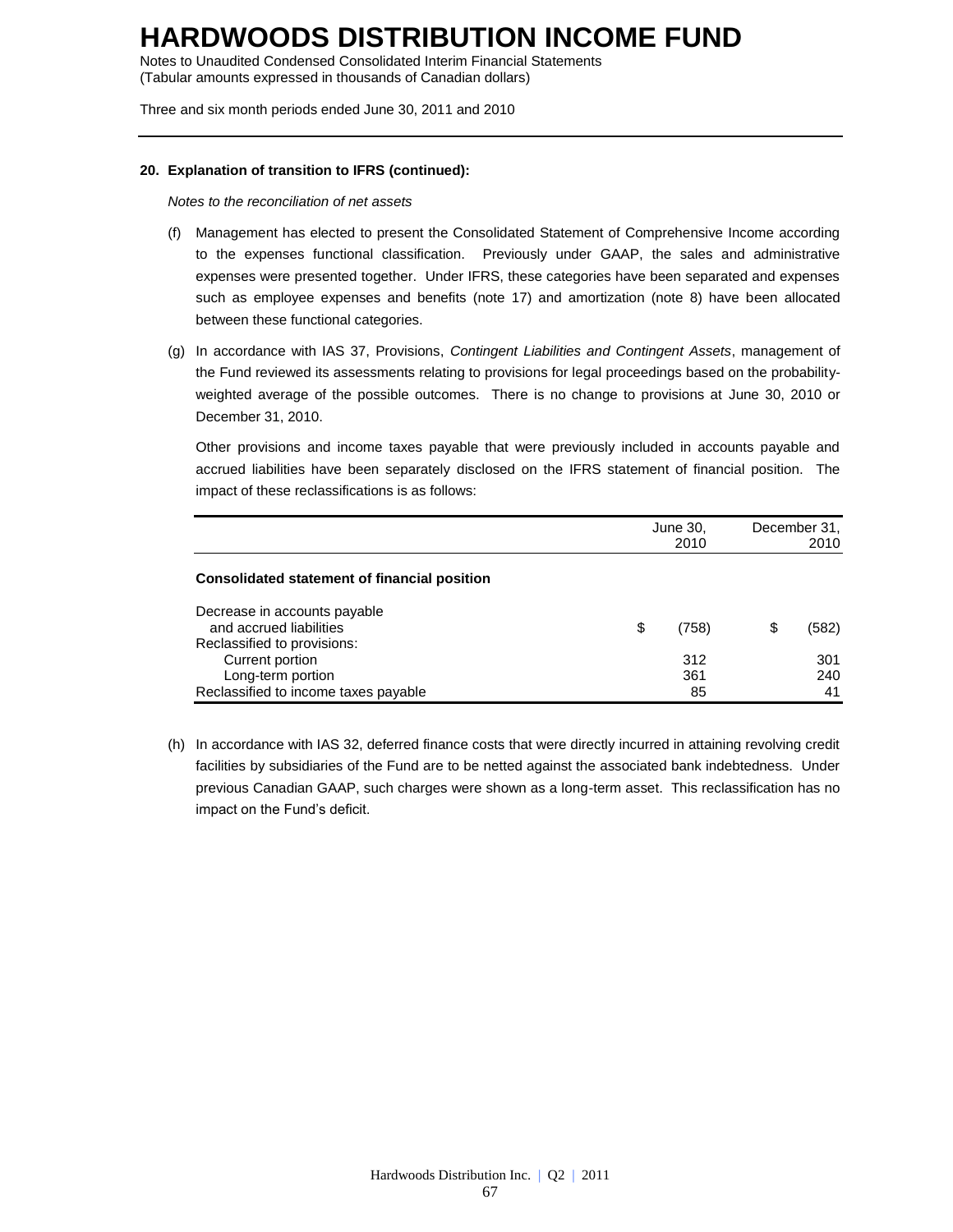Notes to Unaudited Condensed Consolidated Interim Financial Statements (Tabular amounts expressed in thousands of Canadian dollars)

Three and six month periods ended June 30, 2011 and 2010

#### **20. Explanation of transition to IFRS (continued):**

*Notes to the reconciliation of net assets*

(i) The above changes increased (decreased) the deferred tax asset as follows based on a tax rate of 39.4% in the US and 26% in Canada:

|                                                                                                                | <b>Note</b><br>June 30,<br>2010 |    | December 31,<br>2010 |    |       |
|----------------------------------------------------------------------------------------------------------------|---------------------------------|----|----------------------|----|-------|
| Decrease to the deferred tax asset arising from:                                                               |                                 |    |                      |    |       |
| Elimination of deferred gain<br>on sale lease-back<br>financing charges                                        | d                               |    | 102                  |    | 101   |
| Recognition of finance lease<br>obligation and corresponding<br>adjustment to property, plant<br>and equipment | e                               |    | 64                   |    | 30    |
| Decrease in deferred tax asset                                                                                 |                                 | \$ | (166)                | \$ | (131) |

(j) In accordance with IFRS 2, Share-based Payment, the Fund is required to classify its Restricted Units and Performance Units, issued under the Fund's LTIP, as a liability as compared to equity (contributed surplus) under previous Canadian GAAP. In addition, unlike Canadian GAAP, the LTIP liability is measured each period end based on the current market price of the Fund's units.

There was no impact arising from the transition to IFRS during the three or six month periods ending June 30, 2010.

(k) The above noted changes decreased (increased) deficit (each net of related tax) as follows:

|                                     | <b>Note</b> | June 30,<br>2010 | December 31,<br>2010 |
|-------------------------------------|-------------|------------------|----------------------|
| Reclassification of cumulative      |             |                  |                      |
| currency differences                | a           | \$<br>(18,098)   | (18,098)<br>S        |
| Unit issue costs                    | b           | (10, 646)        | (10, 646)            |
| Fair value non-controlling interest | c           | 7,027            | 5,547                |
| Deferred gain on sale leaseback     | d           | 280              | 219                  |
| Finance leases                      |             | 64               | 68                   |
| LTIP compensation                   |             |                  | (134)                |
| CTA on adjustment items             |             | (158)            | (666)                |
| Increase in deficit                 |             | (21,531)         | (22,378)             |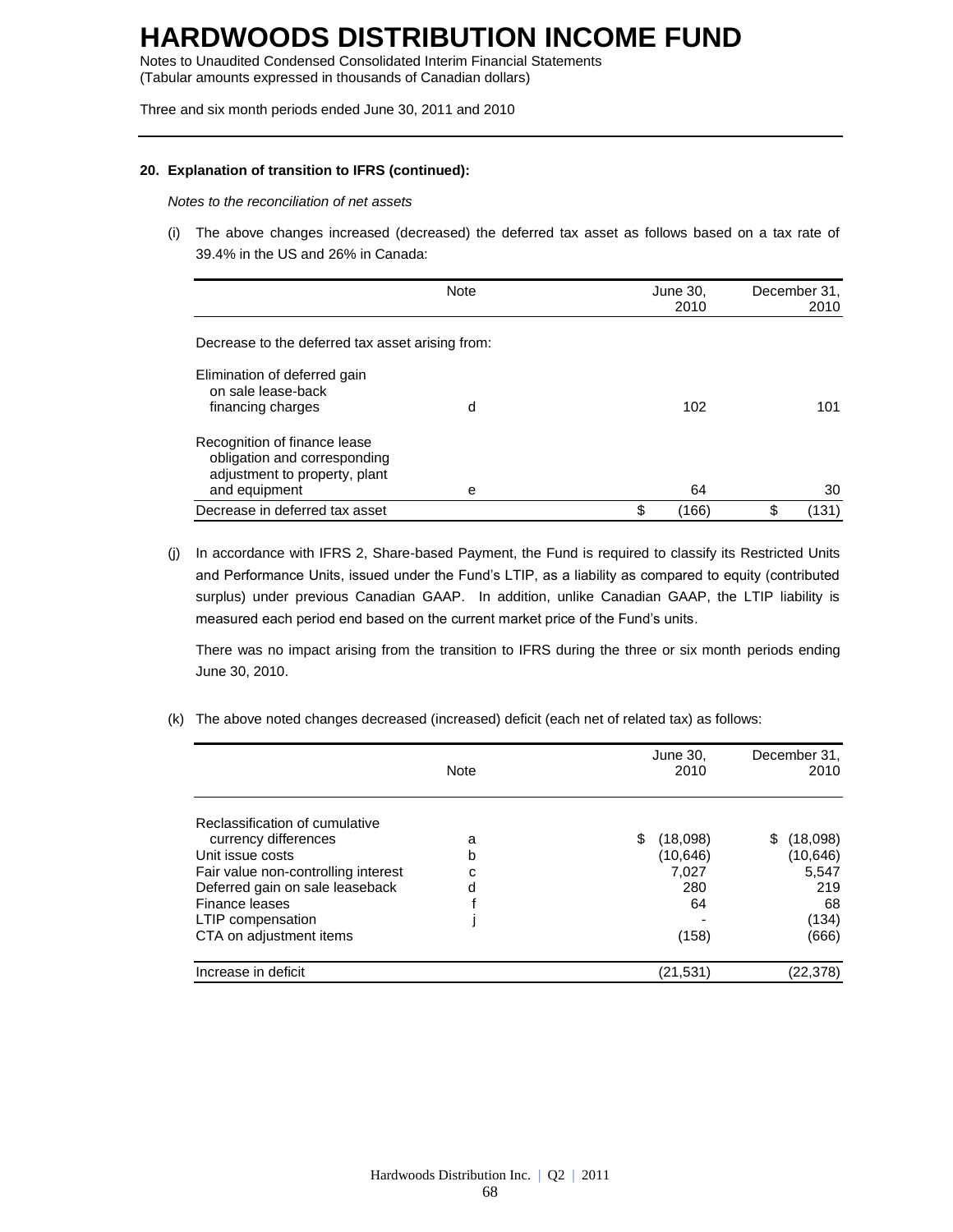Notes to Unaudited Condensed Consolidated Interim Financial Statements (Tabular amounts expressed in thousands of Canadian dollars)

Three and six month periods ended June 30, 2011 and 2010

#### **20. Explanation of transition to IFRS (continued):**

(l) The following table is a reconciliation of the change in classification of cash flows arising from the transition to IFRS for the periods ended June 30, 2010:

|                                                                                                                                                                     |   | Canadian<br>GAAP        | Effect of<br>transition<br>to IFRS | <b>IFRS</b>                    |
|---------------------------------------------------------------------------------------------------------------------------------------------------------------------|---|-------------------------|------------------------------------|--------------------------------|
| Three months ended June 30, 2010<br>Net cash used in operating activities<br>Net cash provided by financing activities<br>Net cash provided by investing activities | S | (3,443)<br>3,099<br>265 | \$<br>125<br>(194)<br>69           | \$<br>(3,318)<br>2,905<br>334  |
| Six months ended June 30, 2010<br>Net cash used in operating activities<br>Net cash provided by financing activities<br>Net cash provided by investing activities   |   | (7,228)<br>6,454<br>427 | \$<br>331<br>(389)<br>58           | \$<br>(6, 897)<br>6,065<br>485 |

The adjustments to the cash flow classification arise as a result of the presentation of the Fund's automobile leases as finance leases. In accordance with the Fund's lease classification, the principle repayments on the automobile leases are presented as a financing activity.